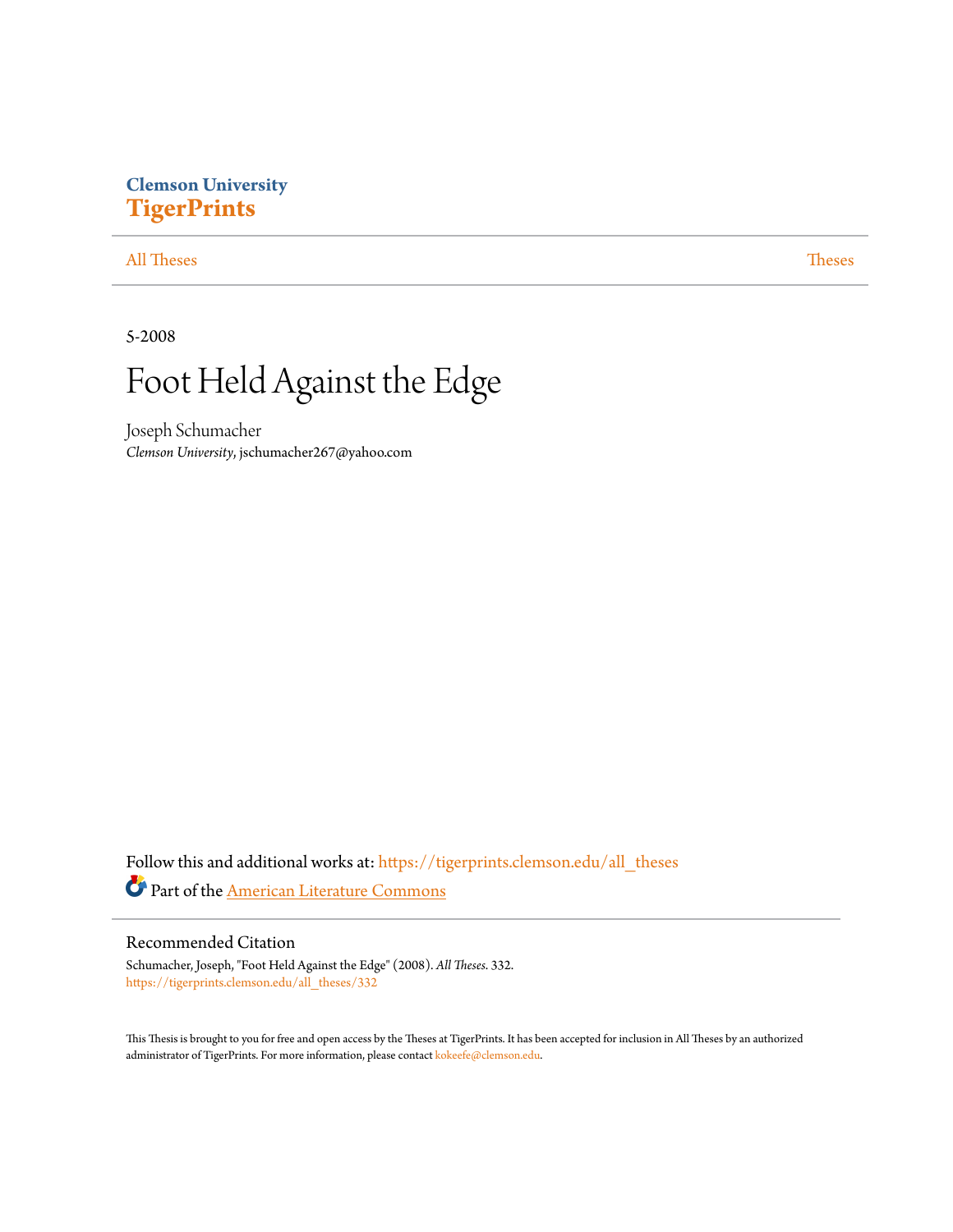# FOOT HELD AGAINST THE EDGE

A Thesis Presented to the Graduate School of Clemson University

In Partial Fulfillment of the Requirements for the Degree Master of Arts English

> by Joseph C. Schumacher May 2008

Accepted by: Dr. Wayne Chapman, Committee Chair Dr. Catherine Paul Dr. Art Young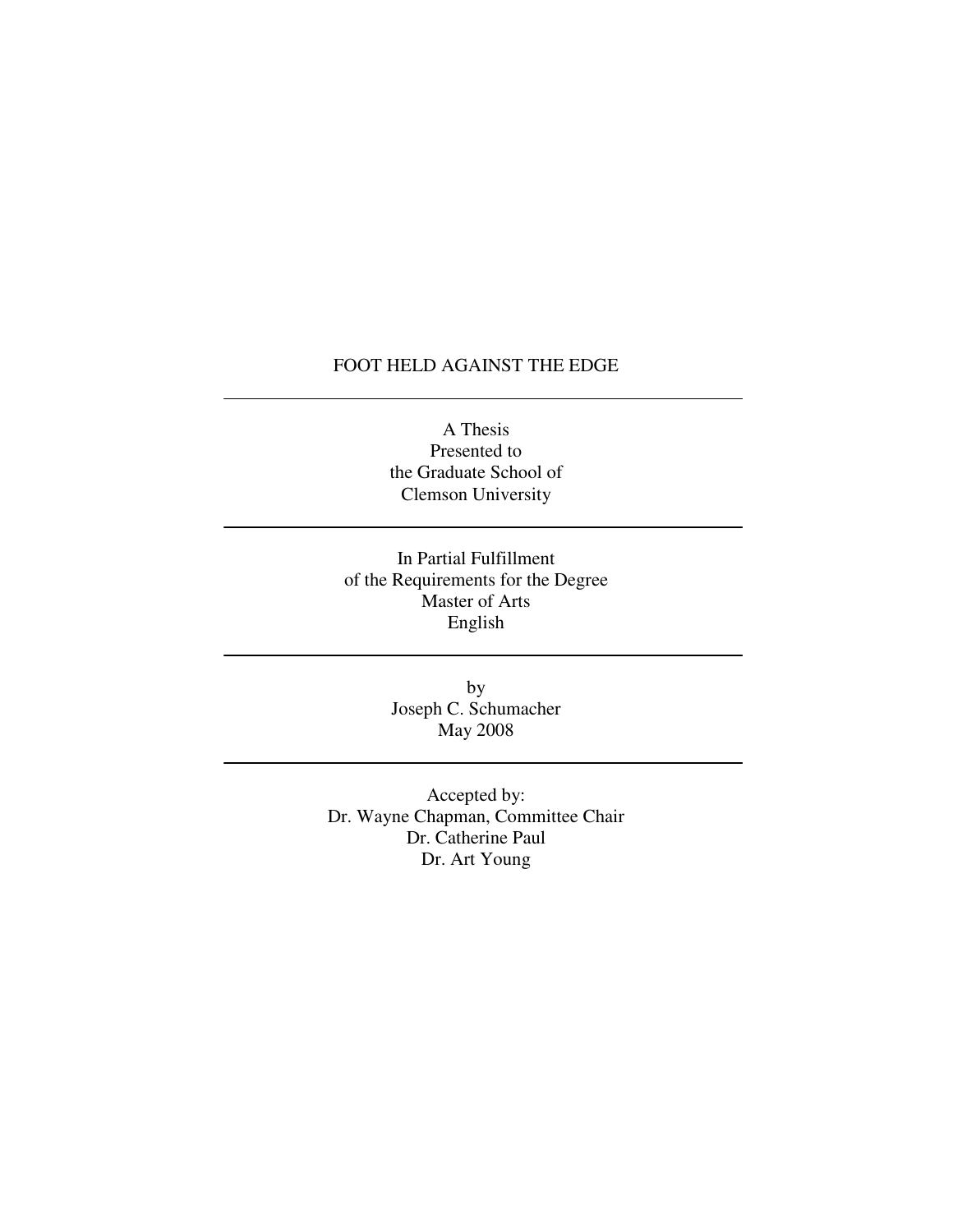### ABSTRACT

 The poems included in this creative thesis demonstrate a growth in the author's personal development and interpretation of the world. This collection contains 27 poems, which use a variety of styles, themes, and structures to study alternative perspectives and to scrutinize cultural norms. The purpose of this creative thesis is to show the author's proficiency in this genre while also challenging readers to examine their own interpretations of the world around them.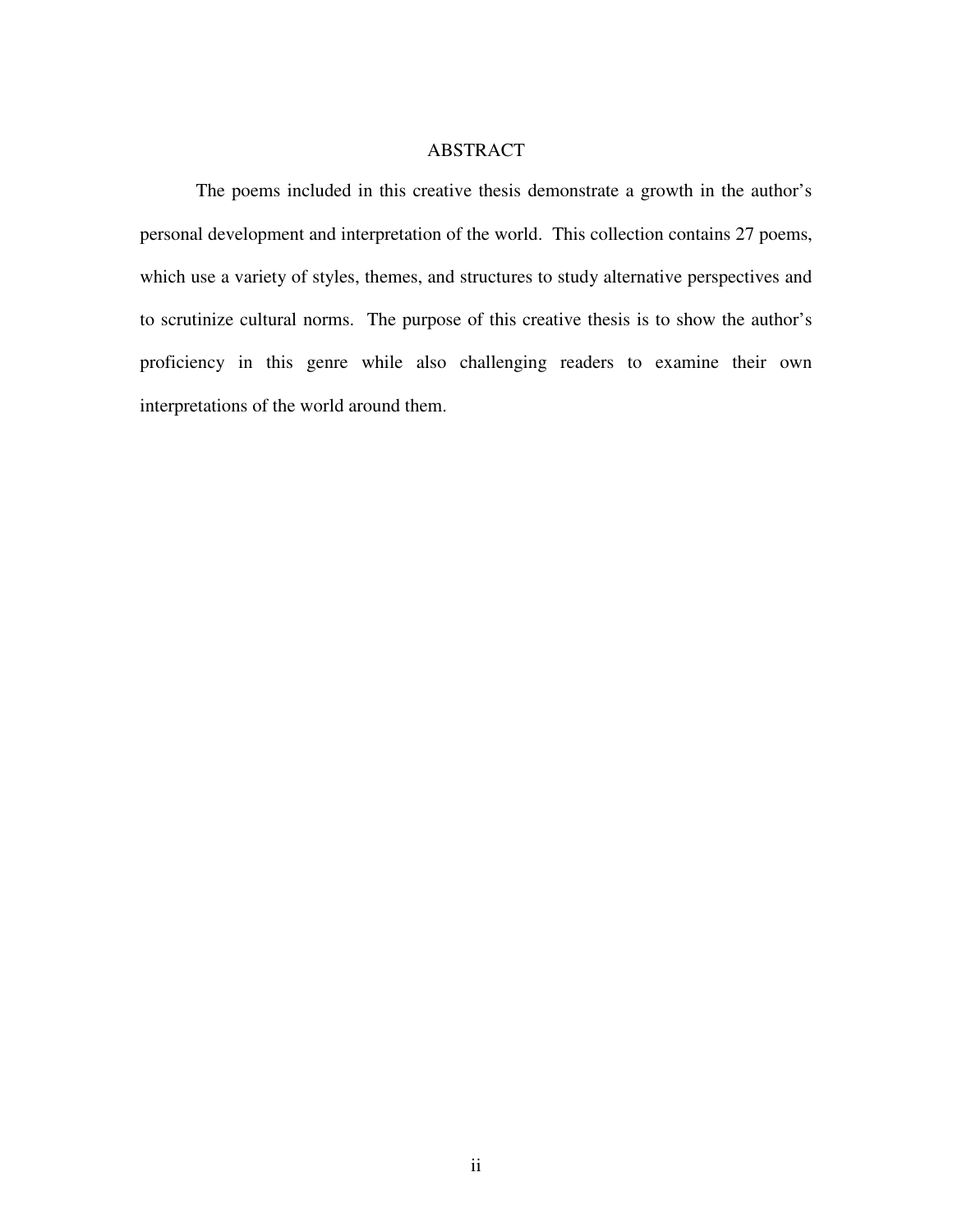# DEDICATION

I would like to dedicate this work to my parents, John and Jane Schumacher, to my brothers and sisters, and to all of my friends. Without their continued support, none of this work would be possible.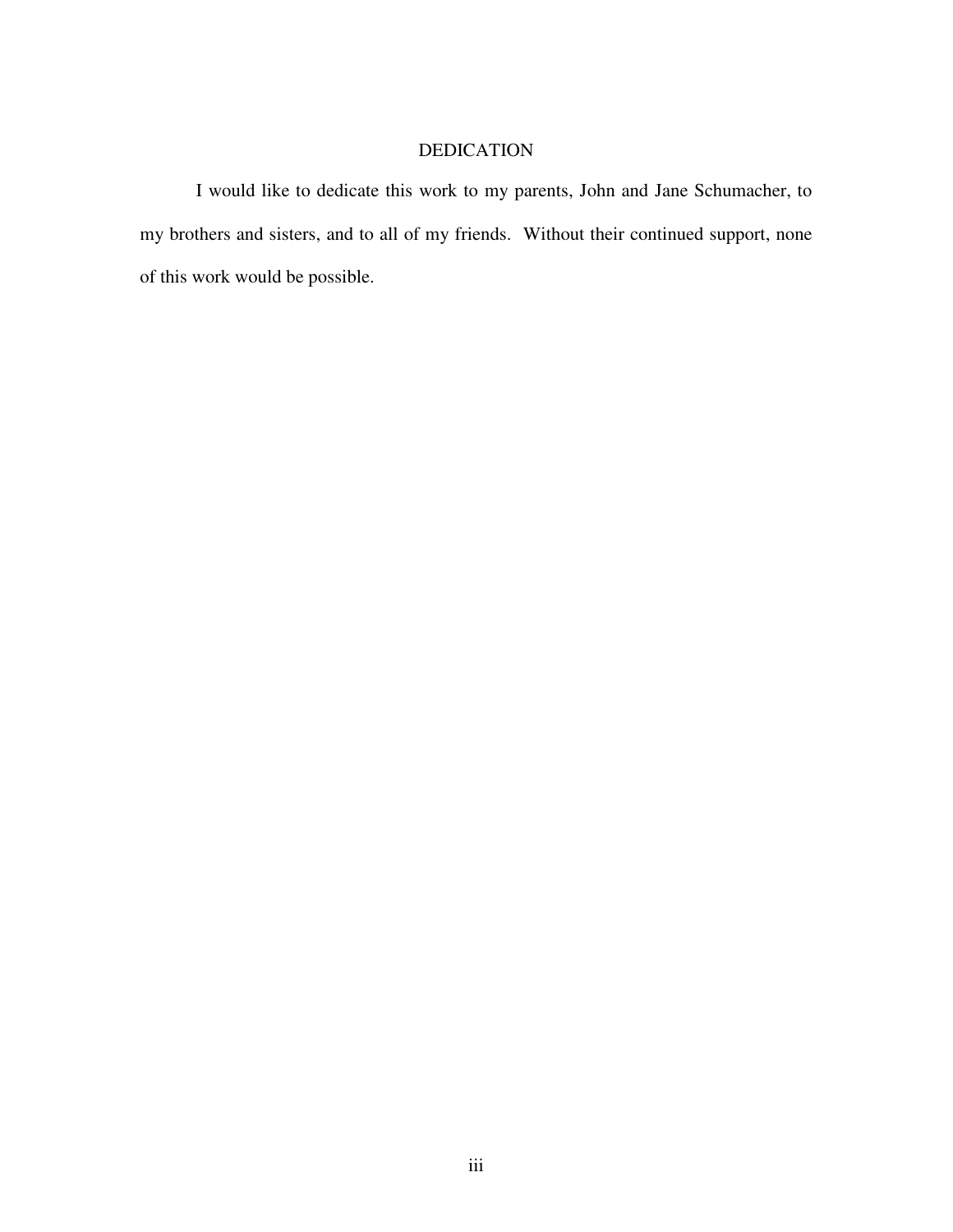#### ACKNOWLEDGMENTS

 I would like to begin by thanking my advisor, Dr. Wayne Chapman, for his assistance during my production of this work. His intense edits, recommended readings, and overall suggestions have cultivated and strengthened these poems. I would also like to thank Dr. Catherine Paul and Dr. Art Young, whose contributions as readers have also bolstered this collection. These remarkable teachers have each pushed my literary understanding and provided several challenging opportunities throughout my graduate coursework at Clemson University. I sincerely thank them for their continued advice.

 I would also like to thank several people whose influences have shaped my current perspective and, in turn, the production of these poems. My early English instructors, especially Em Ligon and Jane Sharpe, sparked my initial interest in advanced literary study, and my friends John Etheridge, Reid Taylor, Erin McCoy, Geoff Way, and Chase Hart (among many others) have always supported my personal endeavors with sincere interest and encouragement. Finally, I would like to thank my parents, my brothers Nick Schumacher and Rick Arthur, and my sisters Emily Arthur and Katie Schumacher. Together, these amazing people have provided the much-needed love that anchors my well-being and fuels my desire to constantly explore and test the limits of my own curiosity.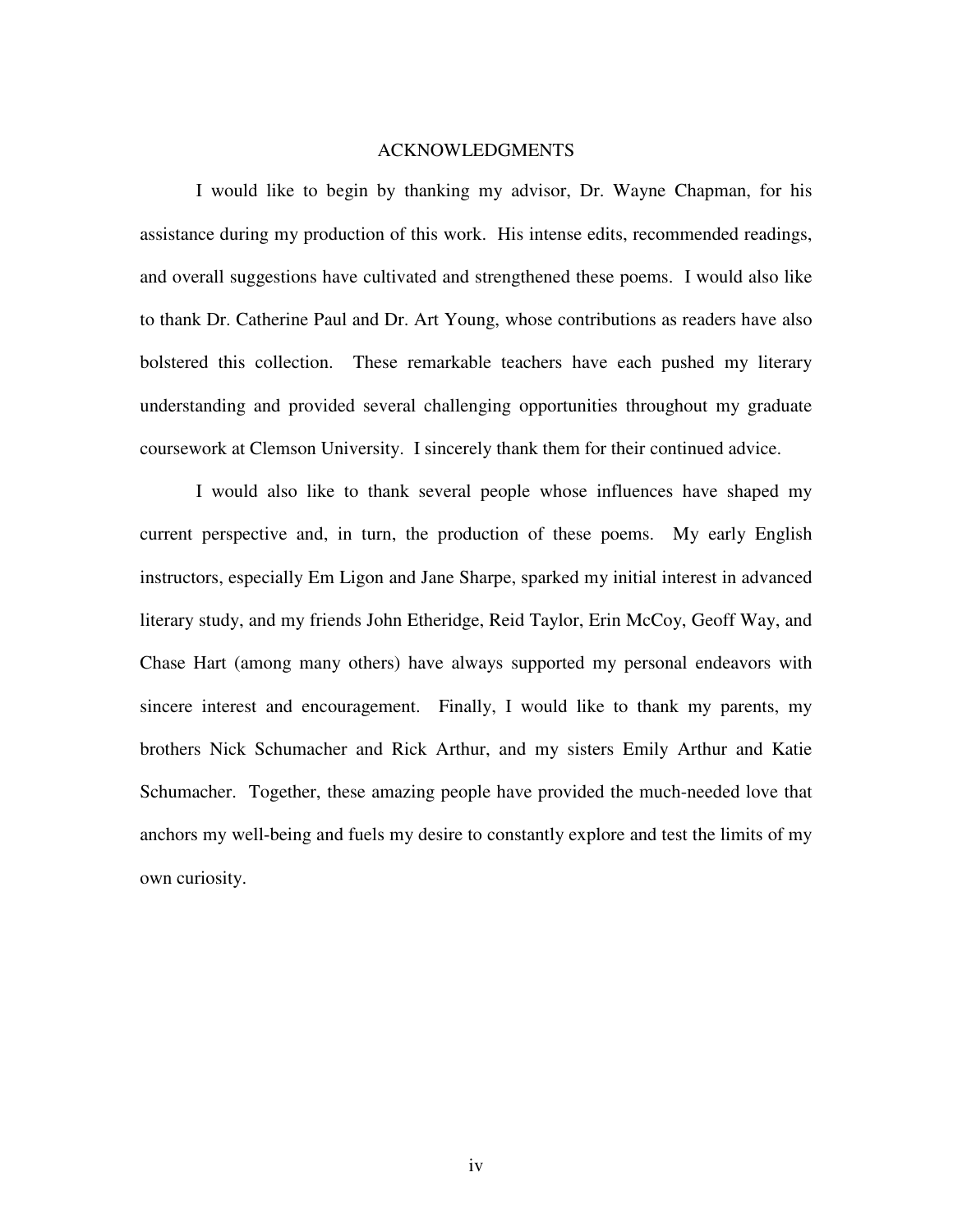# TABLE OF CONTENTS

| PART I: TANTALIZE THE INTELLECT         |  |
|-----------------------------------------|--|
|                                         |  |
|                                         |  |
|                                         |  |
|                                         |  |
|                                         |  |
| Every Morning, I Walked Through the Old |  |
|                                         |  |
|                                         |  |
|                                         |  |
|                                         |  |
|                                         |  |
|                                         |  |
|                                         |  |
|                                         |  |
|                                         |  |
|                                         |  |
| PART II: ON SEEKING BEAUTY              |  |
|                                         |  |
|                                         |  |
|                                         |  |
|                                         |  |
|                                         |  |
|                                         |  |
|                                         |  |
|                                         |  |
|                                         |  |
|                                         |  |
|                                         |  |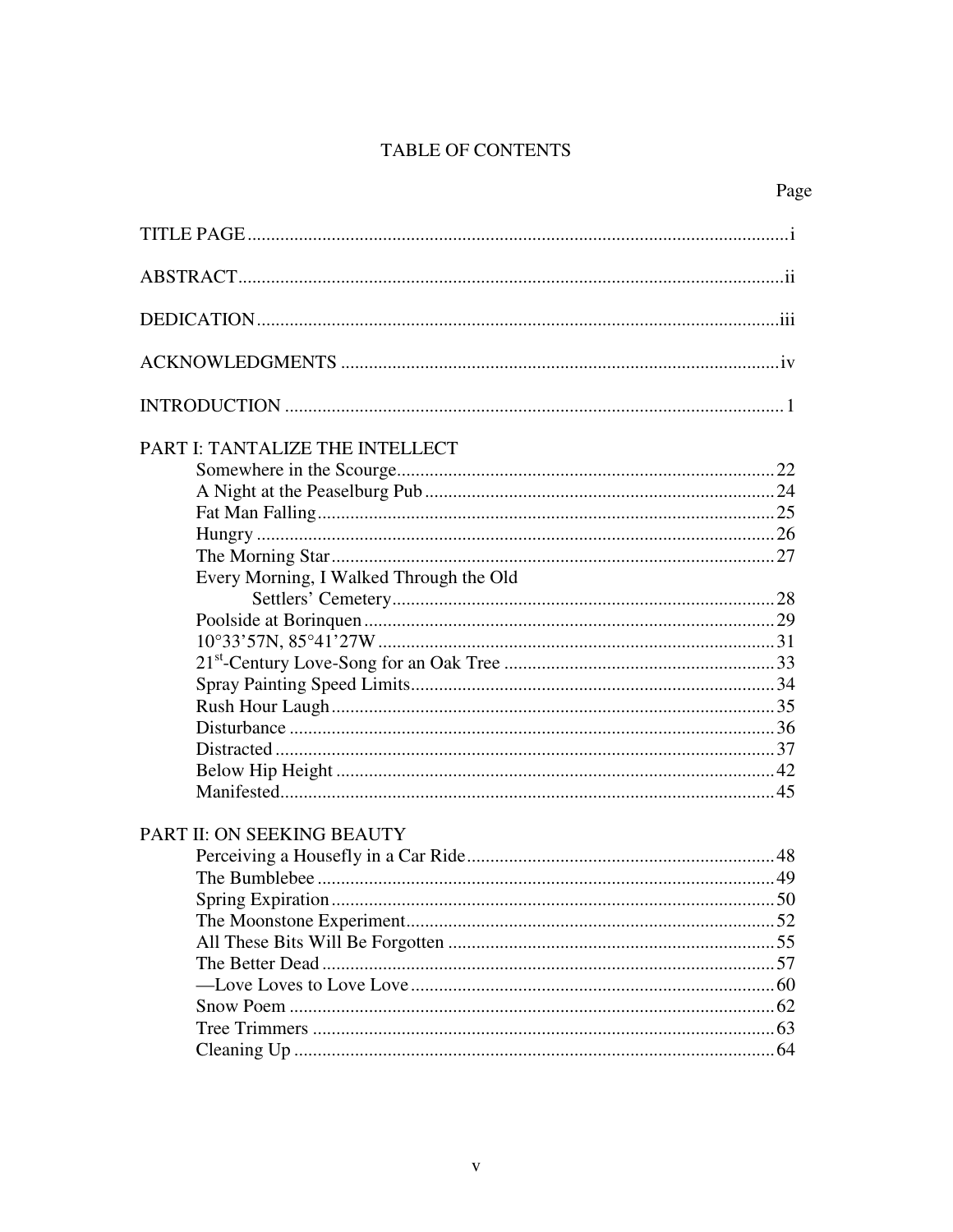Table of Contents (Continued)

# Page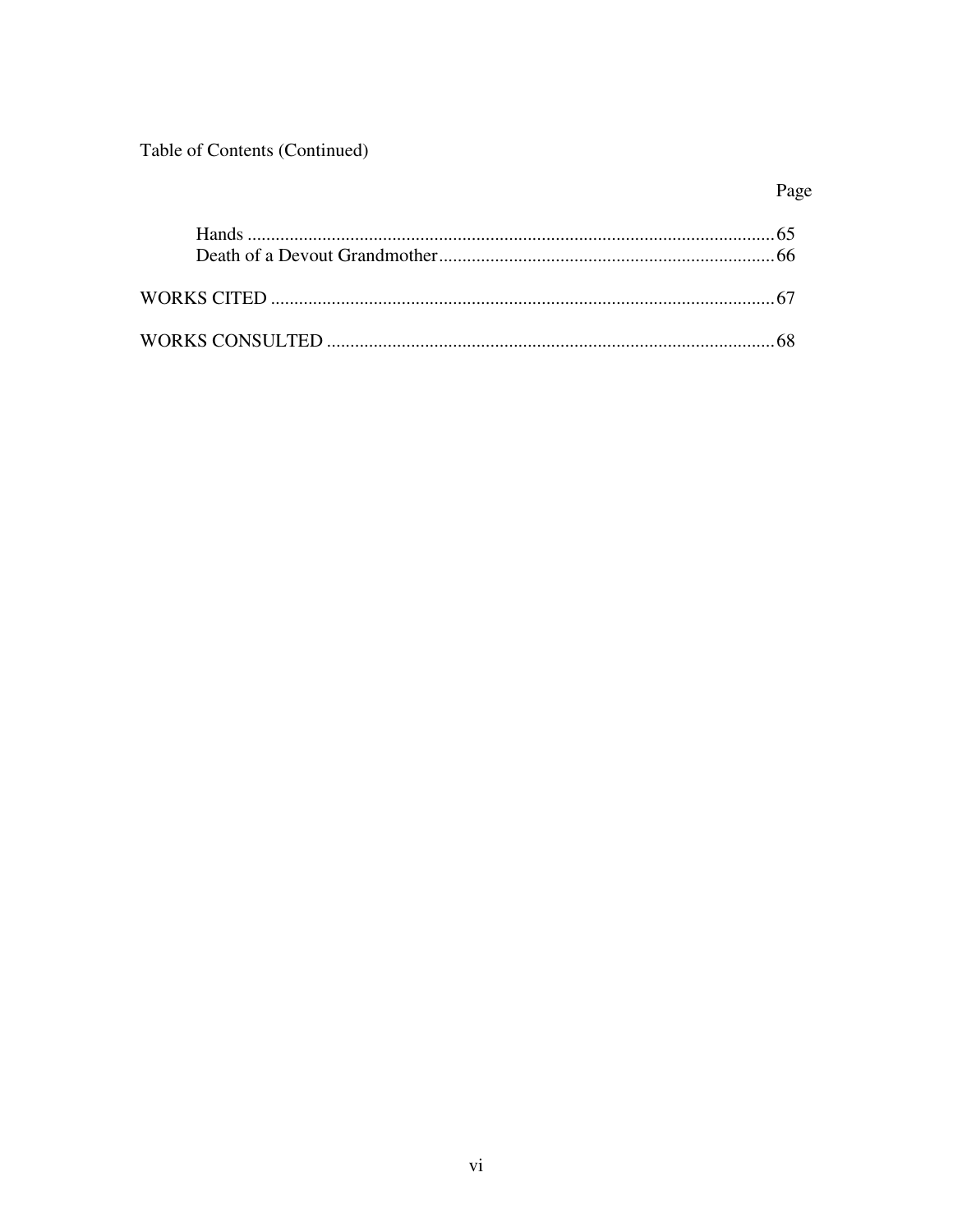#### **INTRODUCTION**

#### 1. INFLUENCES AND STRATEGY: THE ARCHITECTURE

A primary goal for this creative thesis is to explore a personal understanding of how human interaction and the human condition function in our contemporary world. I chose the medium of poetry to represent these observations because I find poetry to be extremely challenging and terrifically rewarding when constructed well. In contrast to prose, poetry forces the artist to express intricate and complicated emotions through efficient language. In essence, the poet is comparable to a world-class chef. While crafting her recipes, the chef scrutinizes every detail. She evaluates the flavors and quantities of each ingredient, considers textures and timing, presents an artful appearance through plating, and is careful to find the balance between the sweet and the savory. Poets function in a similar manner, instead choosing verse as their *plat du jour.* Words become the avenue to express core beliefs or careful considerations. The texture and appearance carry the artist's flavor, while careful phrasing carries the artist's mood.

I feel that art in this regard plays a major role in the long chain of progressing human thought. Looking through history, artists function as a liaison between philosophy and common sense. As artists formulate new ideas through their crafts, they communicate their points of view for others to consider. This consideration is the very essence of what it means to be human. As animals struggling to survive (and to survive *well* at that), we constantly assess our surroundings and current positions in the world. We compare ideas and make decisions that best suit our interests. With time, some ideas gain popularity over others. Some last through generations while others falter even in the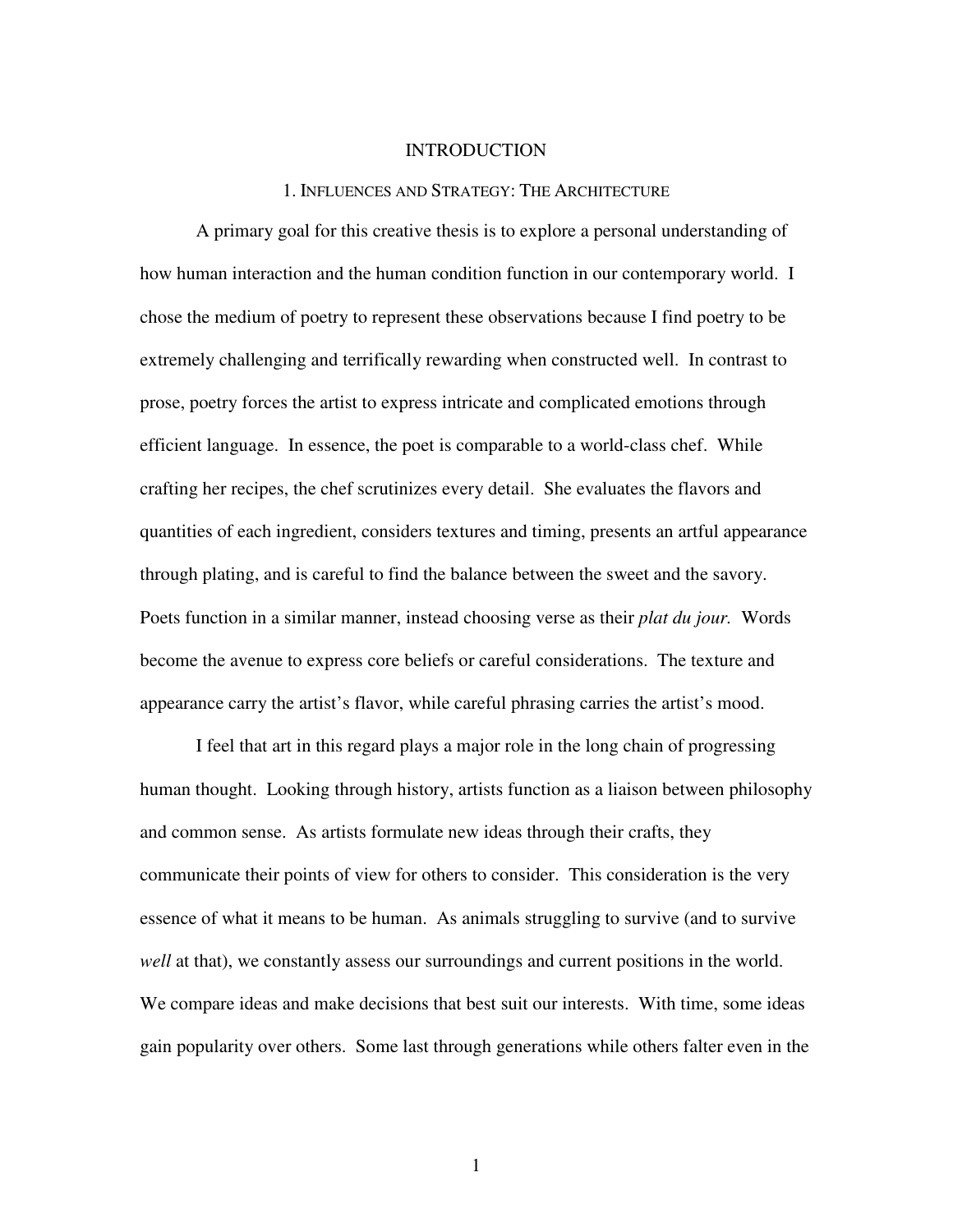minds of their originators. We have faith as a society that logic and reason will govern our decision-making process to formulate best-case scenarios, but this belief only holds true if a diverse set of ideas presents itself for consideration.

In his *Defence of Poetry,* Percy Shelley declared poets to be "the unacknowledged legislators of the world" (802). I respect his recognition of the power that words (and poets in particular) can have in effecting social change. However, this overly romantic sentiment may also be a dangerous one for aspiring artists, for while it is true that poetry can have a dramatic social effect, it is not the duty of the poet to decide whether or not the ideas he presents are accepted. In his essay *On Liberty*, John Stuart Mill champions the need for creative and alternative considerations within a society. Eccentric opinions, while perhaps shocking at times, add variety to the whole social conversation out of which the best social practices may be identified. Without a free-play of diverse thought, a society runs the risk of becoming stagnant. Without new ideas to challenge old ones, the notion of social progress becomes limited.

The title of this collection, "Foot Held Against the Edge," metaphorically describes the emotional endeavor that comes with recognizing my addendum to Shelley's declaration. The poems in this collection are arranged in two parts, and the title lends itself to two separate interpretations to reflect the sentiment of each one. Through Part I, readers will see the speakers' collective consciousness begin with a sense of personal obligation to show the flaws in contemporary thinking before falling victim to the very cynicism that sparks such motivation. The progression of this part reveals a loss of mental control that comes with a purely cynical point of view and a total devotion to the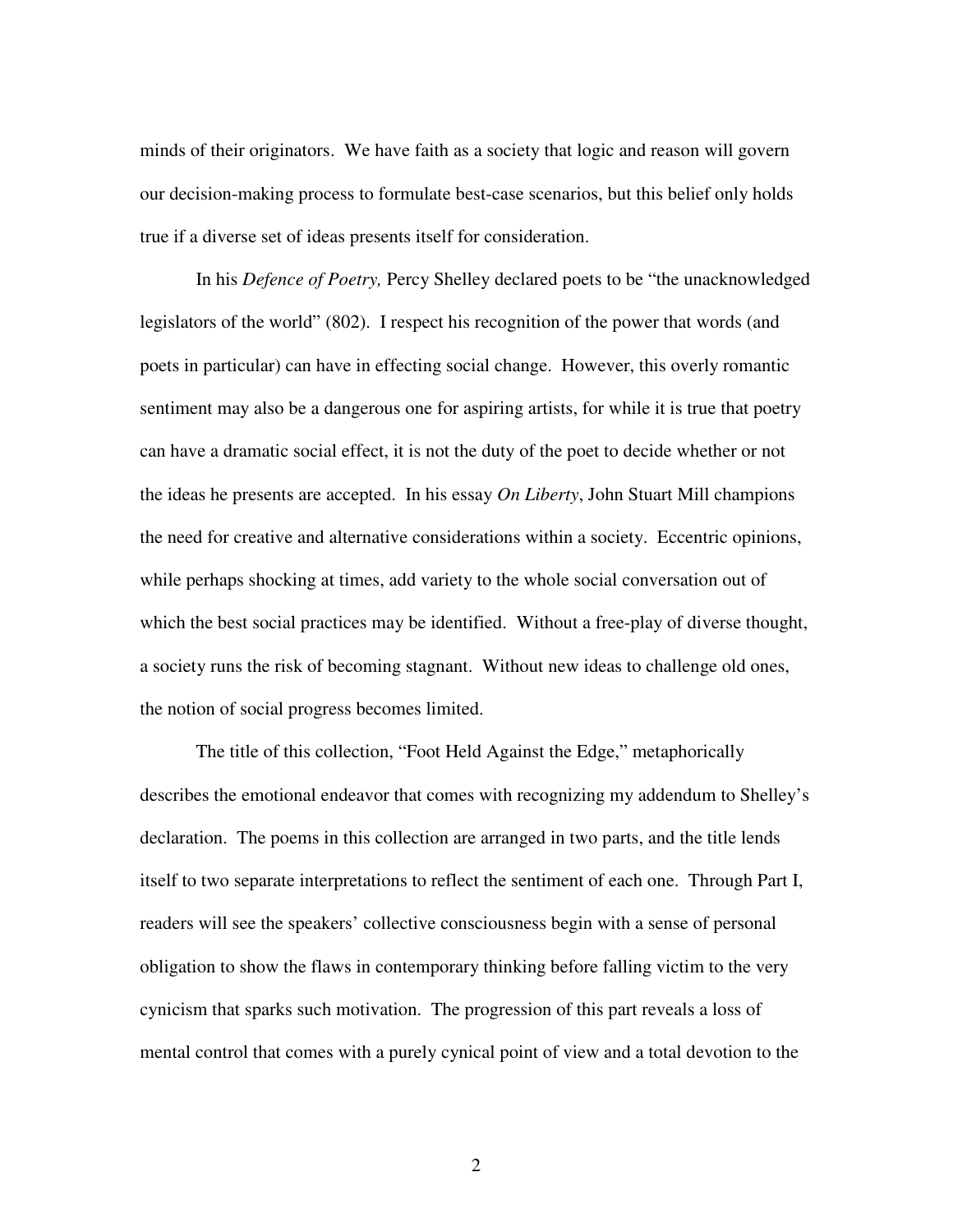idea of the poet as a social motivator—as if the collective speaker dangles from the edge of a cliff, saved from destruction by perhaps a snagged pant leg or a rock that holds the foot above the valley. Part II suggests a second meaning after the speakers regroup to form a new, more hopeful way of interpreting life. This interpretation speaks to a higher degree of self-reliance than the previous section and denotes a firm foot's grip against "the edge," either during a climb back to mental stability or as part of defending one's ground and refusing to be pushed over the side. Overall, this title intimates several interpretations as do several of the poems in the collection.

My first exposure to the importance of multiple perspectives came at an early age, when I began investigating the work of William Blake. I love to push myself intellectually and to test the bounds of my own ability and understanding, and Blake provided an avenue for me to do that. His poetry, and more generally, his radical philosophy concerning the operations of life, shattered several walls that had previously kept my imagination boxed by another's authority. Blake confronted the notion of organized religion; he showed several subjects from many different points of view; and he challenged others to do the same. Several of his poems work together to form a dichotomy of thought, especially in his collection *Songs of Innocence and of Experience.* Reading poems such as "The Tyger" and "The Lamb," the two "The Chimney Sweeper" poems, the two "Holy Thursday" poems, and "The Clod and the Pebble" first exposed me to the philosophical concept of moral relativism—the idea that personal morality, ethics, and prior experience govern our individual interpretations and opinions of the world around us. This concept has played a tremendous role in my moral development by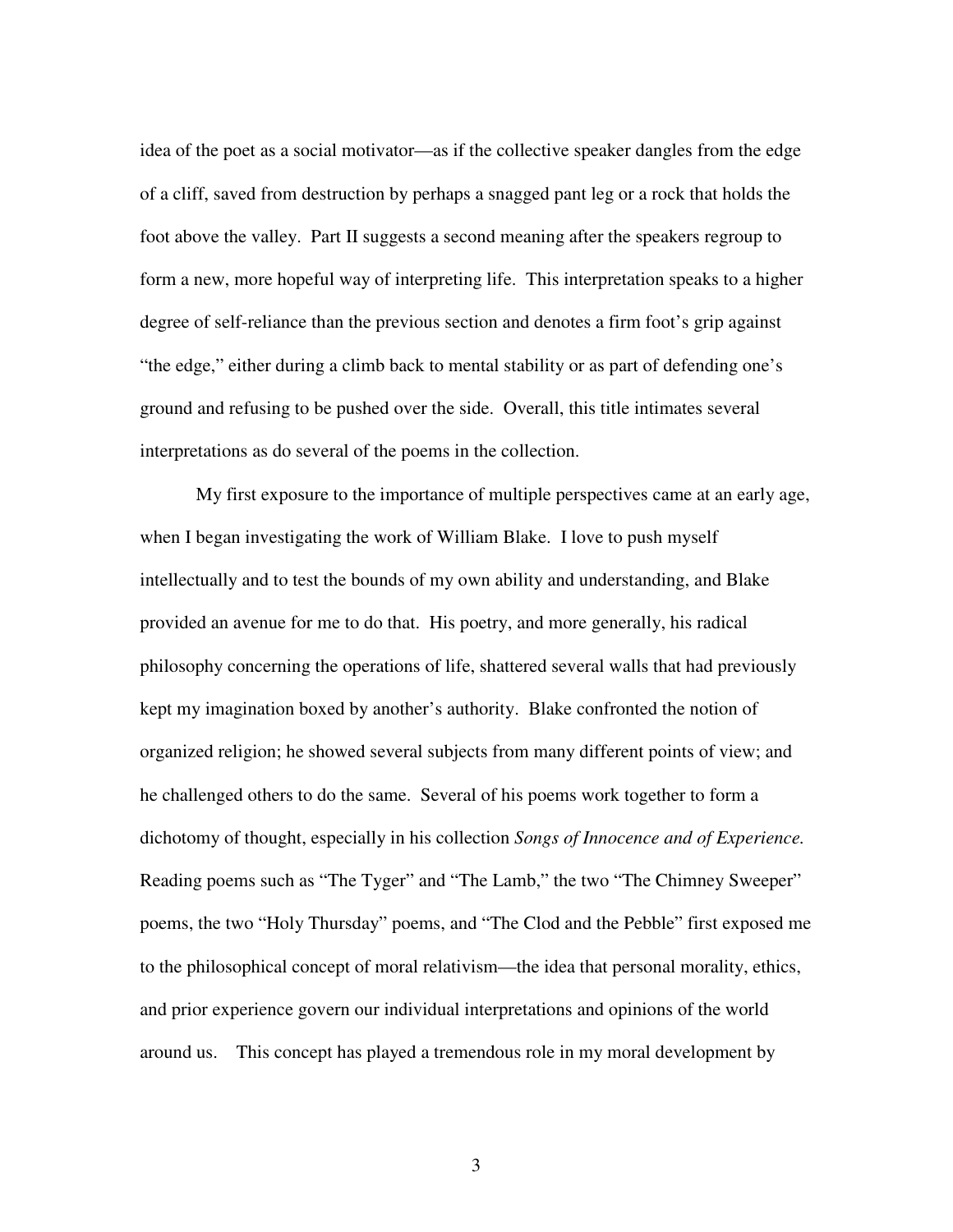teaching me to consider a variety of perspectives for any given situation before determining labels of "right" and "wrong," of "good" or "bad." That consideration has invariably affected my poetry.

The first section of this collection, entitled "Part I: Tantalize the Intellect," represents a pensive, cynical perspective as presented through a set of critical speakers. These points of view are interested in refocusing cultural interest away from materialism and commercialism and toward furthering our intellectual understanding of the world. Several of these poems seem to investigate mankind's place in nature and its current role as one of the Earth's most prominent influences. Many harbor images of disgust and despair similar to what some of the Confessional and Beat poets of the 1950s and 1960s wrote about in their most famous poems (e.g., Robert Lowell's "For the Union Dead," Lawrence Ferlinghetti's "A Vast Confusion," and Allen Ginsberg's "Howl"). The poems from this part communicate ideas, at times quite explicitly, which attack popular acceptance and belief. They follow with a sense of urgency, characterizing the same passion as W. H. Auden in his collection of essays *The Dyer's Hand*: "In so far as poetry or any of the arts can be said to have an ulterior purpose, it is, by telling the truth, to disenchant and disintoxicate" (27). In this regard, these poems express the same fervency for poetry as a catalyst for dramatic social change as Shelley's *Defence*. The speakers represent alternative ways of interpreting a variety of common scenarios, be it frequenting a local bar, grilling out shish kabobs, or commuting to work, and often show contempt for their environments as they work to understand the conflict between personal ethics and the workings of contemporary society.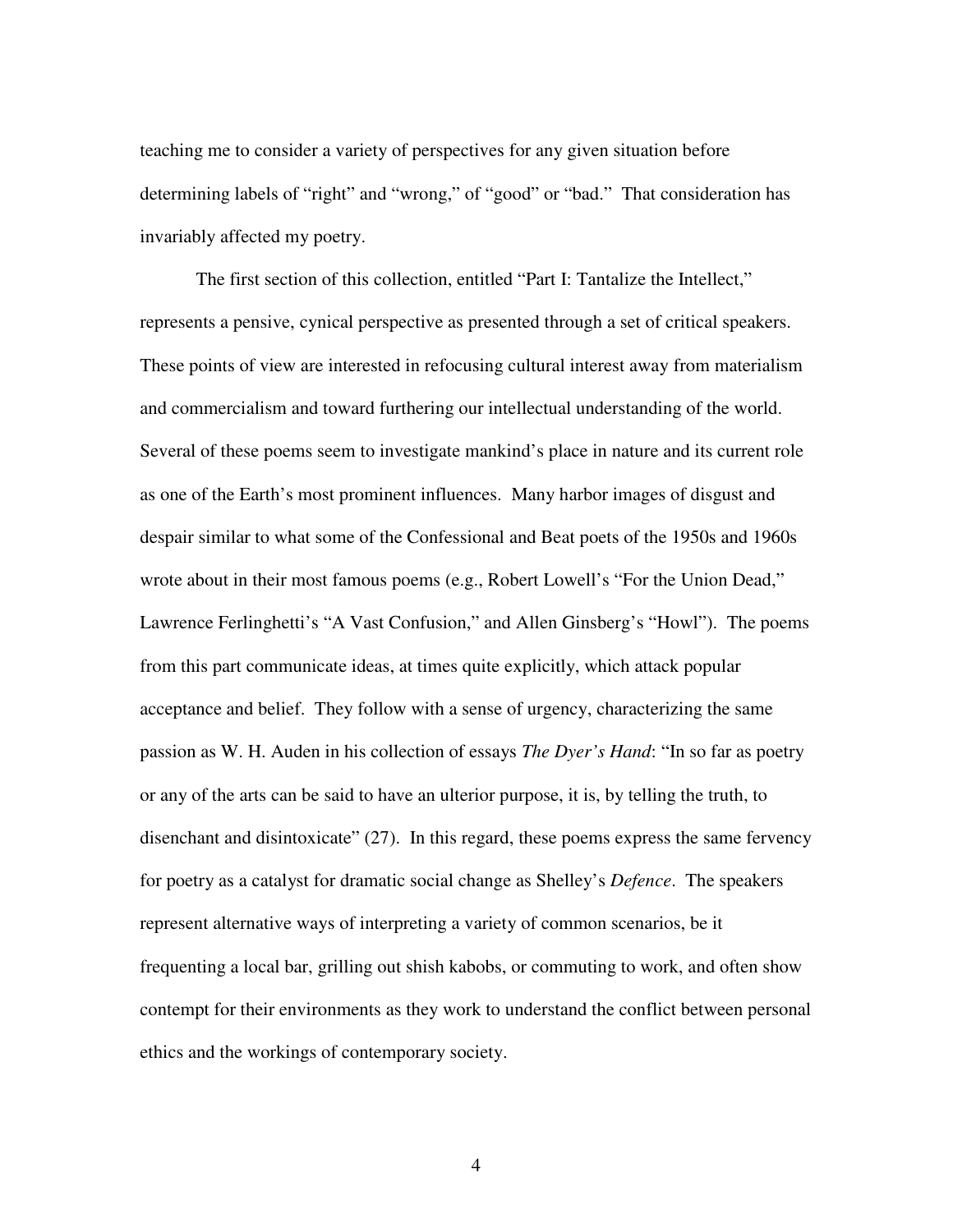Part I opens with "Somewhere in the Scourge," a dramatic monologue that features a frightened male narrator who speaks to a picture of his late father while also negotiating a power outage. Throughout this poem, the speaker aims to recognize his father's influence, which seems uncertain and perhaps inadequate. With the close of the final stanza, the reader is left with an image of shadows eerily drifting toward the room's lone window. The looming darkness highlights the uncertainty that the speaker feels for the future. As in Matthew Arnold's "Dover Beach," there is a sense exuding from the speaker that he is ill-equipped to handle future events and is unable to progress beyond this point in his existence.

Out of this speaker's timidity comes resentment toward the society that has created his uncertainty. "A Night at the Peaselburg Pub" paints a picture of a shabby bar in a blue-collar region of Covington, Kentucky. The speaker highlights the common behavior of drab barflies and even implicates himself in his description of the same people keep doing the same things at the same places without much to show for it. The sporadic rhyming and instances of repetition in this poem are meant to add a musical quality to the piece. This technique highlights the repetition of going to bars night after night as reprieve from daily life and also emulates the surreal effect of drunkenness. "Fat Man Falling" follows with a consideration of the collateral damage from the Second World War. Attending school as a child, I remember having a hard time accepting the bombings of Japan as the glorious finale that many Americans celebrate. To me, the whole situation seemed like a terrible end to a terrible war. I began to consider the casualties that have been legitimized as necessary means to an end. Thus, the poem is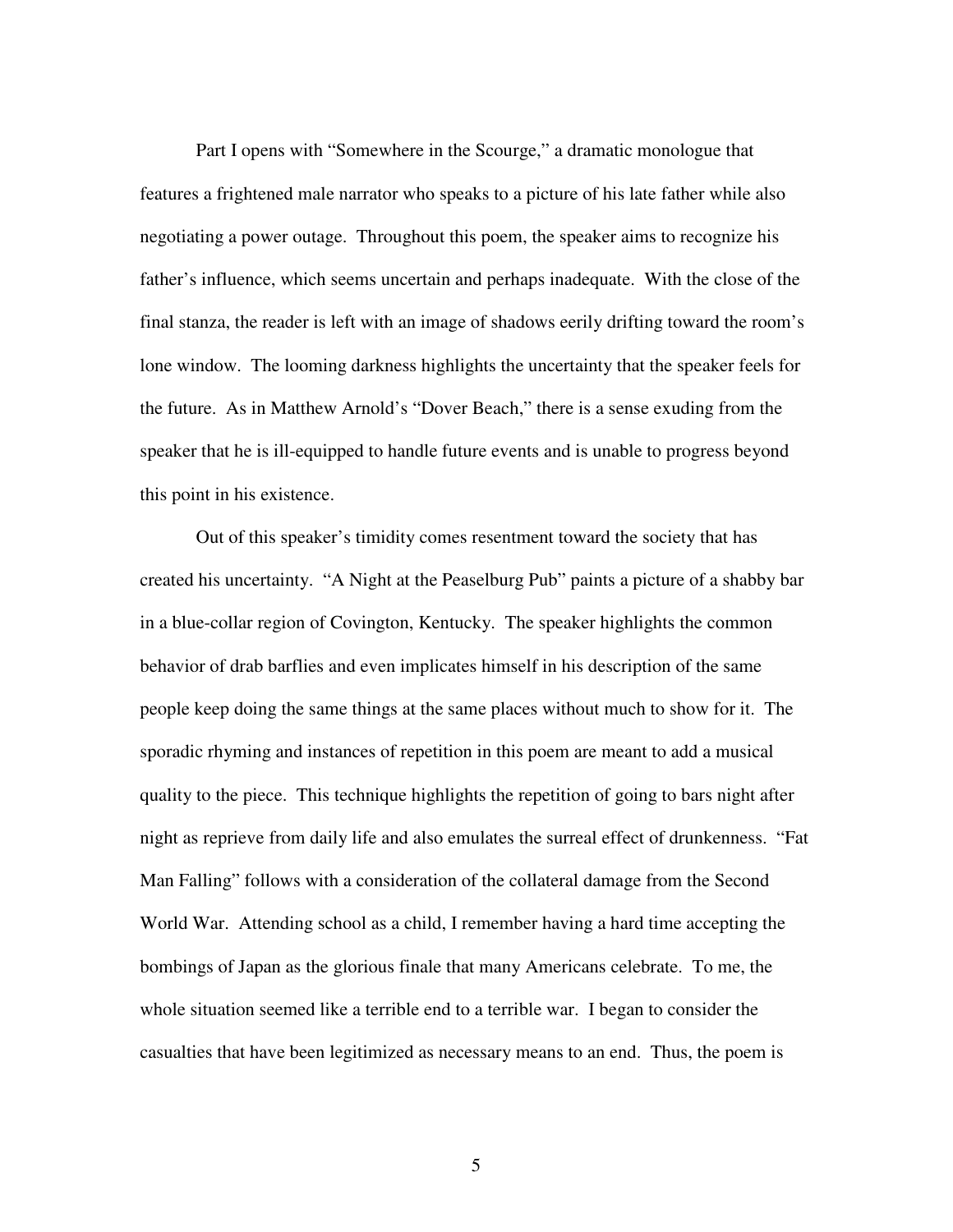meant to illustrate the perspective of an innocent. The graphic final image comes quickly, much as the blast from the Nagasaki bomb came quickly to Japanese civilians, and is meant to leave the audience considering the event's impact.

The speakers up to this point have considered a variety of fundamental subjects familial influence, personal routine, political allegiance—that define their identities. Each poem probes these aspects of daily life to examine new ways of considering them. "The Morning Star" continues with this motif by illustrating religious doubt. In this piece, the speaker examines the Bible's portrayal of Lucifer's fall and then considers what would happen if Jesus fell in a similar manner. The poem shows a fading belief in Christianity due to the speaker's awareness of contemporary social interaction and its incongruence with Biblical perspective. The final stanza showcases the speaker's doubt and encourages the reader to ask whether the crowd's reaction ("Is this the man / who made the earth tremble, and kingdoms quake?") is due to the fall of the second morningstar (Christ) or due to the speaker's presenting a sacrilegious idea that has minimalized Christ's role in life. The quotation is one of many Biblical allusions that surface in this reflection, which includes references to the books of Isaiah,  $^1$  Revelations,  $^2$  and

 $\overline{a}$ 

<sup>&</sup>lt;sup>1</sup> Isaiah 14:12-14: "How have you fallen from the heavens, O morning star, son of the dawn! How are you cut down to the ground, you who mowed down the nations! You said in your heart: 'I will scale the heavens; above the stars of God I will set up my throne; I will take my seat on the Mount of Assembly, in the recesses of the North. I will ascend above the tops of the clouds; I will be like the Most High!'" Also, Isaiah 14:16: "When they see you they will stare, pondering over you: 'Is this the man who made the earth tremble, and kingdoms quake?"

<sup>&</sup>lt;sup>2</sup> Revelations 22:16: "'I, Jesus, have sent my angel to testify to you these things concerning the churches. I am the root and the offspring of David, the bright morning star."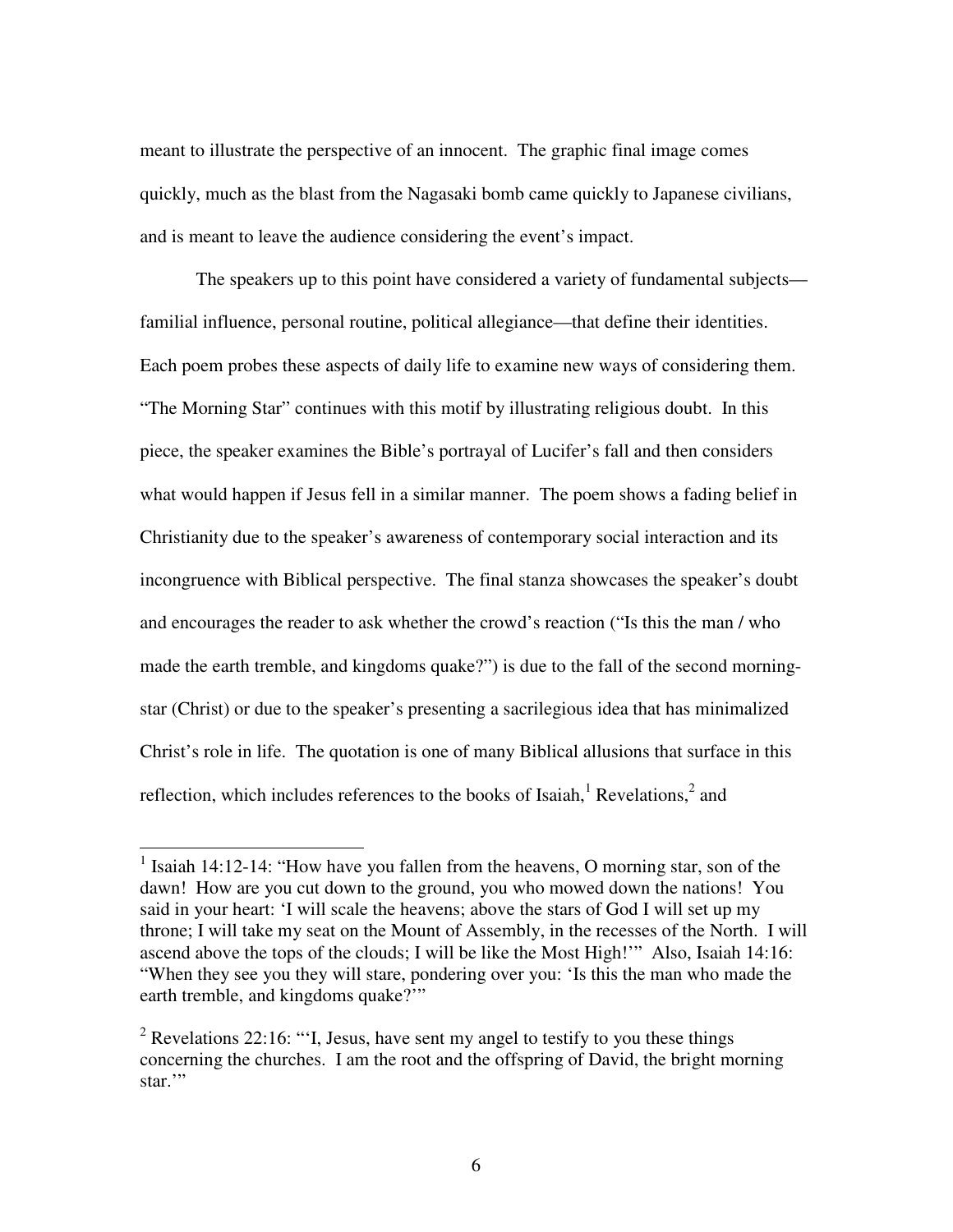Ecclesiastes<sup>3</sup> to add credence to the consideration. This poem's challenge to religion is essential to the overall theme of this collection as a whole. The poem functions as a natural questioning of an imposed set of rules and is necessary to establish the cynical disposition of the first section.

Having discovered fault in the foundational categories of family, daily routine, nationalism, and religion, the first section begins to consider the primitive characteristics of human life. "Poolside at Borinquen" and "10°33'57N, 85°41'27W" are both set in Costa Rica and both examine Darwinism and the pessimistic idea that maybe the human race has not progressed as far as it would like to believe it has. In "Spray Painting Speed Limits," the speaker applies this realized cynicism to the surging real estate industry of recent years. The patronizing tone of this poem spins an act of vandalism into an instance of concerned, vigilant civil service. The final pitch to "buy now" satirizes the current optimism of the extremely volatile and financially dangerous housing market. "Rush Hour Laugh" shows a speaker mocking the frustrations of an early morning commuter.

This rising animosity toward the world in Part I culminates in "Distracted," the longest poem of the collection. The five-part sequence shows a collage of scenes, each describing a new arena of discontent and anger for the speaker. In section I of the poem, "*Broken footpath*," the speaker laments the change in times that has caused a sense of alienation from his fellow man. The speaker feels that the age of congeniality has passed

 $\overline{a}$ 

 $3$  Ecclesiastes 1:4-5: "One generation passes and another comes, but the world forever stays. The sun rises and the sun goes down; then it presses on to the place where it rises."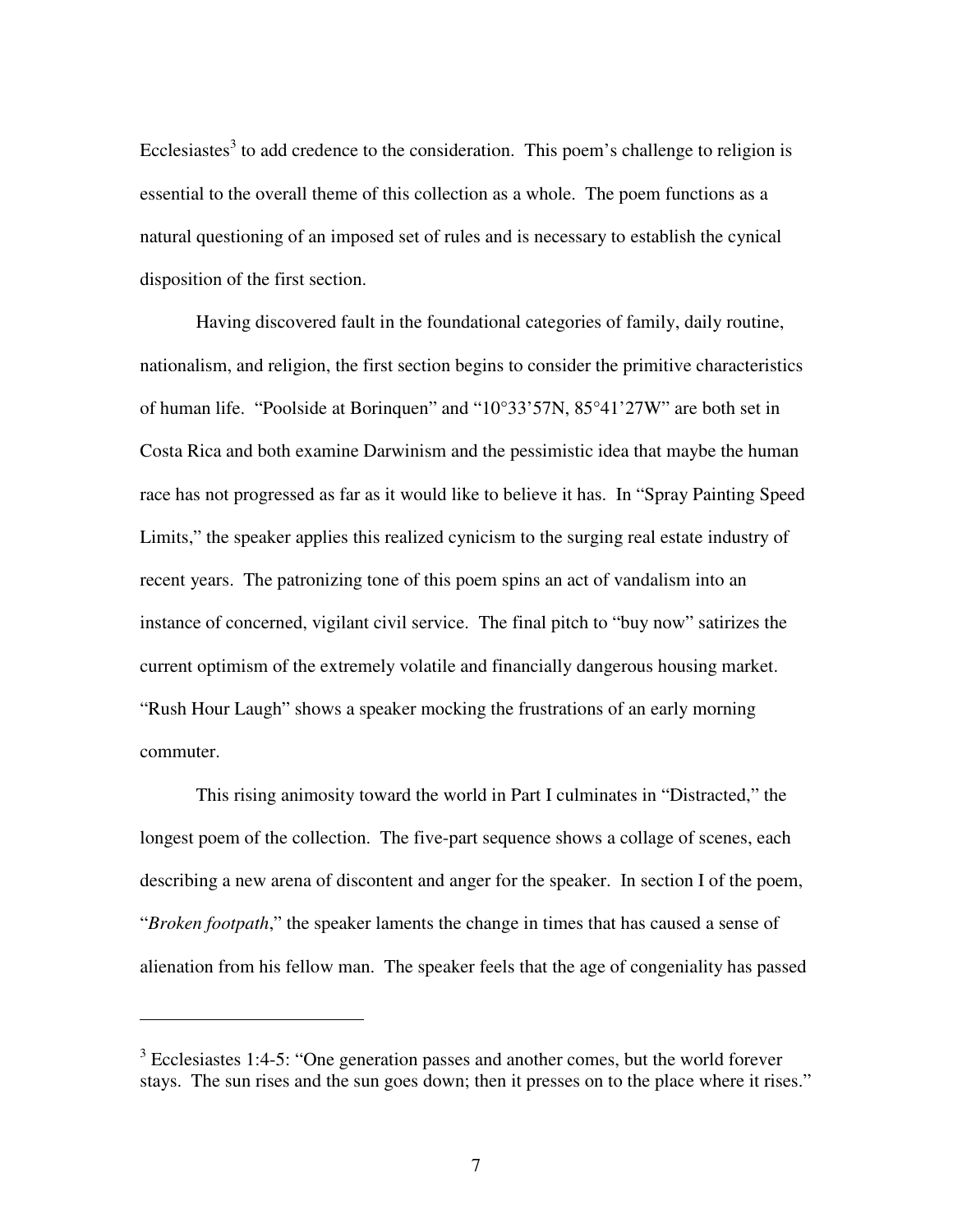and has been replaced with an urge for instant gratification. Section II, "*Sedentary commentary*," presents readers with Ben, a boisterous, opinionated, disheveled barfly who wastes no time in relating his dilettante knowledge to whomever will listen. Ben becomes a representative for this type of ill-informed, unmotivated behavior of saying a lot but doing very little that particularly irritates the speaker. The speaker uses the final couplet, "Ben finds amusement in commenting on things / and finds importance in threading smoke rings," to illustrate Ben's trivial walk through life.

"*Bonfire experience*," the third section of the sequence, shows two young adults who are in the process of throwing objects into a bonfire based on how cool they will look as they burn. The bird's nest image is meant to show their lack of respect for nature while also making a more general remark on pollution and its place in nature. The second stanza is meant to illustrate the boys' need for instant gratification and their unaccountability in properly tending to the fire. The final act of urinating on the fire to end their responsibility highlights their insult to nature.

Section IV, "*Radio time*," is the most abstract of the five sections and begins with a song playing on the radio. The song exemplifies contemporary political blues by alluding to the rising level of dissatisfaction against the current presidential administration. The person listening to the radio, though, changes the channel to something a little less argumentative and easier to digest—something pop: the Beatles's "We Can Work It Out." This action illustrates a person who would rather look the other way than deal with or even think about a possible problem.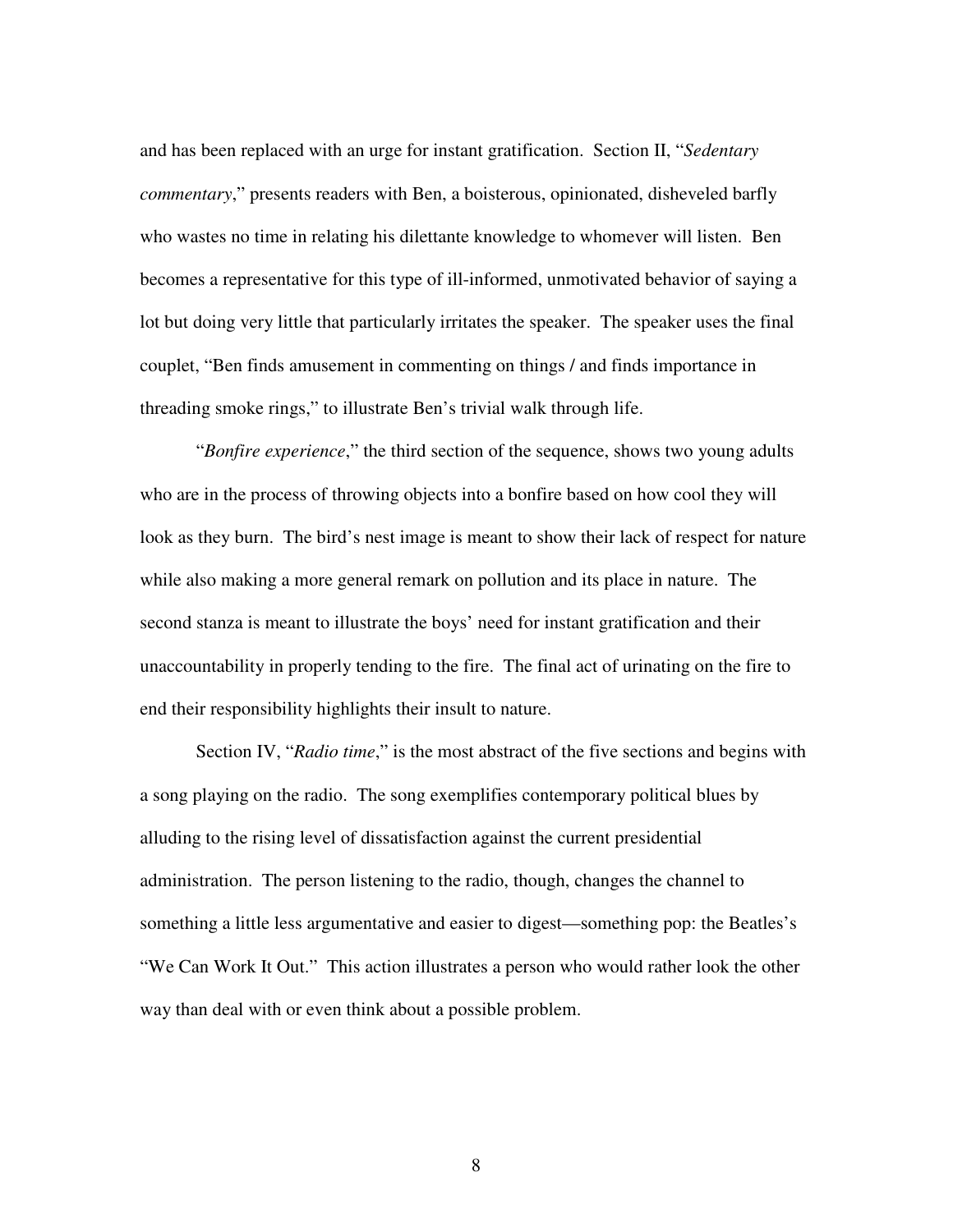Finally, the fifth section, "*The artist*" shows that the speaker would like to assimilate and become a happy, prototypical, standard American but is unable to do so due to his own psychological needs. People crowd to see what is produced as a result of this struggle and to stare at the artist, who is compared in the final image to a freak of nature writhing on a cave floor. In this last figure is a reference to Plato's allegory of the cave, where the artist represents a new and different perspective and is thereby ripped to shreds for being so iconoclastic.

After this collapse, the first section of the thesis ends with a fond remembrance of childhood innocence in "Below Hip Height" followed by the inevitable personal destruction found in the poem "Manifested." Such an unavoidable and abrupt ending to this point of view demonstrates the failure of the cynical perspective. With an overreliance on skepticism guiding every action, the speakers of the first section exhibit the mental deterioration that comes with such an unproductive mindset. The first section ends because it has to. In order to avoid self-destruction, a new perspective must take hold.

As I turn to Part II of the collection, I must acknowledge the influence that James Joyce has had on me. His novel *A Portrait of the Artist as a Young Man* describes a character, Stephen Dedalus, who struggles to form a manageable interpretation of the world around him. As the novel progresses, the audience sees Dedalus move from a devotion to his family to an exploration of physical satisfaction and then (unsuccessfully) to an attachment with the Catholic church before finally recognizing the need to balance his interests and commitments in order to fully appreciate the beauty of life. Similarly,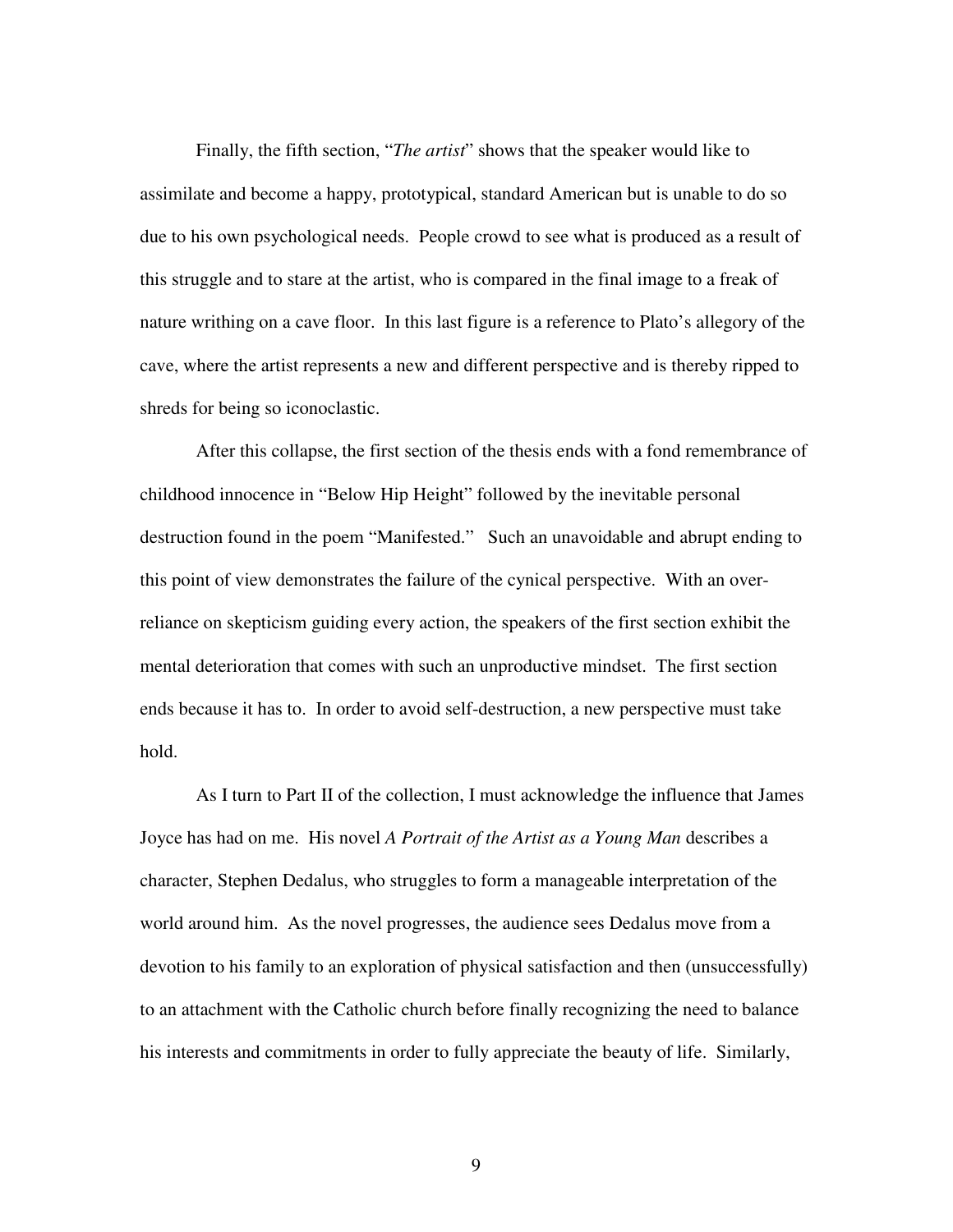my collection of poetry depicts speakers whose crippling skepticism mandates their need for hope and satisfaction and forces them to find a different way of looking at life.

The title of Part II, "On Seeking Beauty," derives from this search for a new method of interpreting the world. Again, to revisit the idea of moral relativity, the main goal of this section is to showcase situations of beauty that may not be overly apparent given the context of each specific poem. A theme surfaces that beauty must be sought to some degree in order to be perceived. "Perceiving a Housefly in a Car Ride," for instance, opens this section by finding inspiration in a mundane housefly's attempt to escape the car's confines. In "Spring Expiration," the speaker ironically expresses a sense of hope for a prolonged winter and disdain for the onset of spring, which for him acts as a reminder that his lover's death draws near. "The Moonstone Experiment" is the collection's second dramatic monologue modeled after Robert Browning's form. This particular poem characterizes a scene from Wilkie Collins's nineteenth-century novel, *The Moonstone*. While reading Collins's work, I became intrigued by a scene in which Franklin Blake doses up on laudanum as a way to recreate his actions the night that the Moonstone diamond was stolen. I enjoyed Collins's technique to relay this event through a series of journal entries from Ezra Jennings, an assistant to the family physician. Through this character's notes, I envisioned a scene where drug abuse, normally a socially reprehensible activity, had become quite favorable in proving the innocence of the accused Franklin Blake, who would no doubt view the entire process as a beautiful set of events. This same sense of luck and appreciation in the face of unfortunate circumstances emerges again in "The Better Dead." Based on true events that occurred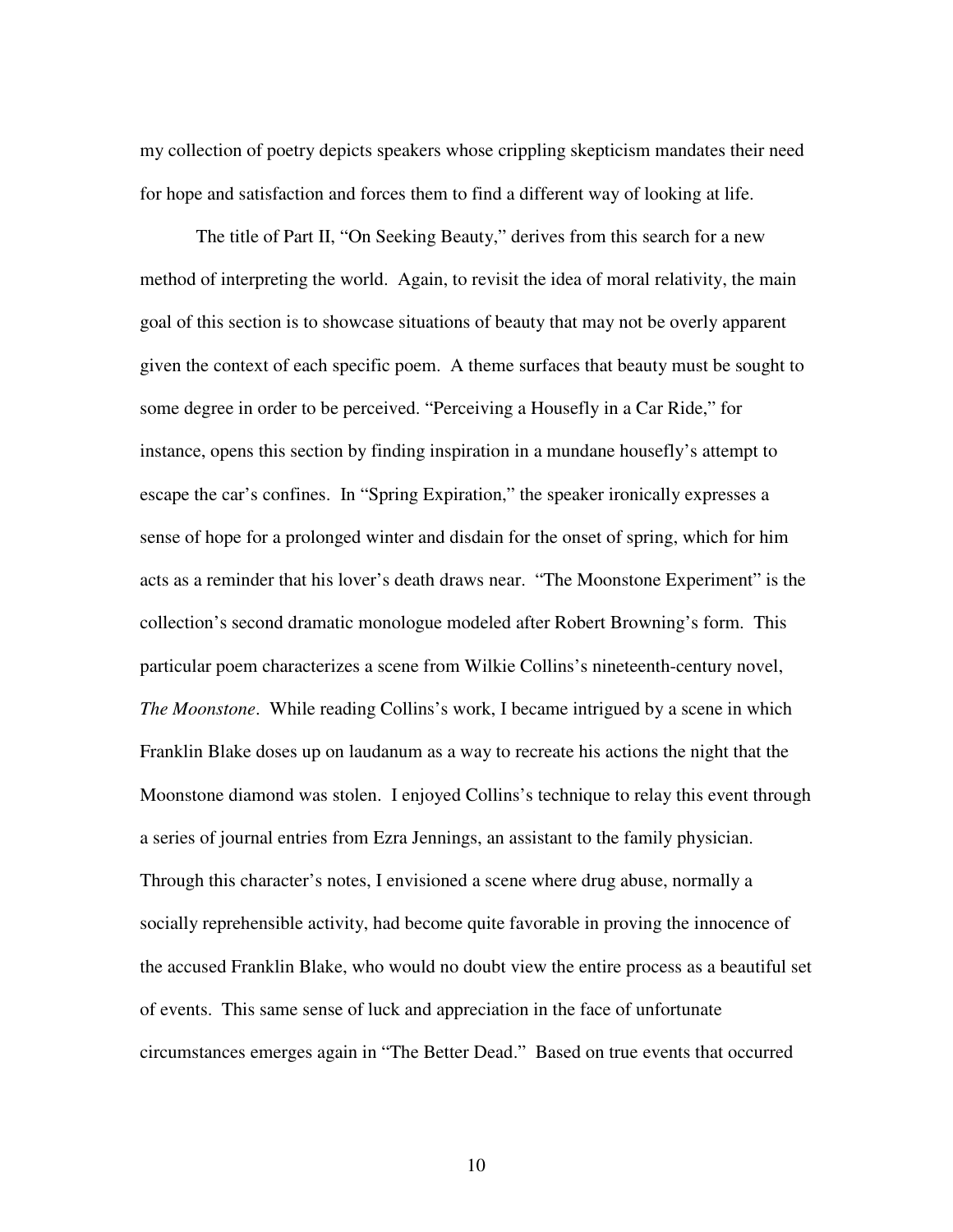in Seattle, Washington, this poem describes a narrator who feels some unknown sense of personal misplacement while at a rave afterparty. Because of his inexplicable urge to be in another place, the speaker leaves the party moments before the killer, Kyle Huff, initiates a massacre that left himself and six others dead. The narrator cannot help but appreciate whatever it was that made him leave the scene. Though the shock and grief are real, a certain sense of happiness and thankfulness remains.

This sentiment echoes one of the profound subjects of poetry: death as the mother of life. In "Sunday Morning," for instance, Wallace Stevens proclaims death to be the mother of beauty. William Carlos Williams wrote "Spring and All" as an optimistic rebuttal to the hopelessness of T. S. Eliot's *The Waste Land.* Emily Dickinson's "Success is counted sweetest" shows us that in order to truly appreciate the sweet, one must first experience the bitter. One's perspective determines the perceived beauty in each of these poems.

"Tree Trimmers" and "Cleaning Up," two of my favorite and most recent additions to this body of work, continue in this vein. The former describes a lamentation for trees that are sacrificed by the power company's maintenance crew, and yet the poem's final stanza suggests a certain acclimation to the altered scene that will come with time. The latter poem explains the yard work that comes after the maintenance crew's visit and shows the speaker's appreciation for the honest, hard work that the tree trimming from the previous poem allows. I believe that these poems make significant contributions to the second section as a whole by again finding the beauty that exists in otherwise mundane experiences or simple activities.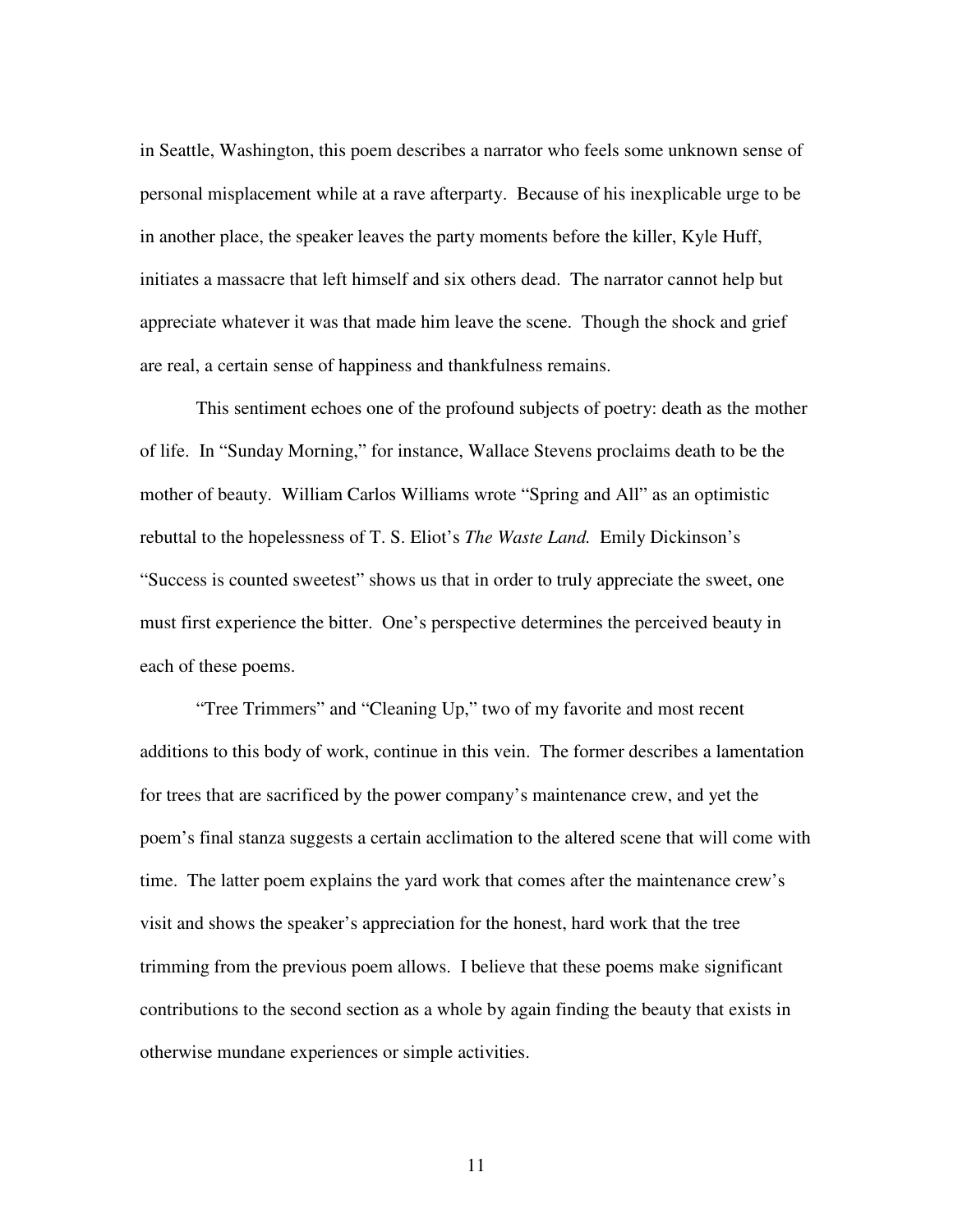I must cite Seamus Heaney as an influence for this pair of poems. His poem "Digging" recognizes the same ancestral devotion to hard work acknowledged by the speaker in "Cleaning Up." Furthermore, beyond any one particular poem, Heaney's earthy style and specific diction have caused me to recognize a musical quality to the language that I aim to employ in my poems. Robert Frost is another poet who has had a profound impact on my poetic style in this regard. Like Heaney, Frost maintains a musical sense to his poetry and utilizes sonorous language with nearly every piece. He also challenged himself to let his work develop under its own weight, almost as if each poem was a living, breathing organism requiring careful nurturing from the poet in order to blossom fully.

In his essay "The Figure a Poem Makes," Frost spoke about his goal to create a *hook,* or a moment of revelation, for both himself as a writer and for his readers as well. He adamantly explains a poem as "a revelation or a series of revelations, as much for the poet as for the reader…. No tears in the writer, no tears in the reader. No surprise for the writer, no surprise for the reader" (12). Every poem that I write aims to carry itself in a similar manner. Every poem has some underlying idea driving its creation, and in most cases, this idea comes as a revelation or is otherwise specifically articulated in the final lines of the poem. At times, this articulation will surprise even me as the author. Such was the case with "Fat Man Falling." For this poem, I knew the final image was powerful when it caused me to pause and take a deep breath in the middle of the creation process. "Cleaning Up" caused a similar reaction for me as the poem began taking on a cathartic role comparable to the activity that it describes. Overall, I rely heavily on my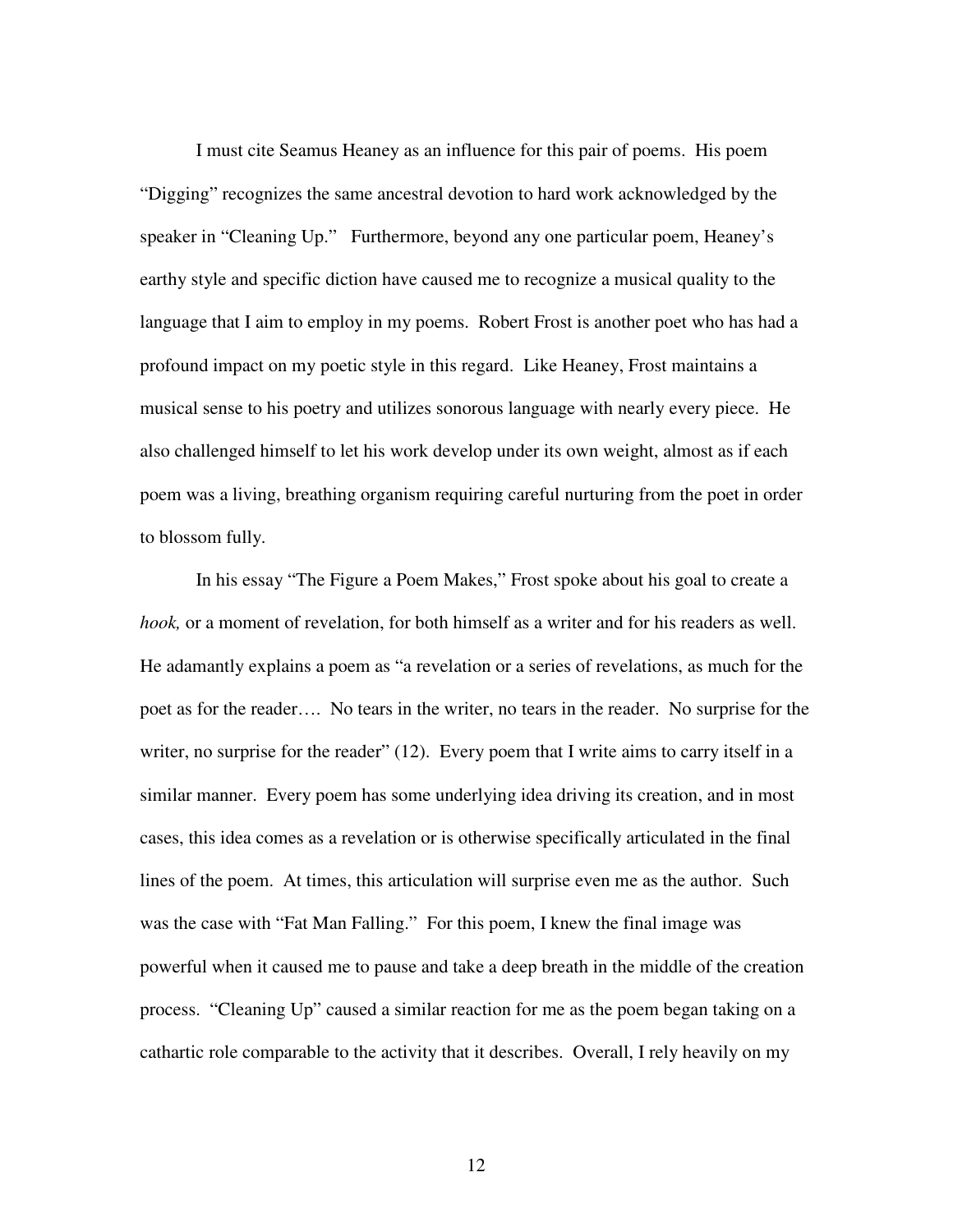poems' endings to affect the reader and to solicit the same type of consideration that sparked their creations.

To appeal further to my readers, my poetry tends to focus on easily identifiable and relatable subjects but most often aims to portray them in new light. I seem to favor common language for my poems although I do enjoy flexing the beauty of our language by asking readers to consult a dictionary from time to time. I find my work allying itself with the tenets of Imagism in that I would rather show my audience a scene through carefully described images as a way to evoke specific emotions rather than simply tell the emotions in overly sentimental or personal lyrics. My overall goal is to cause an honest consideration from my readers for how they perceive each subject.

The final poems "Hands" and "Death of a Devout Grandmother" include a variety of similes and metaphors to communicate the closing ideas of the collection. "Hands" examines the physical pain that comes with raw, freshly worked hands and yet optimistically focuses on the opportunity that new generations present. "Death of a Devout Grandmother" shows a speaker who examines his fading religious faith while observing the death of his grandmother. When the ancient woman's eyes fall empty, the speaker looks hard for some type of religious confirmation. Each of these poems shows signs of hope and endurance in the face of painful situations and affirms the new, balanced perspective described in this section as a reprieve from the despair produced by the first section's cynicism.

Through the poetry of each section, audiences will see the advances and shortcomings of each frame of mind. Instead of functioning as prescriptions for how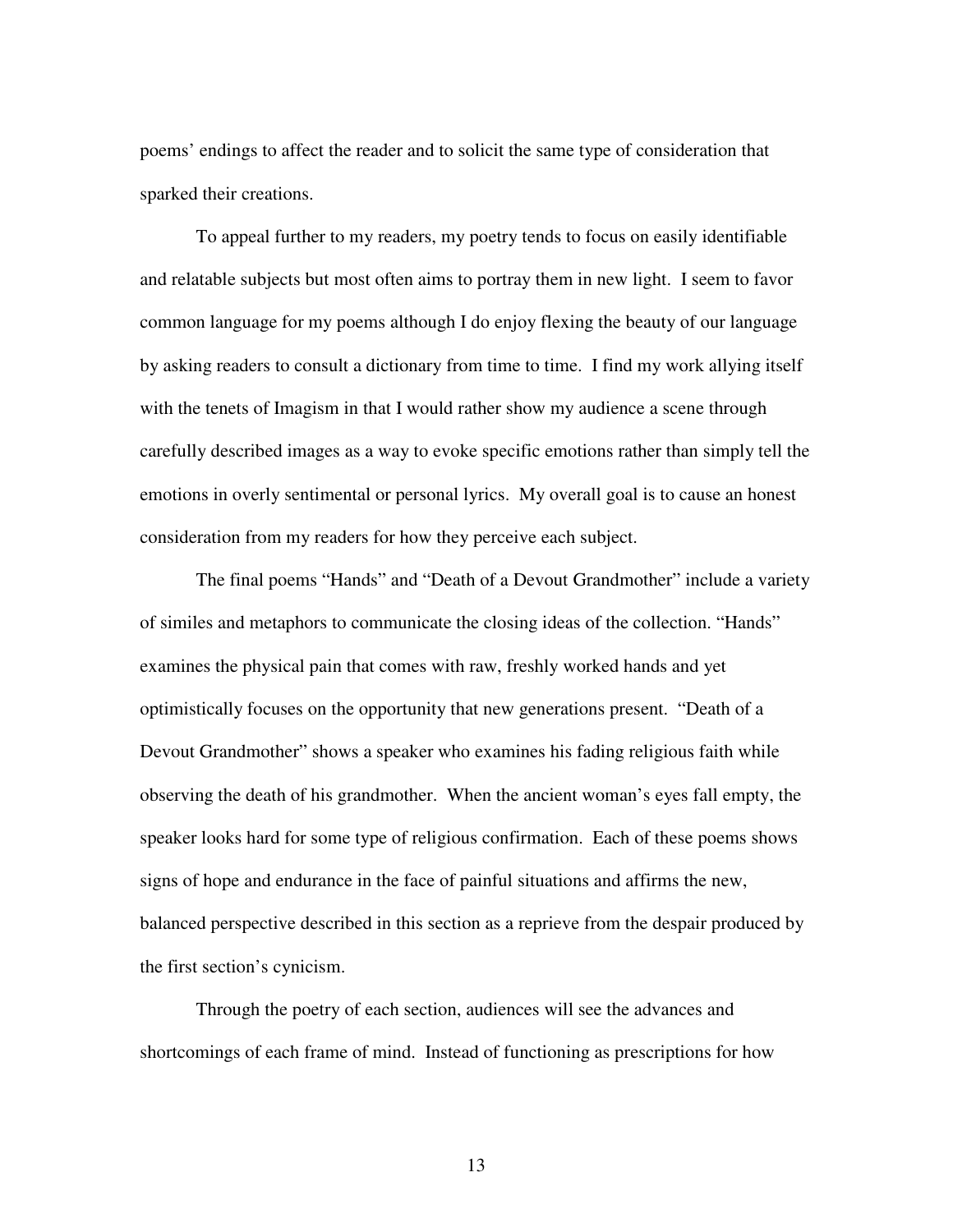others should live their lives, these poems are anti-didactic, for they put their subjects on display for others to consider by inference. Neither perspective claims to be the "right" way to live a life; instead, they are intended to showcase the possible repercussions of living life with an intense consideration for different perspectives.

#### 2. ON COMPILING *FOOT HELD AGAINST THE EDGE*

 All of the poems included in this collection have been written during my time as a graduate student at Clemson University; however, I have harbored the central ideas of some pieces for many years. The concept for the oldest poem, "Fat Man Falling," originally came to me after studying World War II in the seventh grade. I was twelve years old, and yet my supposition then about a boy my age who might have been just like me and blown away by something he could barely even conceive stays with me even today. It wasn't until I was a sophomore in Clemson's undergraduate English program that I first penned the idea into a poem. What turned up on the page then was hardly the same poem that is found in this collection. In fact, it was written as part of an assignment in an entry-level poetry workshop for the prose poem form. My end result seemed little more than a paragraph reminder of the bombs dropped on Hiroshima and Nagasaki. Later, after studying the work of the Imagist poets of the Modernist movement and really focusing on creating specific images in my poetry, I developed a rough sketch of the narrative with the final simile that echoed the mental image mentioned above: "… it blew his head back as if / he'd been running full speed / before someone jerked a noose around his neck."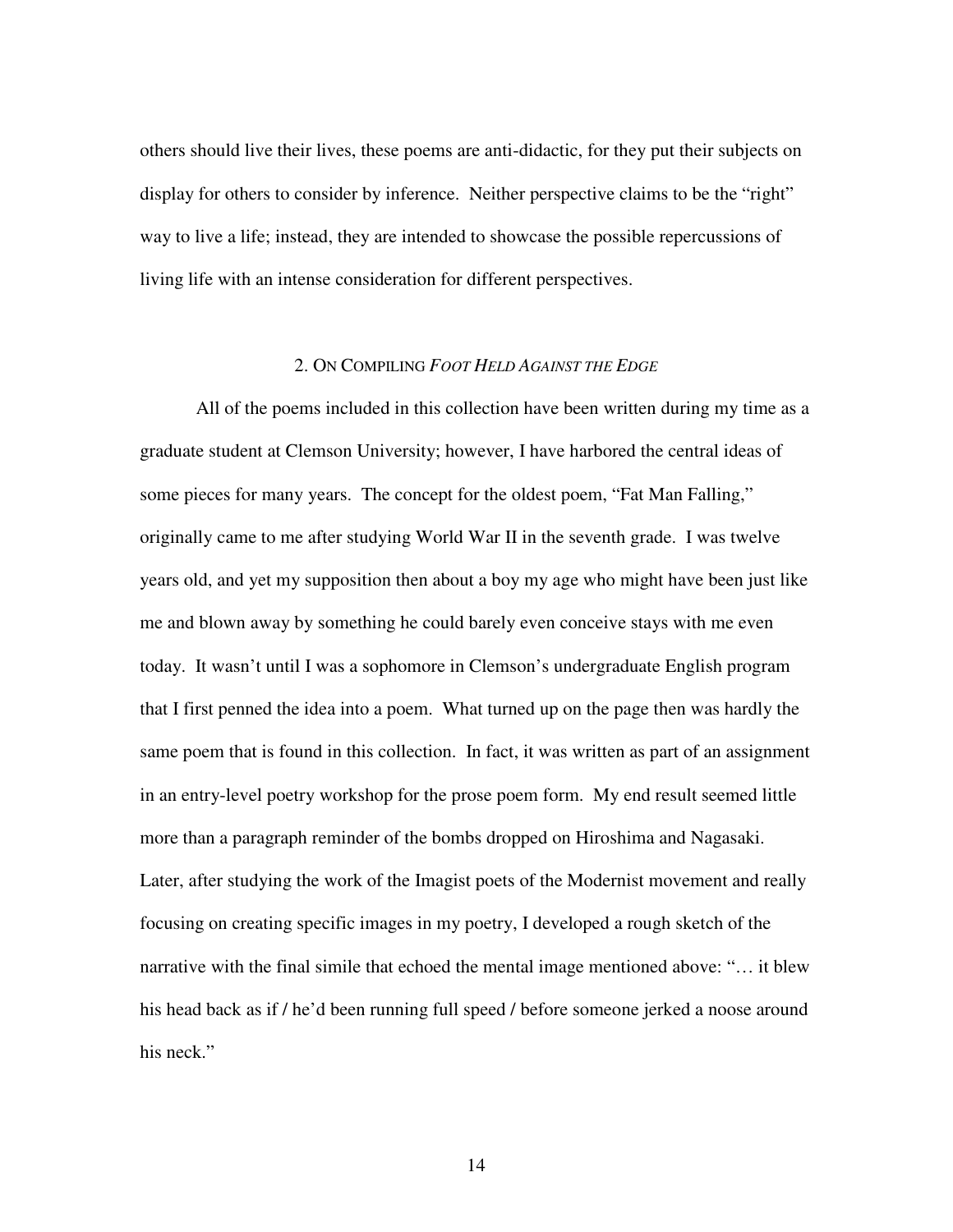"Manifested" is another of the oldest poems in this collection. The piece originated from a dream that I had several years ago in which I imagined my own death. The descriptions and specific details all stem from the dream, including the final thought: "Mom, Dad, the rest / of my family and friends, / and my enemies, even them, / and I love all things. / I love all—."

 Most of my poems begin in this manner. I usually discover a personal realization of some sort and then work to articulate that realization—or perhaps the emotions resulting from that realization—for my audience through images. The realization might come with a challenge to a personal or popular assumption; it might describe an interesting comparison in some way; indeed, an endless variety of epiphanic possibilities exists.

 "Hungry" originated as an attack on the commercialization of food after I became frustrated with the endless barrage of obvious advertising that we, as consumers, are exposed to every day. Especially as a male in the coveted 18-to-25-year advertising age range, I became disgusted by the sexual appeal that comes in nearly every advertisement directed toward me. In response, the speaker of this poem confuses hunger with sex and is only urged to awaken from this trance through a subconscious recognition: "Awake, awake / from the tongue-dripping stare …." A similar attack against commercialization comes in the poem "21<sup>st</sup>-Century Love-Song for an Oak Tree," where the speaker imagines the tree's widely recognized beauty as a marketable concept before he is able to see beauty in the tree himself. These warped points of view were developed to show the psychologically damaging effects of being inundated by commercialism.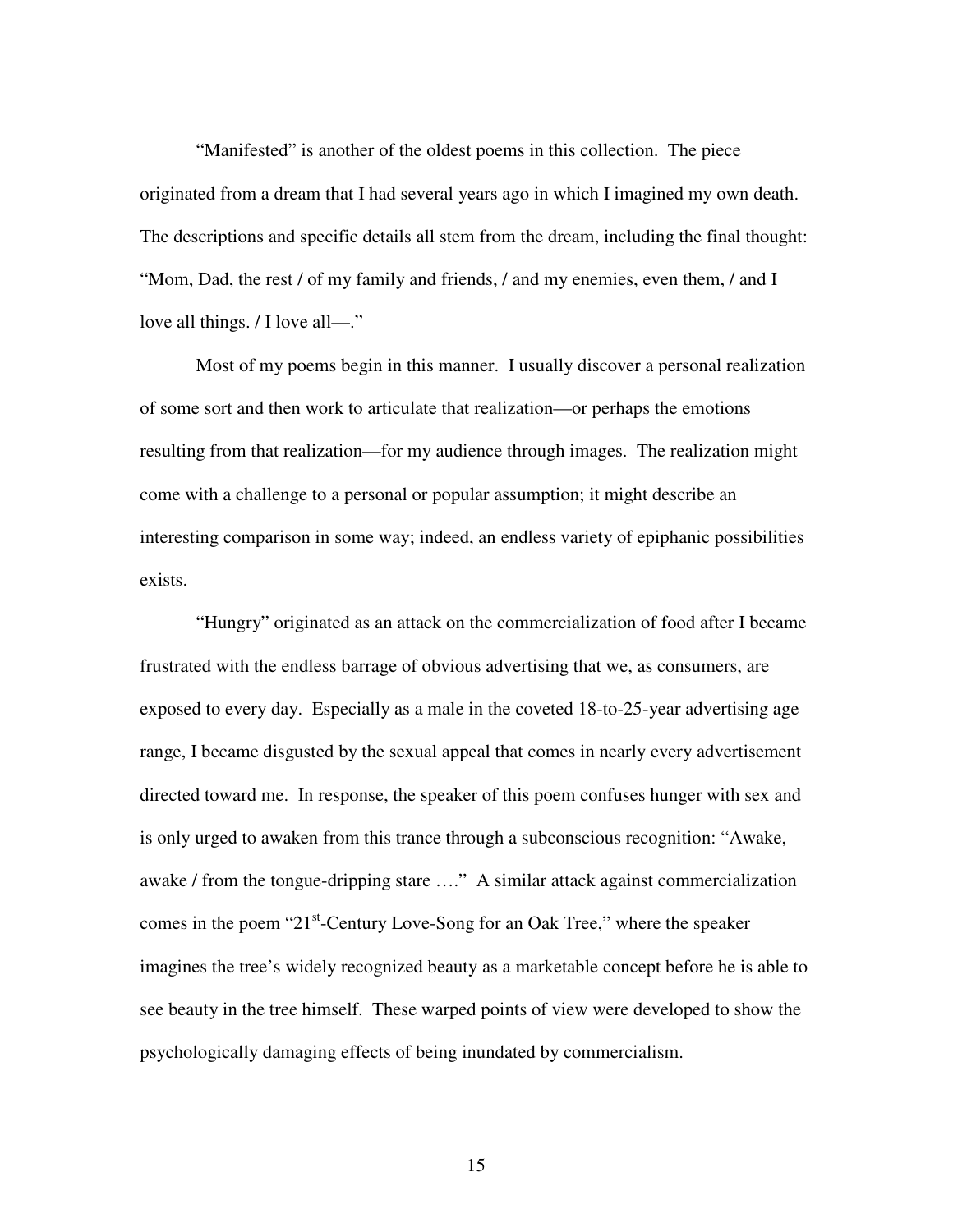The five-part poem "Distracted" came as a cathartic rush for me—what Walt Whitman might recognize as a "barbaric yawp"—in response to the materialism and apathy that dominate our culture. After writing this poem, I began to notice a trend of aggressive anti-commercialism in my poetry. Having been freshly updated on some of the traditional explications of poetry in my graduate seminars, I began to see poetry as a medium through which I could express this political dissatisfaction. I wrote a few more poems from this perspective, the cynical point of view of Part I. I intended to write several more poems in this manner to create a collection that could be construed as a stratum of argument against various popular behaviors.

To my surprise, Part II developed out of my own discontent with this cynical perspective. I found myself becoming a skeptic toward all situations, all people, all areas of my life. The experience was inhibiting and destructive. I needed to seek a new way of interpreting the world, yet, I had this budding collection of poems riddled with discontent that I was working to complete. I needed more cynical poems, but I had no desire to be the cynic anymore. I felt a need to appreciate the world more, a desire to find beauty, and in recognizing that, I knew that it meant a shift in artistic perspective, as well.

I decided to embrace the change by removing the overbearing personal obligation to change the world with each stanza. I continued writing poetry as each poem came to me, attempting to let the poetry cast the mold of the collection's emotional movement as opposed to writing poems to fit a prefabricated political mold. The poetry that resulted was more personal, leaving social implications to the audience and popular opinion. These pieces focus more on presenting situations where readers have to rely on their own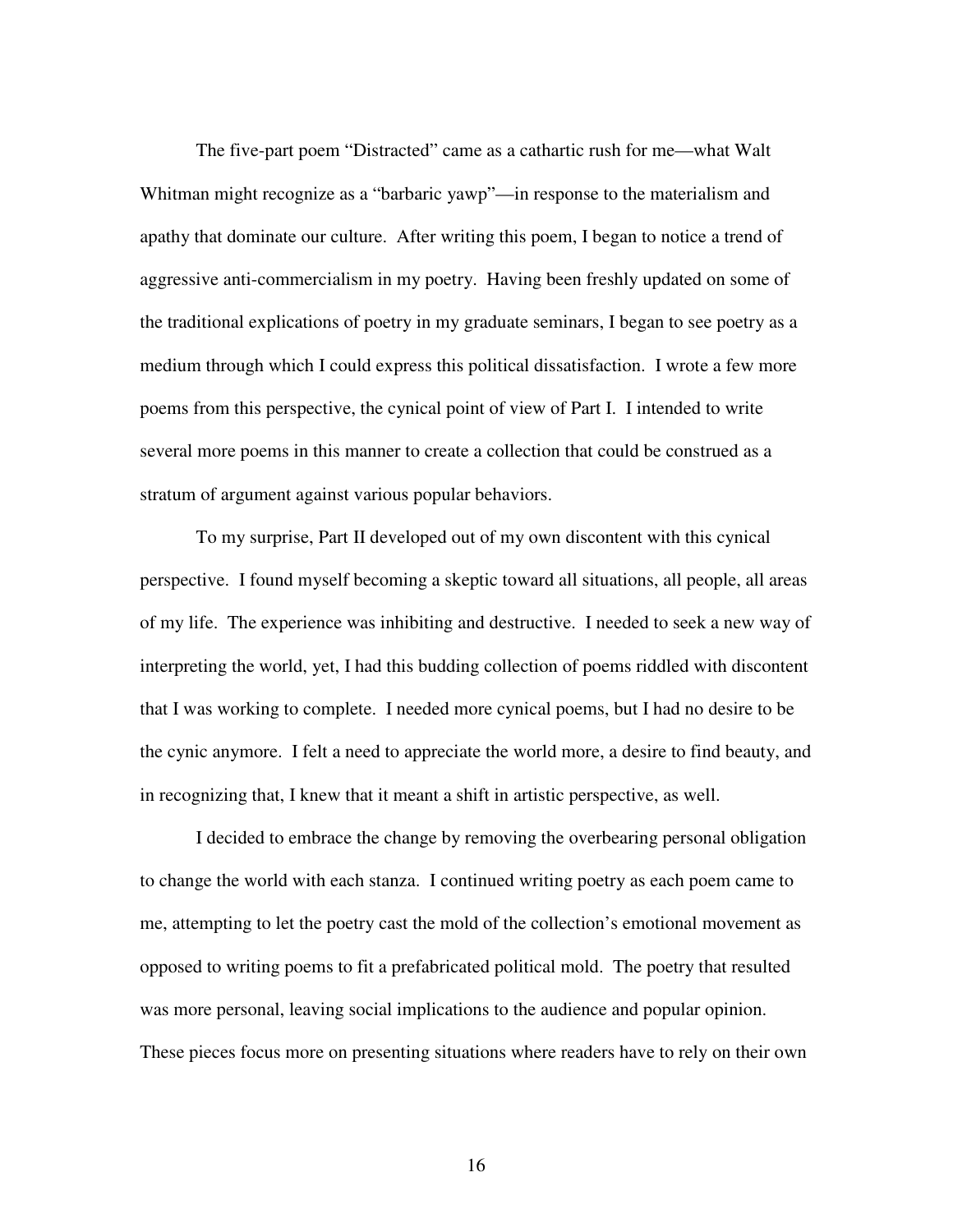emotional intuition to find the beauty of each poem. Several intend for a multitude of meanings, often allowing for both an optimistic and pessimistic interpretation. In "The Moonstone Experiment," for example, the beauty of Franklin Blake's gross intoxication comes in recreating his innocent role in the theft of the Moonstone diamond.

I enjoyed writing this poem as part of an assignment given by Dr. Art Young, who required a dramatic monologue after the style of Robert Browning. This form appealed to me for several reasons. I enjoyed the flexibility of tone that a character's voice permits. The relatively tight iambic pentameter in this particular poem, for instance, aims to recreate the formality of Victorian language. Also, in constructing the setting and action of the dramatic monologue, the poet chooses images deliberately to create an overall mood. "Somewhere in the Scourge," the dramatic monologue that opens the collection, utilizes this technique to emphasize the uncertainty that the speaker feels. Overall, the form allows the poet to distance himself from the perspective of the speaker, in turn allowing for more description and inviting even more consideration from the audience.

The opening poem to Part II, "Perceiving a Housefly in a Car Ride," similarly permits a multiplicity of meanings. In this piece, the speaker finds inspiration in a housefly that is trapped inside the car and unable to recognize its freedom in the cracked window. This poem came to me after I noticed a fly bouncing along the dirty dashboard in my car. I found myself quietly cheering for the fly to find its way out of the car and saw its repeated crashing against the window as a noble refusal to give up. With regard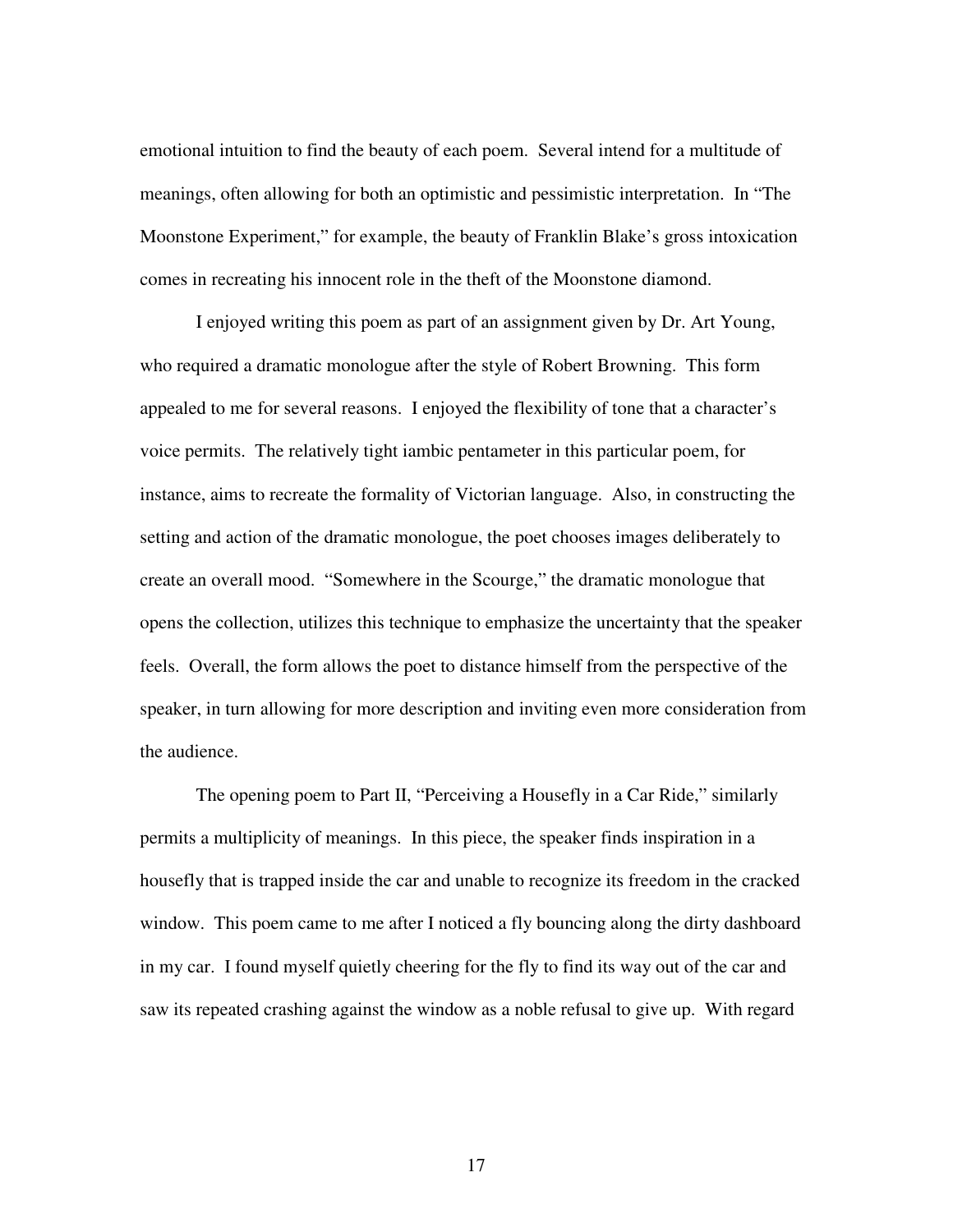to the motif of the section, the reader must recognize the beauty of that inspiration in the otherwise mundane figure of a buzzing housefly.

The next poem, "The Bumblebee," originated as an exercise to write in the Elizabethan sonnet form. This poem's concept derives from one of my earliest memories of playing outside as a young child and being stung by a bumblebee. For the speaker of this poem, the betrayal of innocent trust that came with the sting marks the first moment of worldly disillusionment and even hints at possible religious doubt, as well. Whether this is a positive reaction or a negative one for the speaker depends on the reader's opinion regarding religion.

Several more poems in this section were conceived with the intention of allowing for many interpretations. I developed the poem "—Love Loves to Love Love" after reading the Gabler Edition of James Joyce's *Ulysses*. 4 Because of Hans Gabler's efforts to produce an accurate edition of the novel based on Joyce's manuscripts, and also with the influence of Richard Ellmann's preface to this particular edition, I constructed this poem, which can either be read as a sweet and, perhaps, funny account of a man hoping to impress a woman, or as a skeptical portrayal of man who tolerates his personal inconvenience because of a selfish desire to be loved. Again, the interpretation depends on the reader's perspective.

After constructing several poems in such vein, I began to develop the structure of this collection. I separated the poems into their respective parts, and from there worked on creating a logical order to the poems within those parts. "The Bumblebee" is the only

 $\overline{a}$ 

<sup>&</sup>lt;sup>4</sup> A trade edition was generated at Bodley Head, Penguin, and Random House with significant controversy.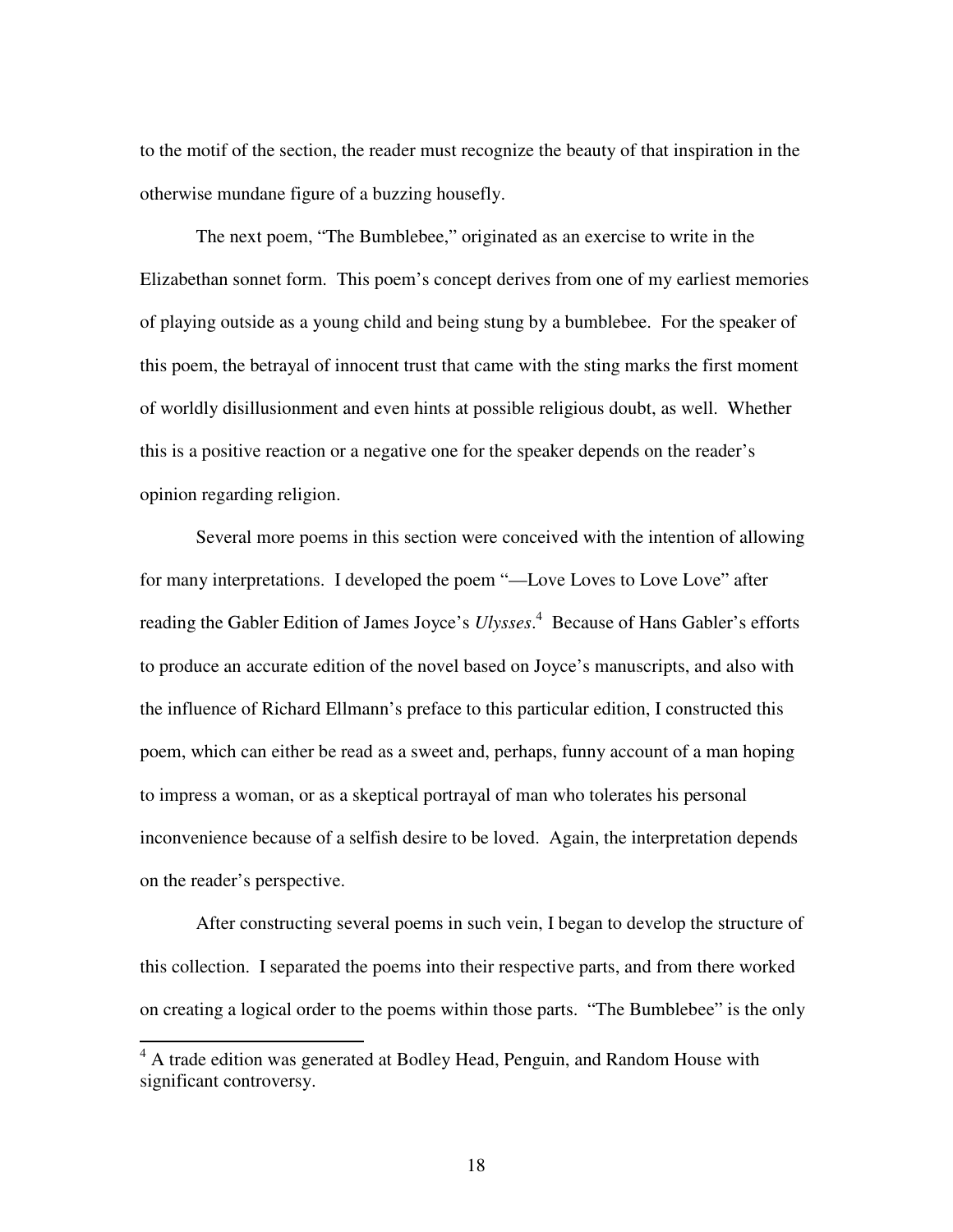poem to have switched parts during this structural editing. This piece originally appeared in Part I as a cynical portrayal of religious doubt; however, after making a few edits to the poem and giving more consideration to the positive aspects of religious doubt, I felt that the poem would fit well in Part II.

I originally arranged the poems under the assumption that they would appear on both sides of the printed page. Because of this, I was careful to ensure that the pages of two-page poems and poems meant to be read in pairs (e.g., the two short imagistic poems "Rush Hour Laugh" and "Disturbance," and the two Costa Rican-themed poems "Poolside at Borinquen" and "10°33'57N, 85°41'27W") appeared on facing pages. After becoming more familiar with the single-page layout for theses and dissertations, I realized that I had more freedom in choosing the poems' sequence and focused more on expressing the narrative-like emotional journey of the speakers' consciousness while deciding on the poems' final arrangement.

To help balance the number of poems in each section, I also recently added three new poems to the collection. I composed "All These Bits Will Be Forgotten" in the midst of preparing for a road trip to visit family in Kentucky. As I prepared for the highly anticipated weekend, I paused to consider my preparation and how I probably would not remember that effort as much as the trip itself. I started to consider more of my memories and realized that the collective amount of time spent on those specific events is relatively small compared to the collective amount of time spent *preparing* for those events. This poem recognizes the importance and beauty of ordinary preparation, which is necessary in forming fond memories.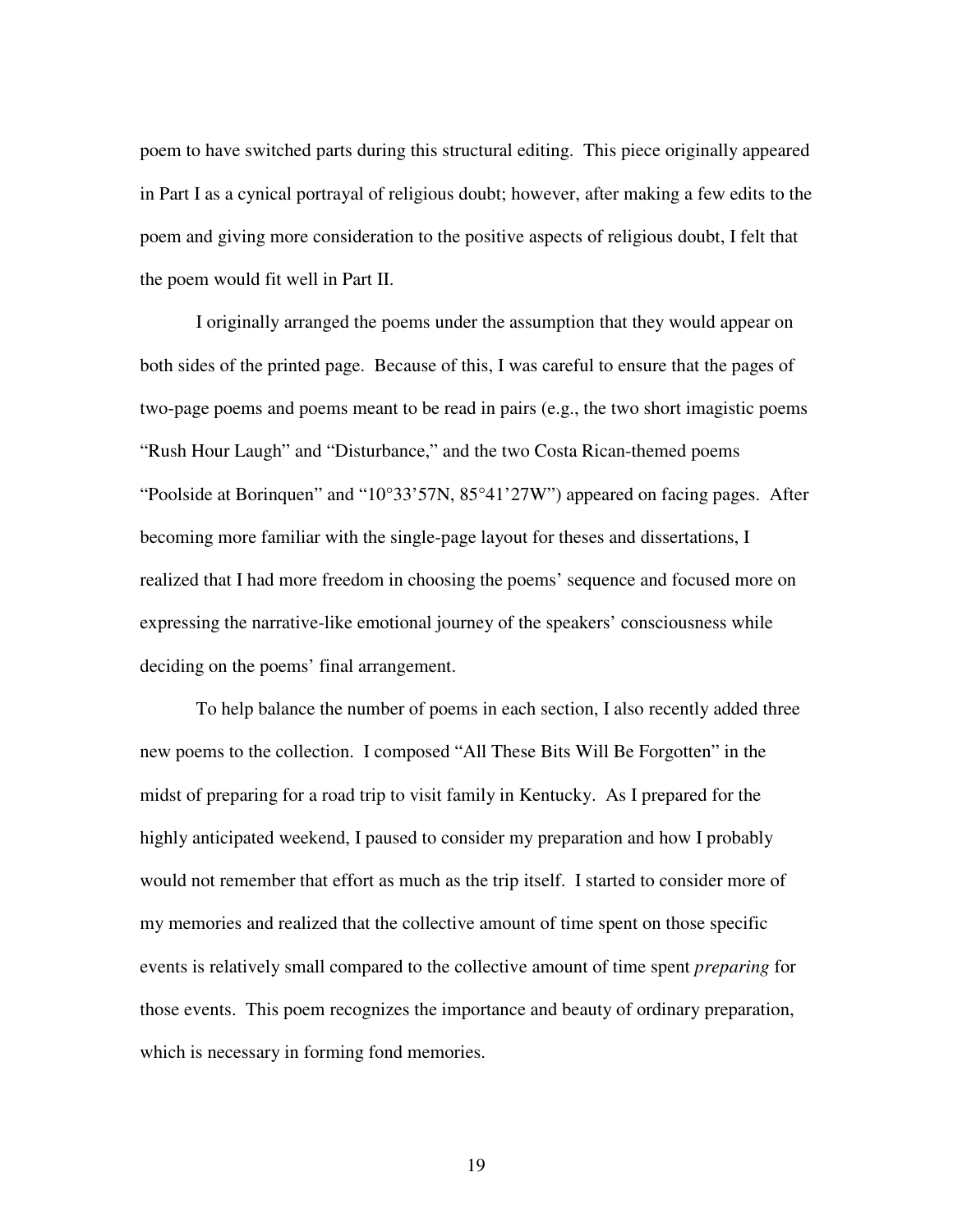"Tree Trimming" and "Cleaning Up" were written together as an homage to what has grown as a favorite hobby for me. Recently, due to a few severe thunderstorms in the area, the local power company sent a crew around my neighborhood to trim all the trees that had grown to hang over power lines. The crews were uninvited and did not consult the local homeowners before tending to the trees. Their efforts helped reduce inconvenient power outages for the neighborhood, but they also caused a feeling of strangeness for me when viewing my own house. The absence of the trees was noticeable and took some time before it became familiar once again. However, the experience also caused me to address the landscaping issue by chopping the excess tree logs for disposal. What started as an annoying project aimed to keep a clean front yard has since evolved into a source for emotional catharsis. This two-poem sequence chronicles my entire wood-maintenance experience, from the feelings of resentment toward the initial tree trimming to the acknowledged thrill that comes with physical labor.

Writing this collection has given me the opportunity to chronicle a very interesting shift in my personal perspective. Throughout its formation, I have maintained an honest effort to let the poems develop individually before attempting to arrange them in a sound, logical order. The structure that results characterizes this emotional transition and explores the ideas of a mind constantly working to understand its environment. During the course of this examination, readers are invited to consider these perspectives and to develop their own emotional interpretations. Any of the ideas presented here that go on to legislate the world in some way will do so only with audience discretion as a guide.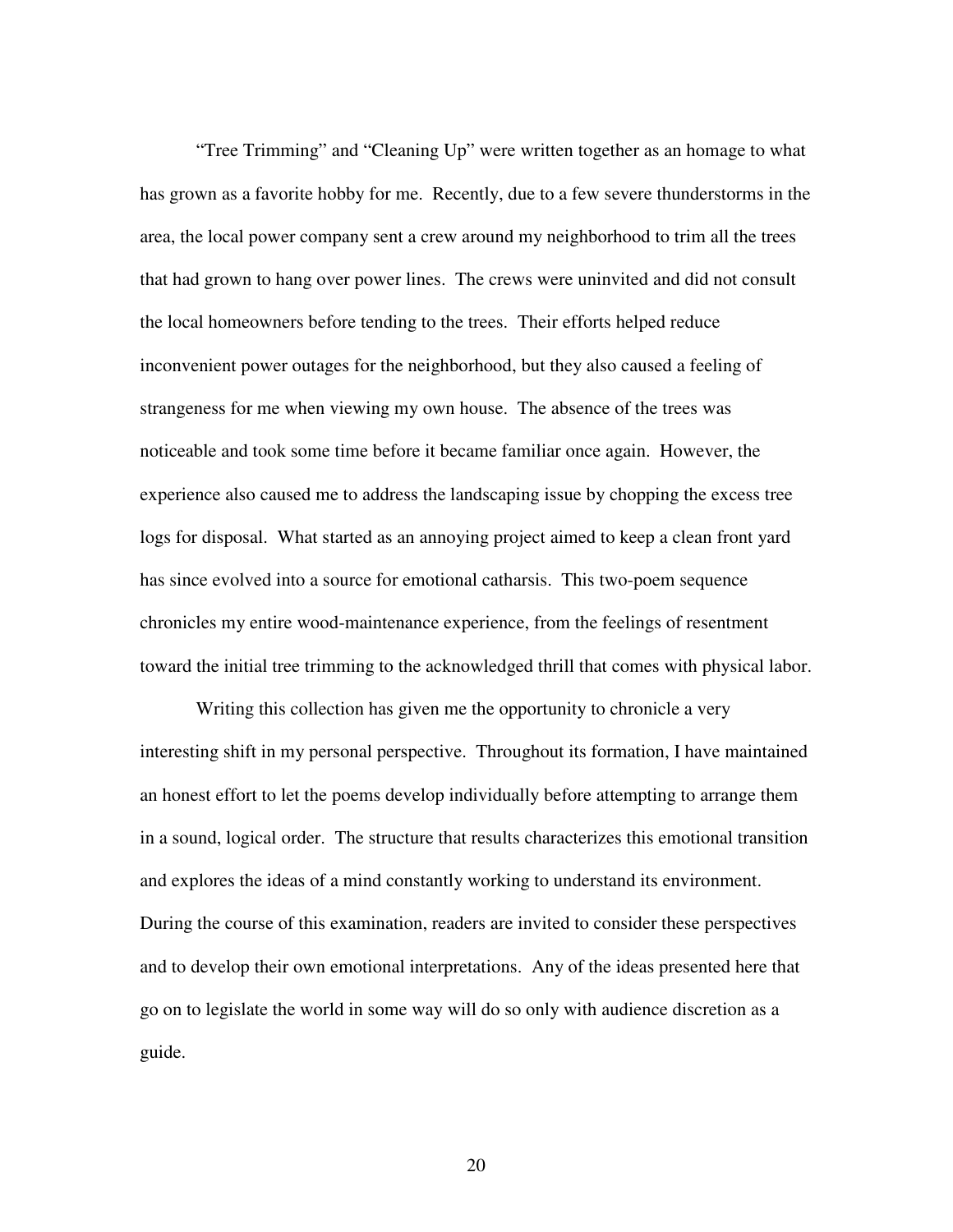# PART I: TANTALIZE THE INTELLECT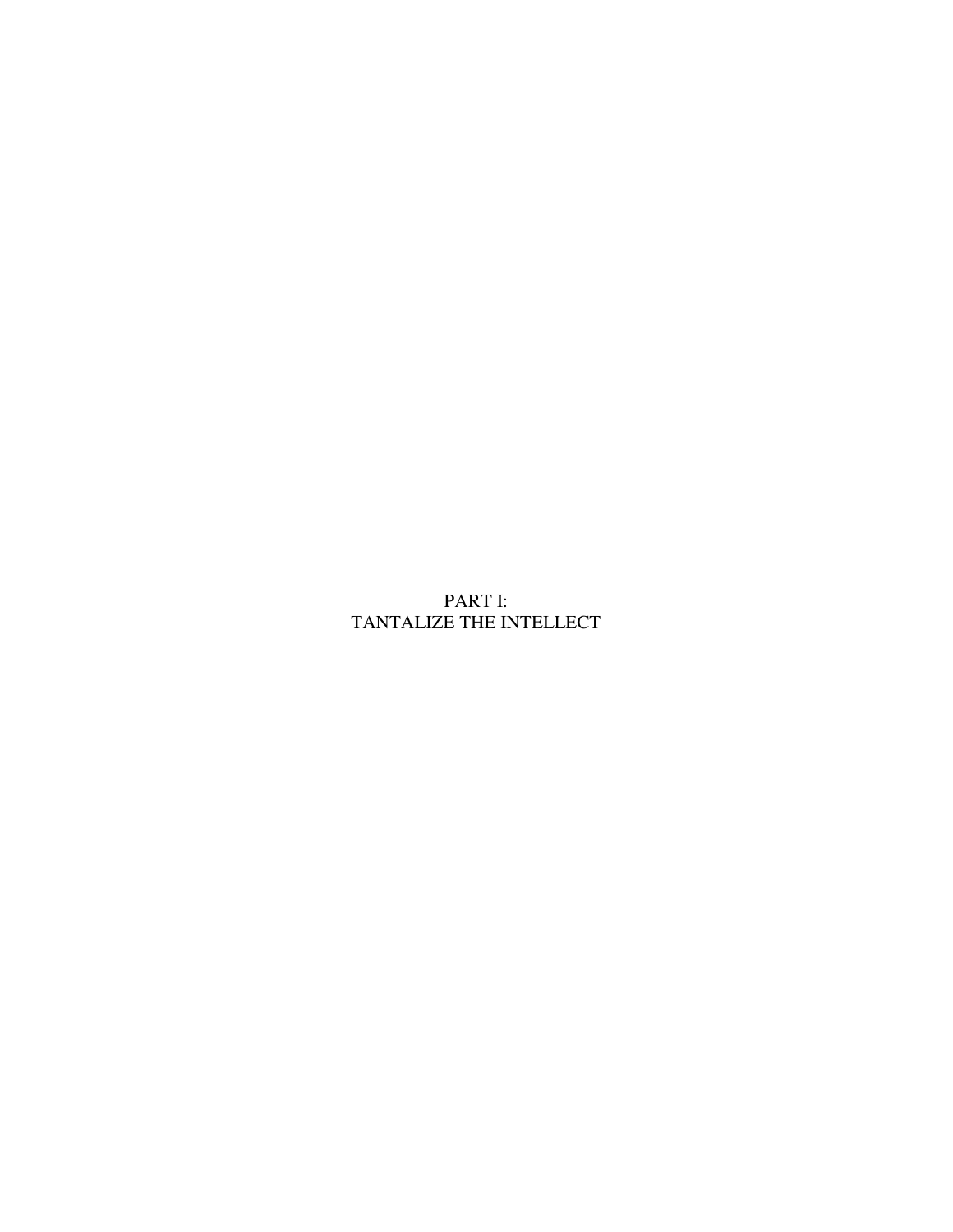# SOMEWHERE IN THE SCOURGE

I can't see your face anymore, Dad— I mean,

 I can see your mannerisms, your literalist sense of humor, your clinched smile that exposed all of your teeth, your expressive body language forecasting your thoughts—but your face, I've lost it somewhere in the scourge. I'm holding your picture, I think—I mean

 the power's out over here, and the frame I've grasped feels like your picture, but it's hard for me to tell. You see, it's cold here, and before the sun went down, the trees got the freeze. I bet one fell and pulled a power line down with it. I bet the nearby people saw a wild, spitting cobra whipping sparks from its teeth, like an untamed fire hose pinned beneath the tree. Or, was it calm like a coiled roly-poly and only lifeless until someone touched it?

#### It might

be a bad fuse in the house, but I can't be sure. I guess I never learned about fuses, or at least, enough to know what to do next. But don't worry, Dad; I've found a candle. There.—Can you see from that boxed frame how the light glows the room copper?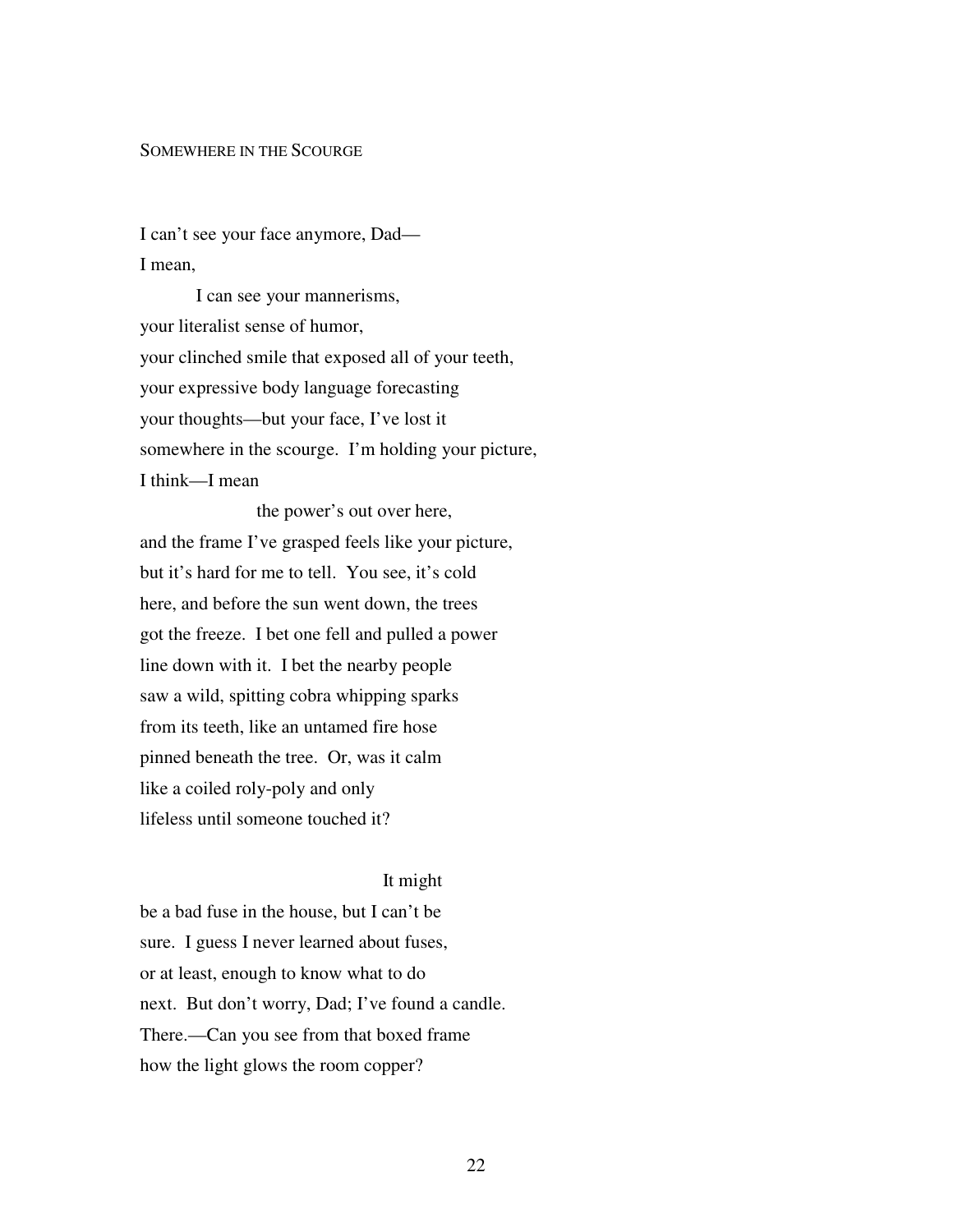It makes shadows out of everything, shadows that convulse with the flame's flicker and grease their sides against the walls. Their feet anchor and hold off the window's pull. Their heads stretch for the darkness beyond the familiar.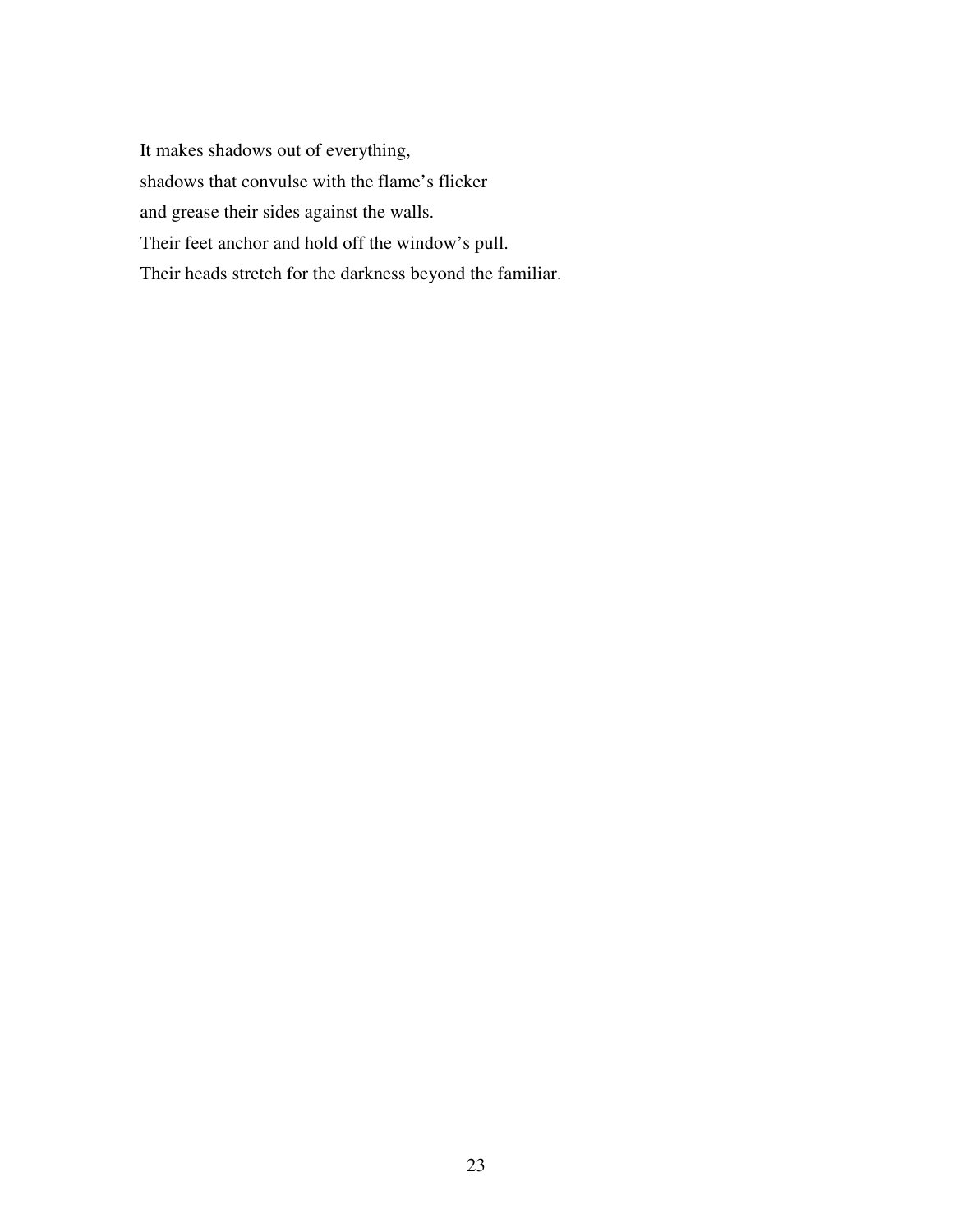### A NIGHT AT THE PEASELBURG PUB

There is always music here and smoke and beer and sorrows and lust and face-wrinkled sots detailing tales of lost trust. The air hangs stale here, dry-brushed with hacked laughs, amid top-shelf bottles coated in dust. Ash trays, jostled on the drink bench, spill clumps of gray-and-white rust.

The aged finish wears away beneath pensive elbow scrapes, and exposed natural wood fades and fades and fades.

Our shouts come in spasms. We jump to join the mellow hue with claims of passion and know that small place outside the fear for there is always music here, and smoke and beer.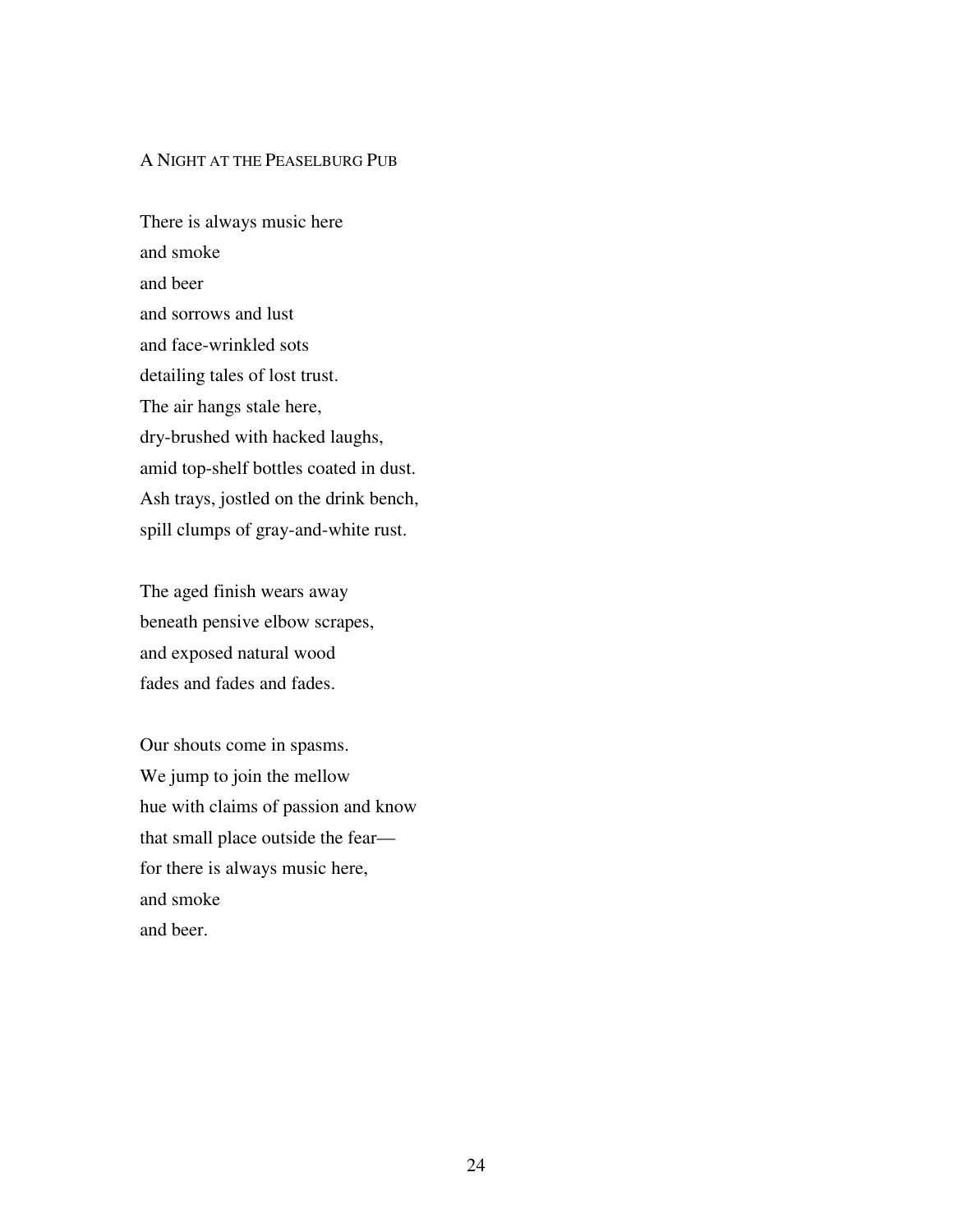# FAT MAN FALLING

Susumu shifted, a prisoner to his cold desk, with knee-bouncing ambivalence to the goings on inside.

And his sensei spoke,

but the boy drifted and fixed his gaze on the city

 outside he caught a glimmer in the sky, a tiny red-tailed silver streak in the sky, sinking like a wounded bird from the sky.

Peering through the paned frame, the boy's face and eyes pinched tight when bursting quick dividing light cut through the morning haze,

and the light—oh the Light! a flamed fever eclipsing the rising Sun—

it blew his head back as if he'd been running full speed before someone jerked a noose around his neck.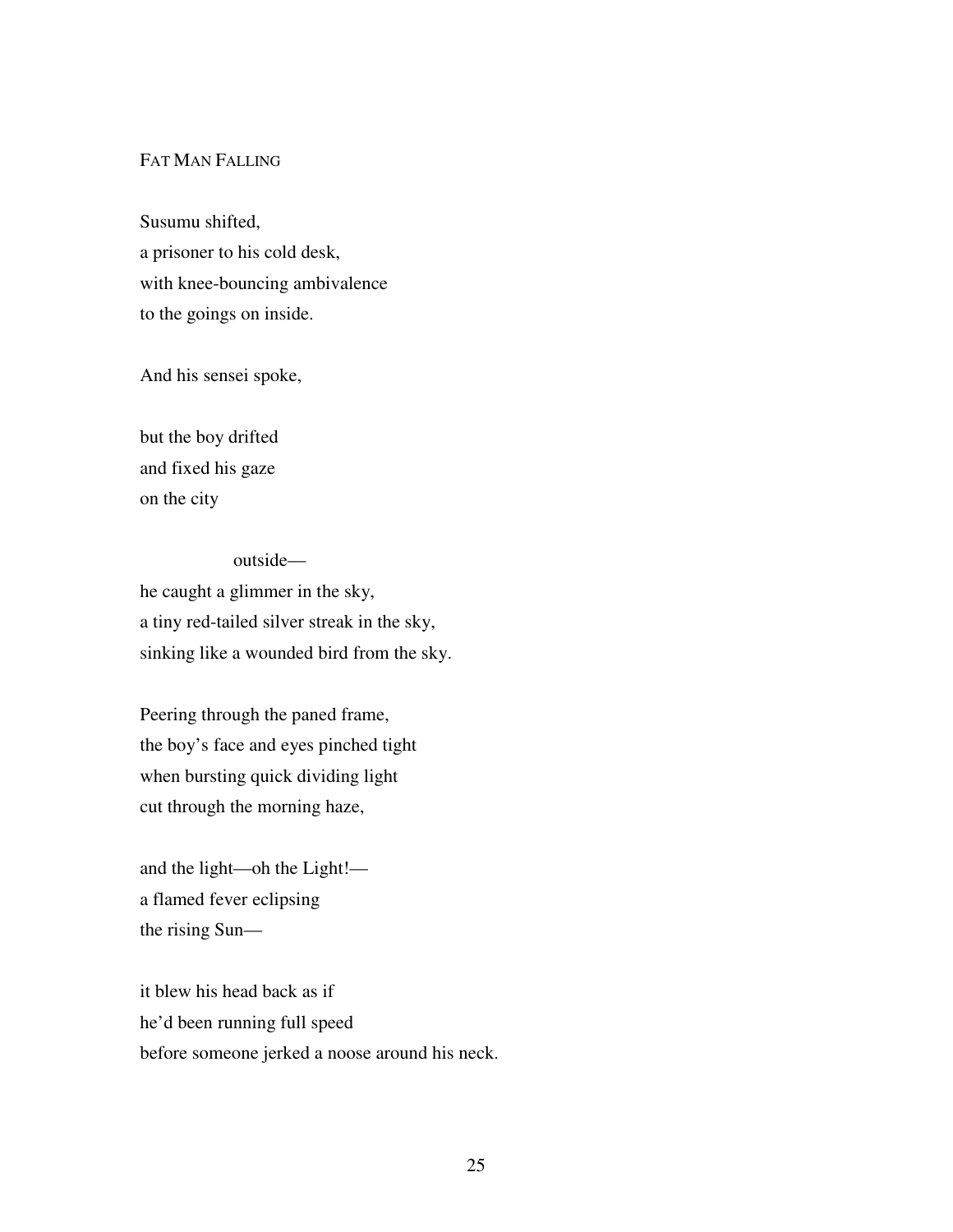### **HUNGRY**

A picture of culinary marvel: chicken shish kebobs over grilled fire-caress, pinned beneath heated air shimmy. It's like looking through old glass sinking from pressure, like an old window of sizzled colors evaporated, reds and greens and pineapple and hiss of flavor that sweats from plump pabulum to curl under my brain and thrust my eyes back behind closed shades, to force an arch-backed move forward, to pry open the hood, to claim it for my own.

Awake, awake from the tongue-dripping stare; though recognizing smoke can burn pinched eyes, the reward is greater. The reward is worth it.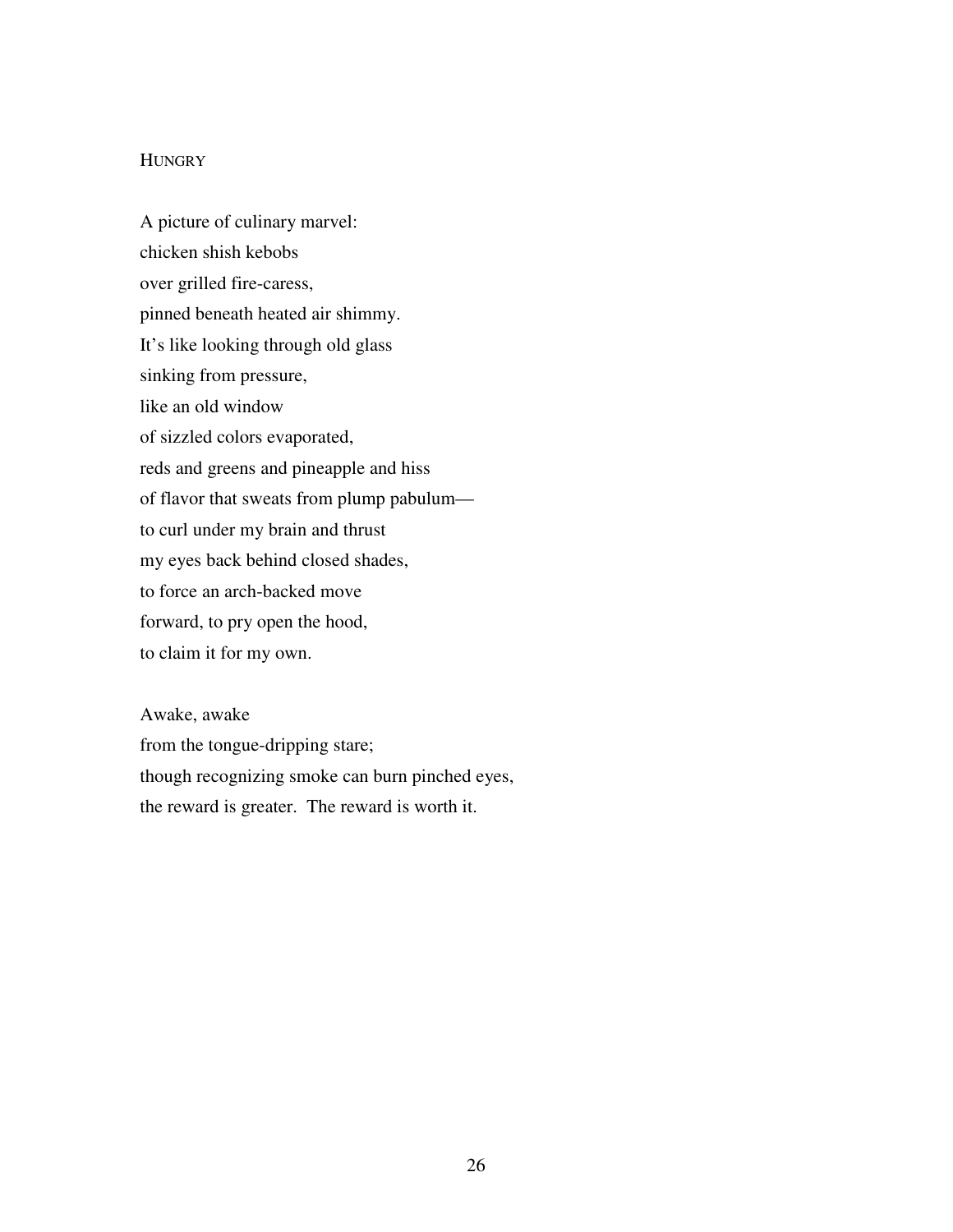# THE MORNING STAR

The morning-star fell once. It left its lofted seat in the firmament and crashed itself into a lake of fire, where it ordered chaos on Earth. The heavens lost their brightest star and Earth its son of the dawn, and people were there to wander. I wonder,

did the Earth

ever tremble from its skyward view? Did the land quake to see what the heavens would do next?

 The sun rose again, and another morning-star was born.

I look at it straight on to find my way, and it disappears under my own sight. If it should fall too, I would like to see it plunk into the soft pads of a palm, to roll among fingertips.

### I wonder,

would the crowds shout in disbelief: "Is this the man who made the earth tremble, and kingdoms quake?" Would the sun rise again?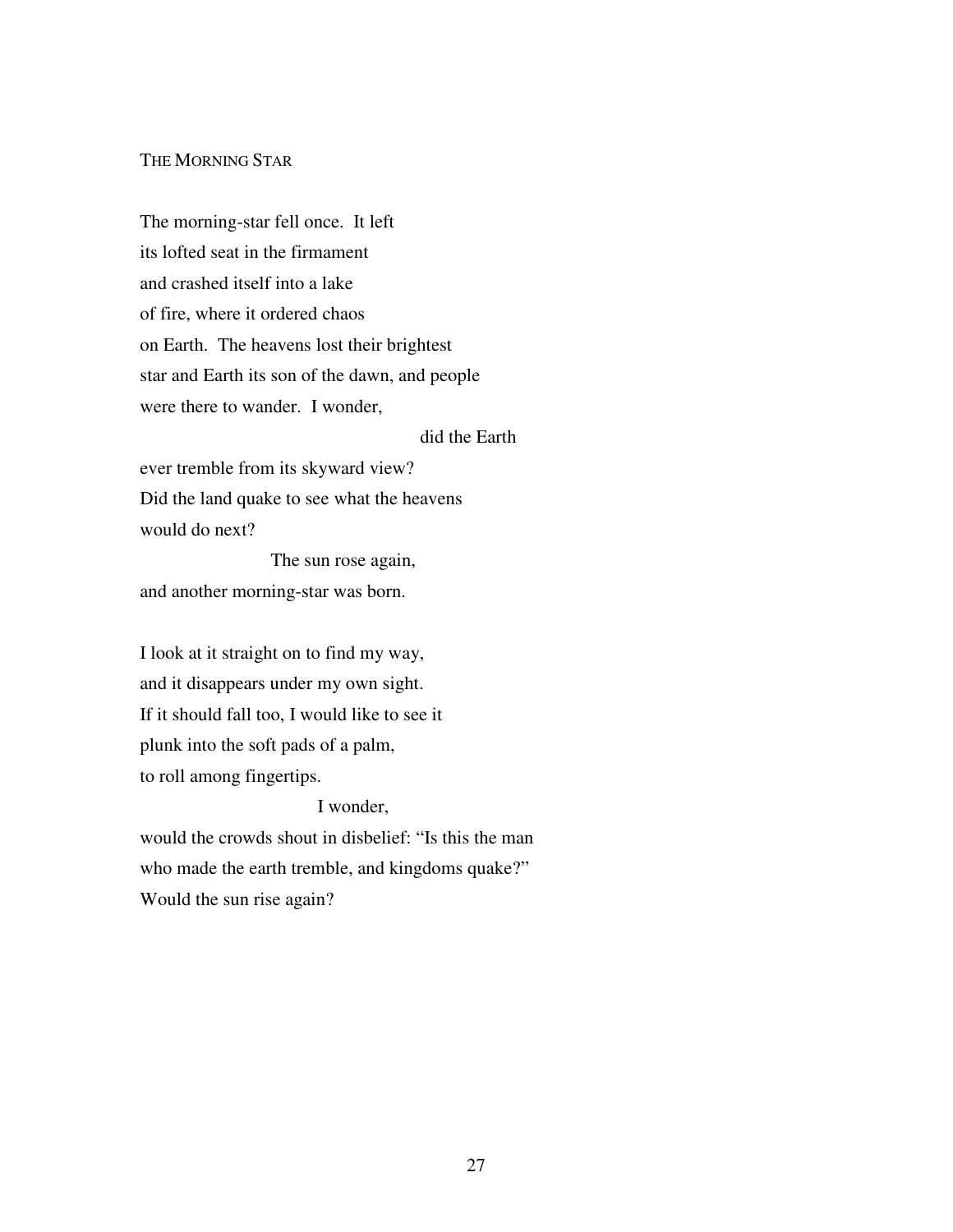#### EVERY MORNING, I WALKED THROUGH THE OLD SETTLERS' CEMETERY

every monotonous morning, the same walk around these same blocks, and found the same sounds and sunlight stabbing at the backs of my eyes. The flare taught me to traipse the sidewalks with a lowered crown, to watch for rogue bricks or small life-things that wiggled by accident onto the parching cement. I carefully avoided those slow-dying ones for fear of understanding their suicides. But through this cemetery and its rhododendron corridor that flat-leafed hedgeway, peppered shade strobing through cracks, sloped, eroded graves this plot is the only green in the city. This two-minute track the only place to spark that fractured recognition together at once of ancestry, origin, and inevitability. So long ago, I stopped counting the new floors of the growing highrise across the street. Today it blocks the sun completely.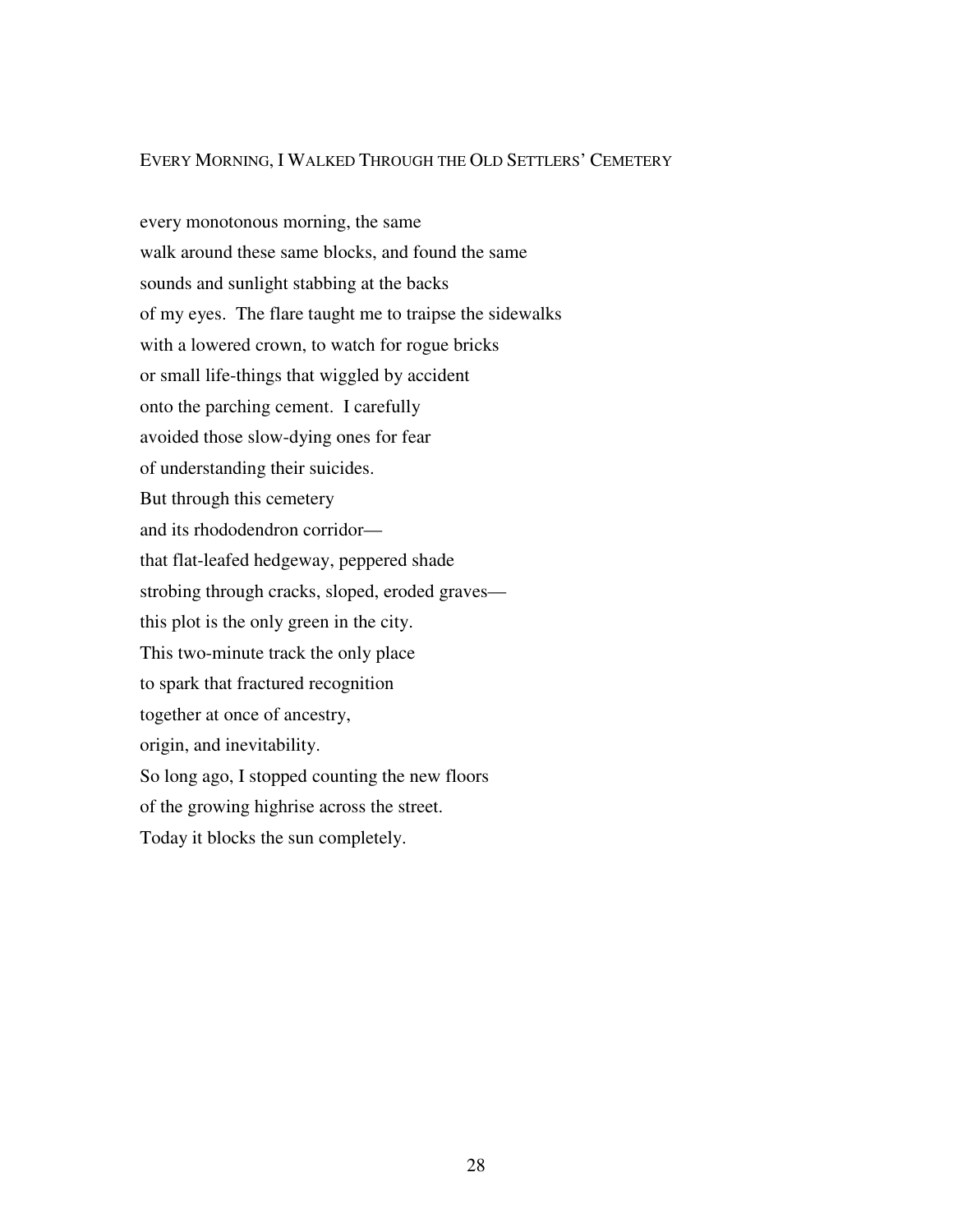#### POOLSIDE AT BORINQUEN

Capuchins look down on us with curious eyes—

at our blurred legs dangling safe in the exceptionally blue lake sculpted and chemicaled, lined with cement, our white-toothed smiles and pale, soft skin

—at our nearby bungalow, awkwardly colored, with conditioned air and hammock ready, meant to isolate and comfort us from the life that bore us

—and at the lawns made clean, manicured sharp, and removed from the beautiful calamity of untouched wood.

Henri, a diligent Borinquen staff member, approaches, starched and straight-laced with plated drinks and a bill. I flash my Visa.

Overhead, the monkeys quiet; they ease on branches and look hard at us looking back at them.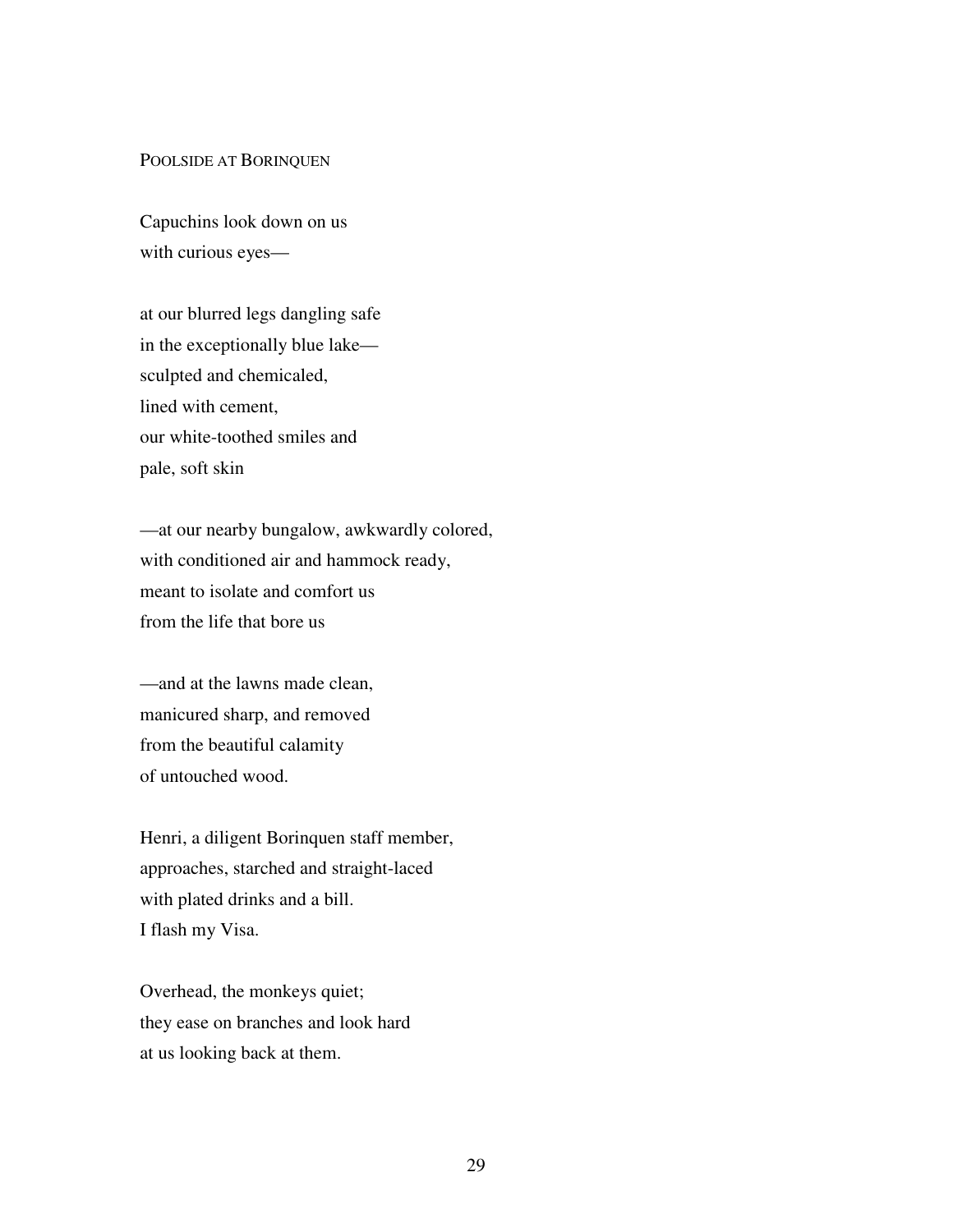After quick wild-gaze and calmed canopy limbs, they explode and throw sticks at us, maybe not as victims of some id-forced thrill, but perhaps to remind us of the tools we used to wear.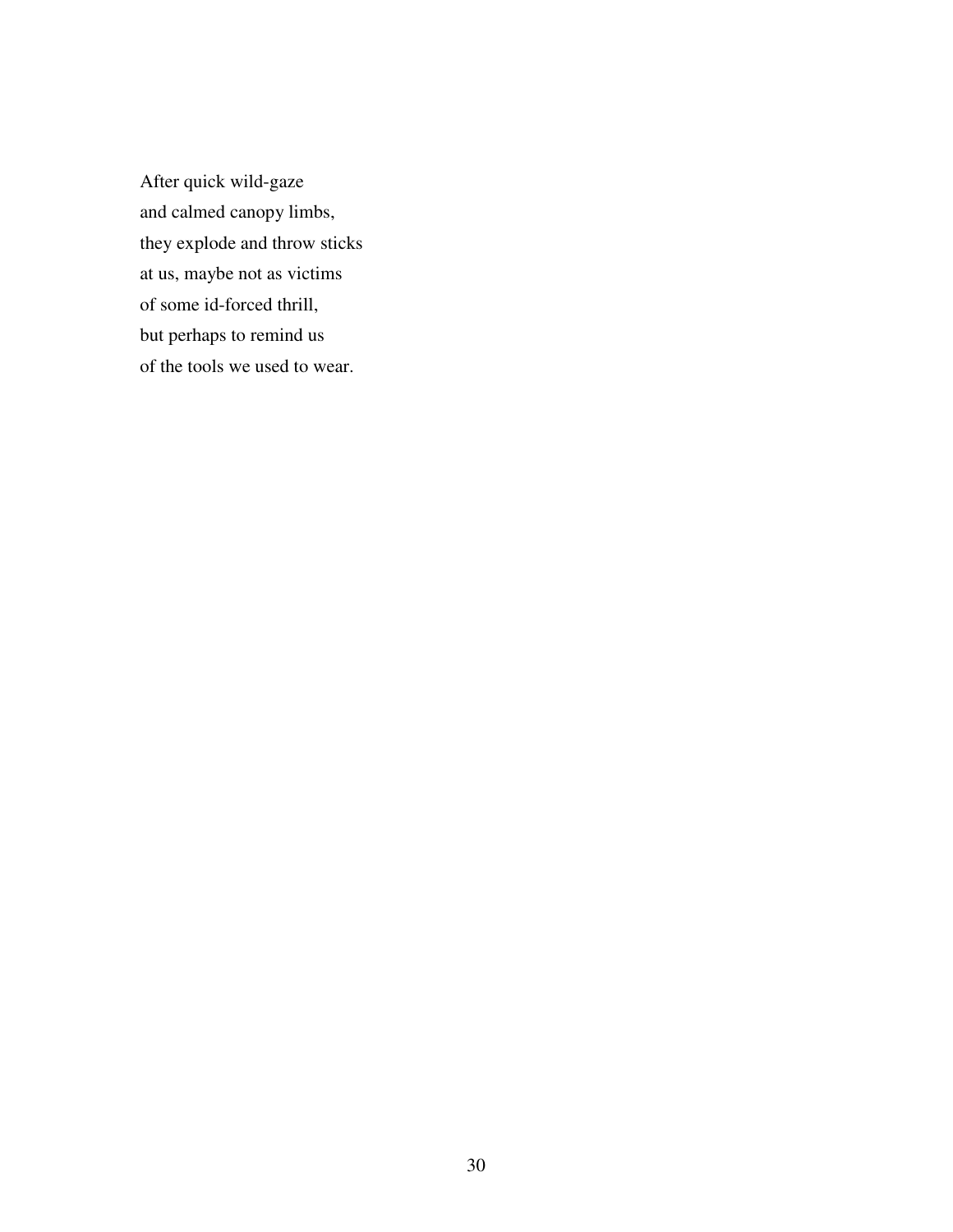#### 10°33'57N, 85°41'27W

We walked for an hour down the tican shoreline to where the stone-elbow jetty cradled the whitewater wire.

Here, past the developed land, we watched the sun melt to a semicircle and bleed into less. One by one,

at first, and then in bunches, the constellations revealed themselves from their navy-blue bedding, and, away from all else,

we saw new worlds. I remember sinking my feet and finding the tiny flickers in the water rush. Minute blue glows shimmered

like moonlit seashells and yet endured through the tussling undertow. A closer prod on the next wave ruptured

a jelly shell, and the blue ooze poured bioluminescence like a crystal river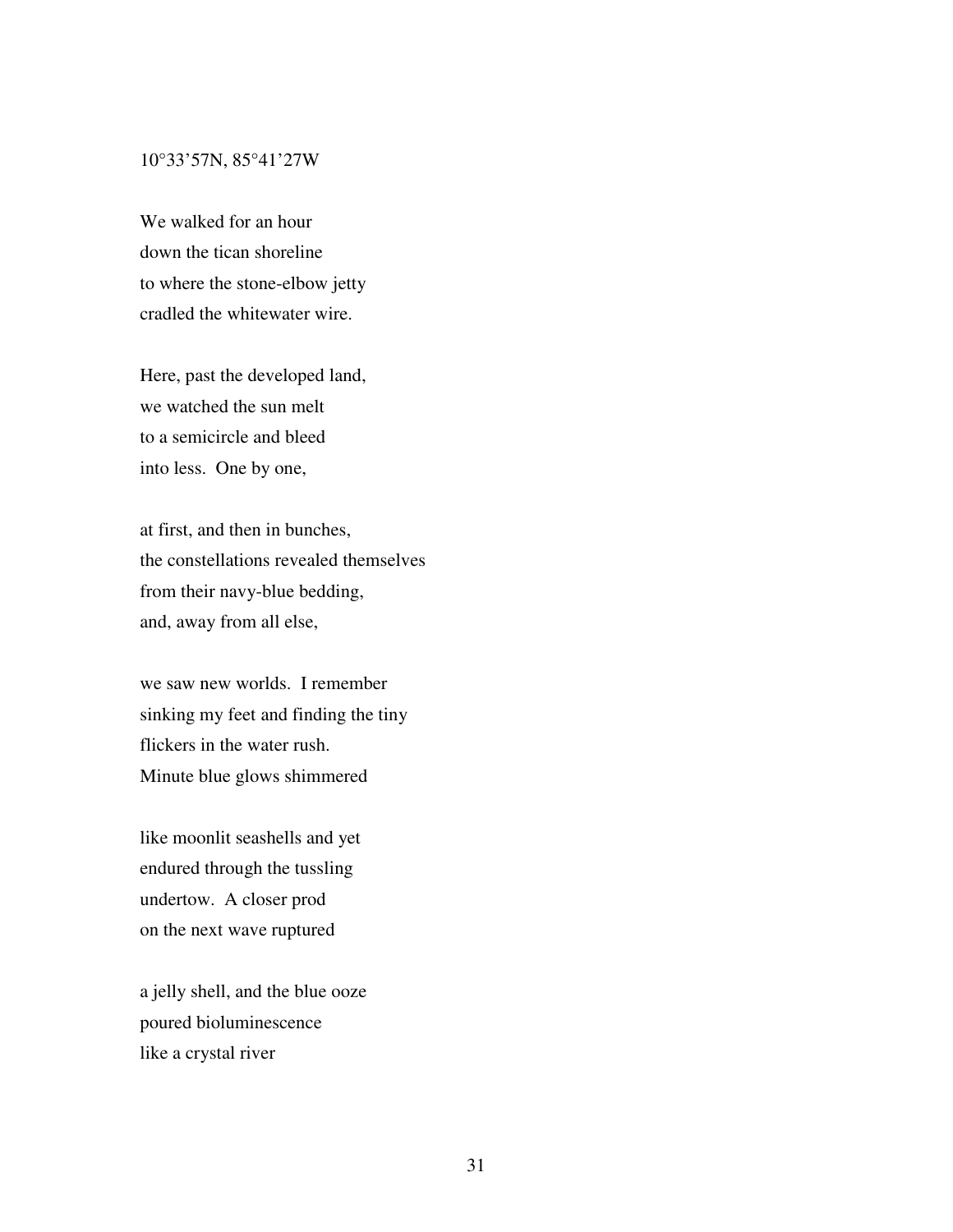across the dark, wet sand.

"Barely a polycelled organism," I smirked and, looking to the moon, continued, "S'amazing how far we've come from this to have walked

on that." "But you have to think," you said without pause, your skin cooled in the anemic moon glare, "… which one are we touching now?"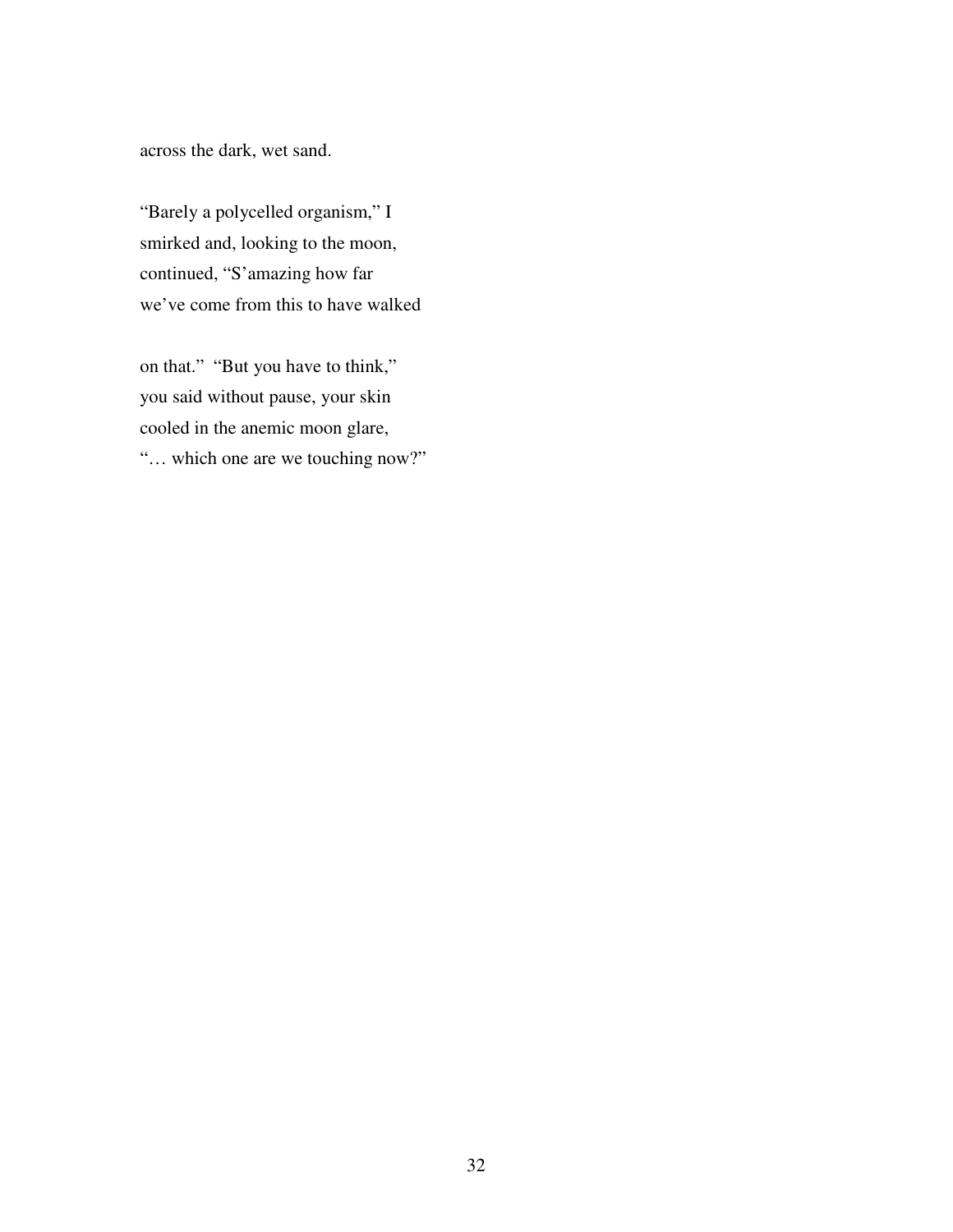# 21<sup>ST</sup>-CENTURY LOVE-SONG FOR AN OAK TREE

I invented air but forgot the patent. I discovered earth but left my flag unplanted. You use both in your enduring sway and stand breeze-hushed with your limbs at play.

Wordsworth would have me lie at the base of you, think of my place with you, an unadulterated natural view. And in his flustered rush, feel himself a child excitedly convincing me of your power wild.

Pound would carve his hard thoughts into your hard grain and press his petals onto your wet, black boughs. And without questioning his deliberate shapes, I would accept his asserted style.

But under this white-blanket glare, I see you apexed in the sun's way, and I recognize opportunity to market your delighting sway.

I will not miss this chance to find the green in nature's sleep. I will sell tickets for others to see the assigned beauty in which they would have me believe.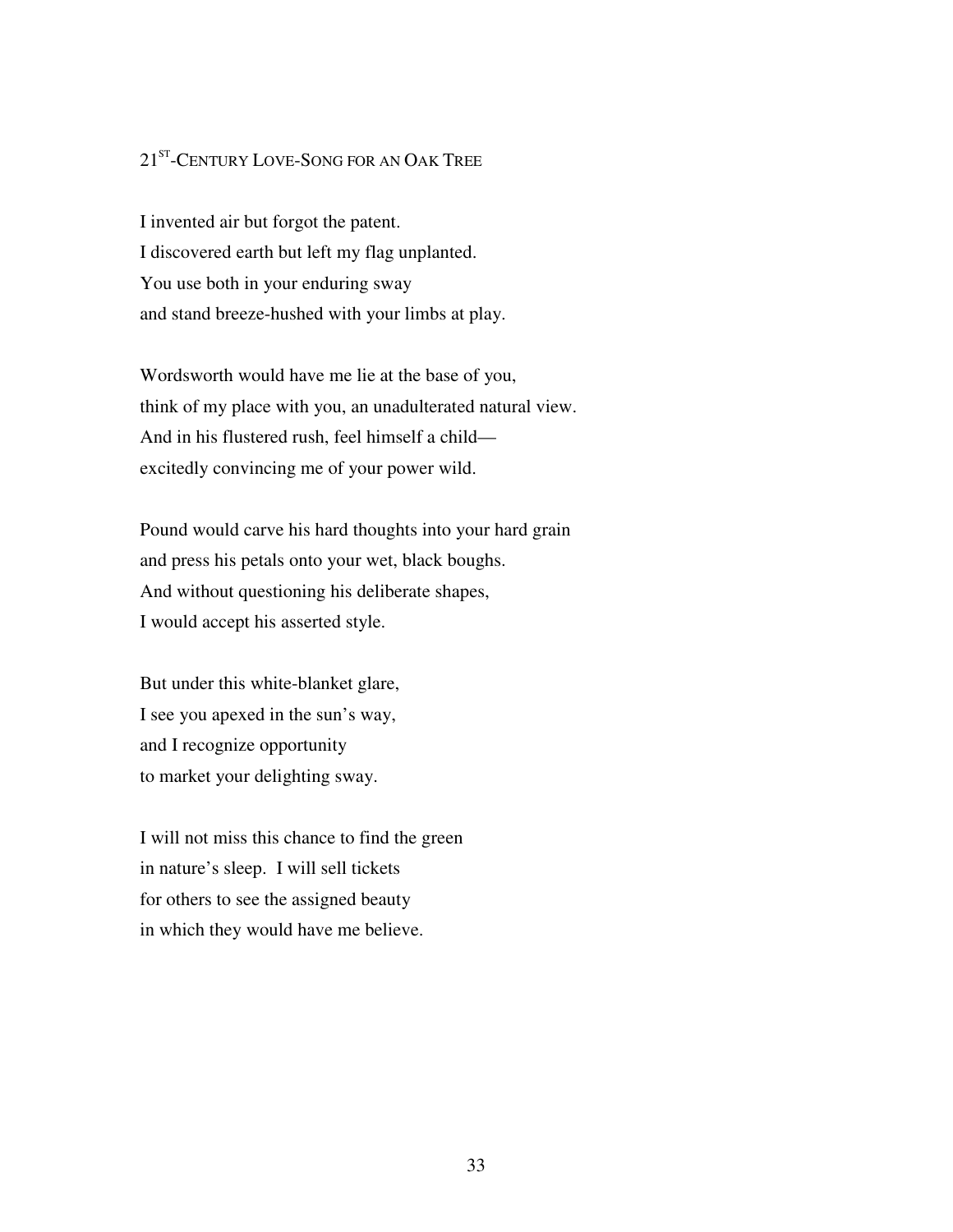### SPRAY PAINTING SPEED LIMITS

Through rows of houses ranging in the city's newest subdivision, careful drivers may notice newly installed speed limits with 30's curved forcefully into 80's.

Maybe it's a clever trick meant to spark a fool's game or inspire reckless car chases through otherwise quiet streets.

Or perhaps, a sense of vigilant civil service drove the vandal to hush the drone of a normal day, to strike out against the rules of another, and to make an impact.

Though vermillion clay cakes still blanket all the lots, prospective buyers can see the sense of public concern already glistening in the citizenry. Buy now. Rates are at historic lows.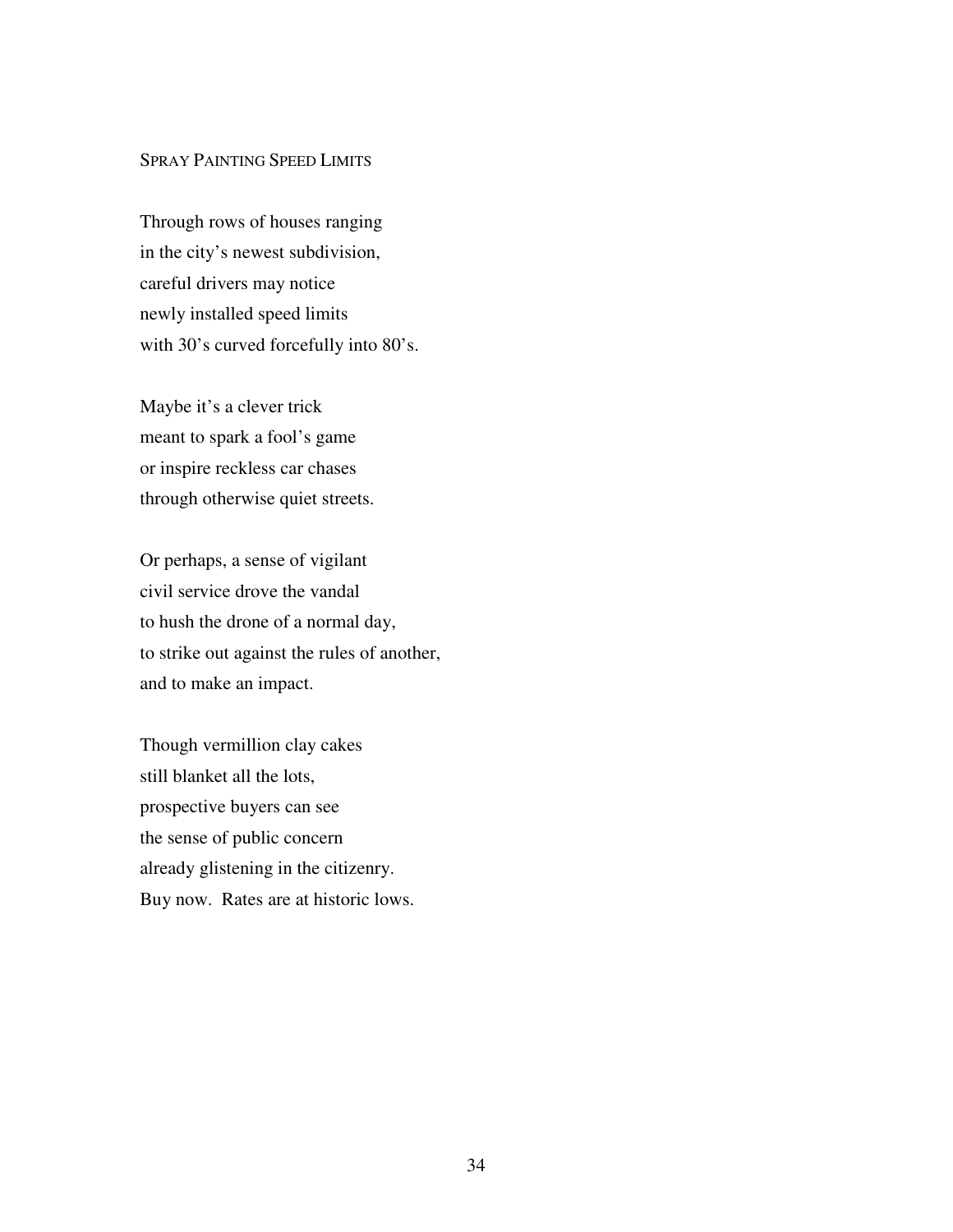# RUSH HOUR LAUGH

See the car-boxed woman there—water droplets linger on her frame's edge, and the sun positions itself so as to cast a series of awkward-looking moles across her face. They speckle her furrowed frustration.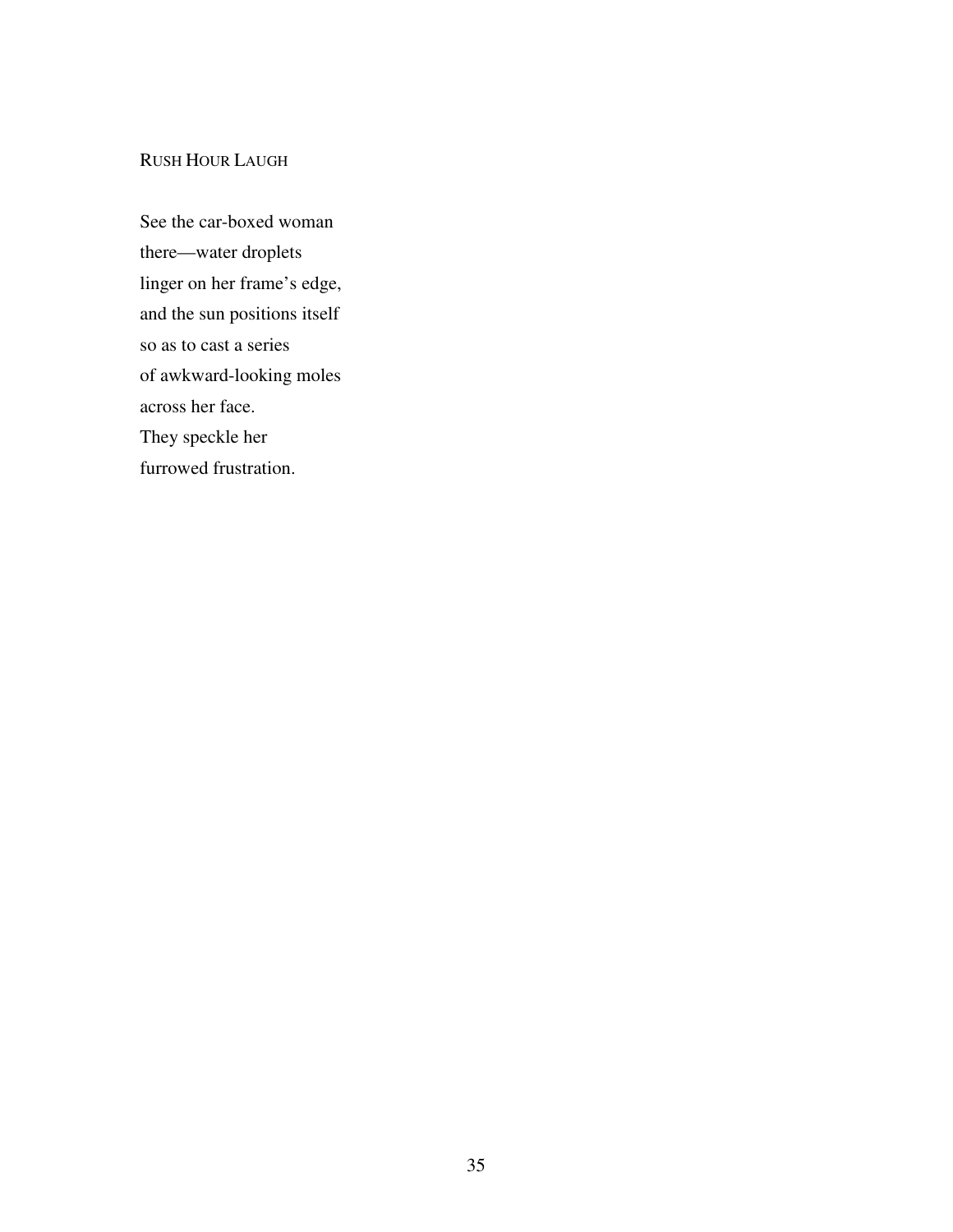#### **DISTURBANCE**

On a white-sanded coast of the warm Gulf Stream, my sister bitches about the squawking gulls made closer by tourist feed: "Look at them," she sneers, "tossing Doritos at the crowd; the parasites can't get enough!"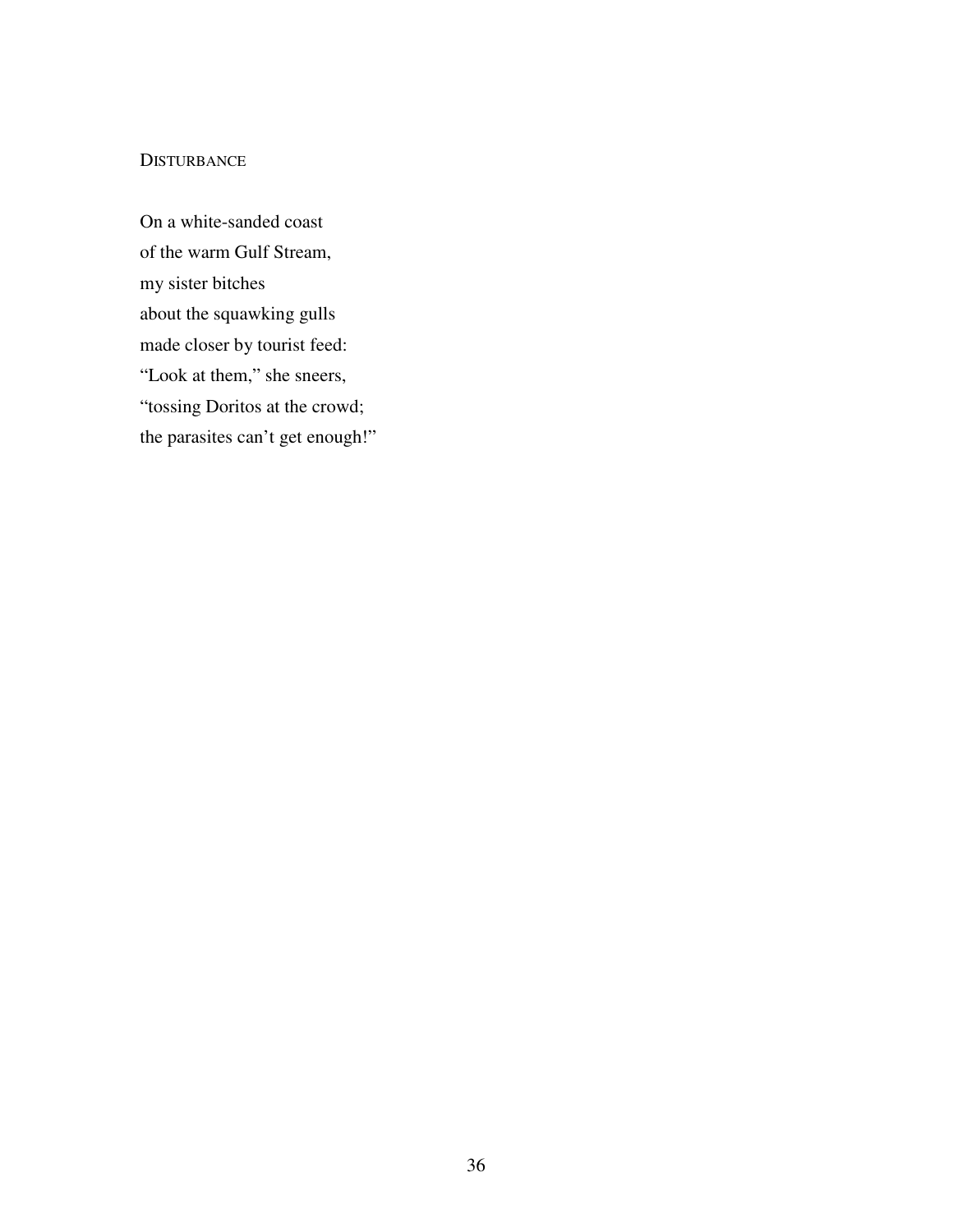#### **DISTRACTED**

### I. *Broken footpath*

Breaking through pinched, clouded eyes, sunlight sharpens to show the day's disguise and highlight the bridgewalk where so many former lives have trodden daytime strolls to escape from troubling times.

And by the water there, people used to focus passing stares on smiles and brief hellos: amicable repairs, brotherly reminders beneath sunspun glare, hatching from doubt the urge to care.

Now we walk on sidewalks, gray lining gray streets, bustle-broken and frayed, hoping to capture some security, placated in stolid feet, where our focus stays.

Strangers' eyes no longer subdue the fear we put off with electronics, bemused by iPods and cellphones, conversations confused. Instant gratification deludes.

### II. *Sedentary commentary*

"I tell ya what it is; it's all that outsourcin' over to Japan and China. It's killin' American trade."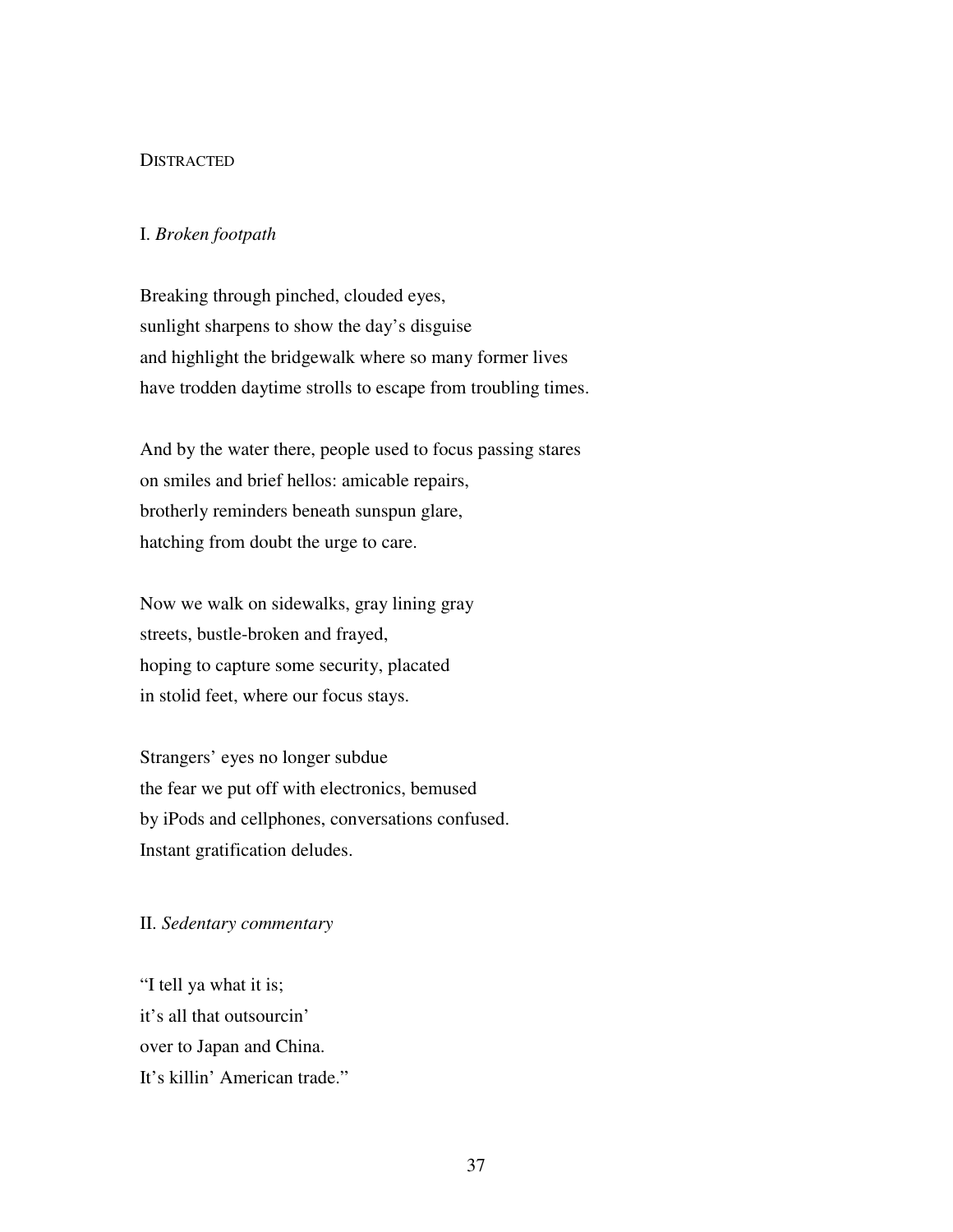His hands clap tight a tumbled whiskey and water, liquor hot on his breath: "Cheap labor over there, ya know; buyin' up all our jobs."

Bar-tended, refreshed, Ben picks at another, looking down, furrow-browed, at the cubes in his glass.

The news comes rushed over the box of a downed Dow, and opinions are needed. Without prompt, Ben offers his: "Global warming. What a crock a' shit. If there's so much global warming, then why the hell's it so goddamn cold?" He sips his drink complete and carouses with no one, his clothes rumpled and time-worn.

Ben finds amusement in commenting on things and finds importance in threading smoke rings.

### III. *Bonfire experience*

The fire whips and seeks the vacant air around its reach. "Man, it's cold out here. Let's get inside."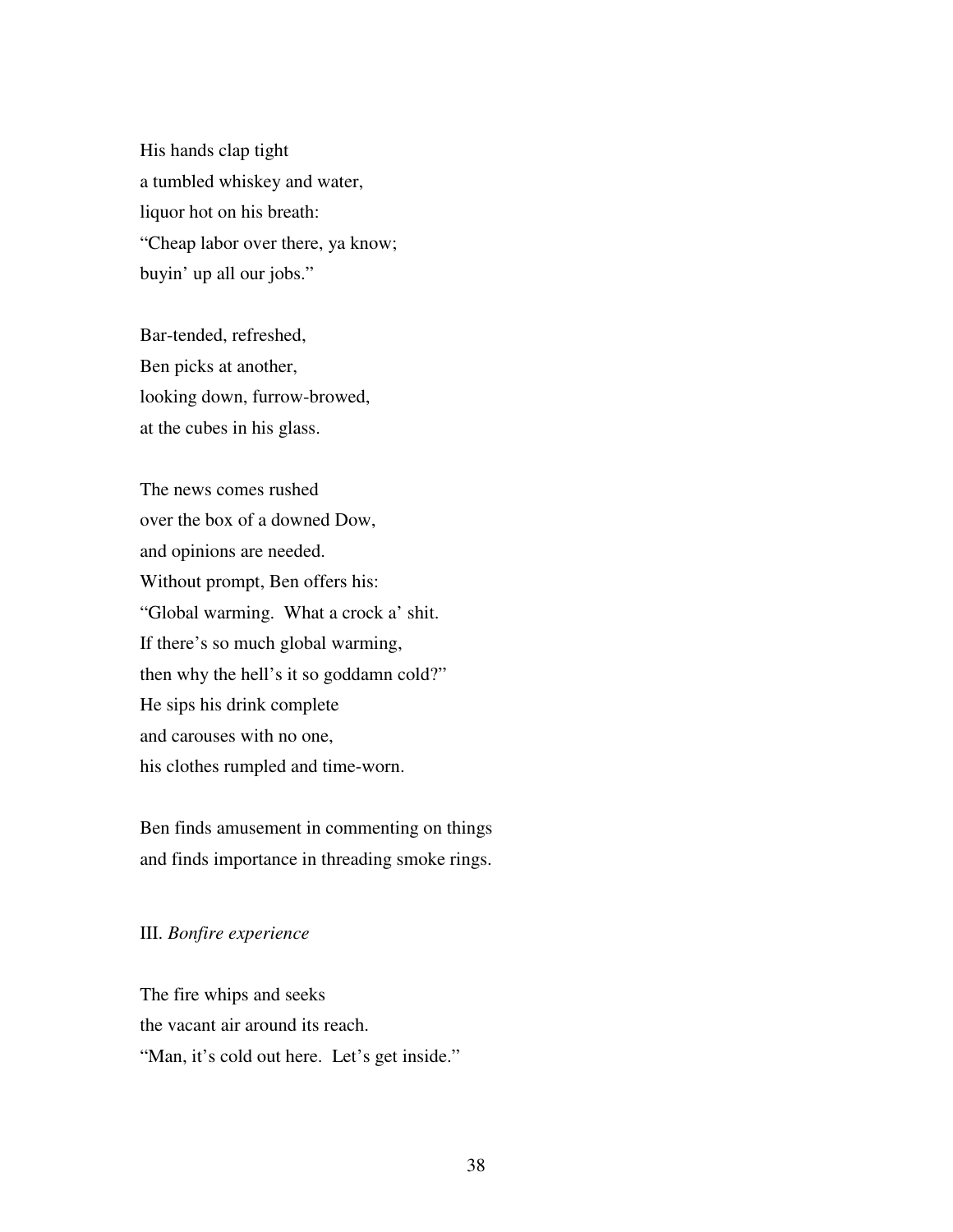"Wait; check this out." He shows a bird's nest made from mudwood and plastic bits, sprinkled styrofoam and bread bagged in shreds. "This should look cool." Tarnished home thrown to the fury, pulled deeper by snapping orange fingers.

"Nice. *Now*, let's go inside." "We can't just leave it here. What if it gets out of control?" "Well I don't feel like sittin' out here and watchin' it anymore. Let someone else do it. Or better yet, let's just put it out."

"But it still has lots to burn," Still reaching, still trying its best to explode the world into itself Spark, fuel, air alive, pushing. Always pushing. "So what? I'm cold." "Fine, let's put it out then. I'll grab the hose."

One goes to find the floodwater and returns to see him standing over it, hands at the waist, unbuckling the clasp: "Don't worry about that shit. I've got this one covered." Lips snarl a power display and stream escapes the side unseen.

The firepit releases spittered scream: the cry of enduring annihilation. "Unless you're pissin' a five-gallon bucket,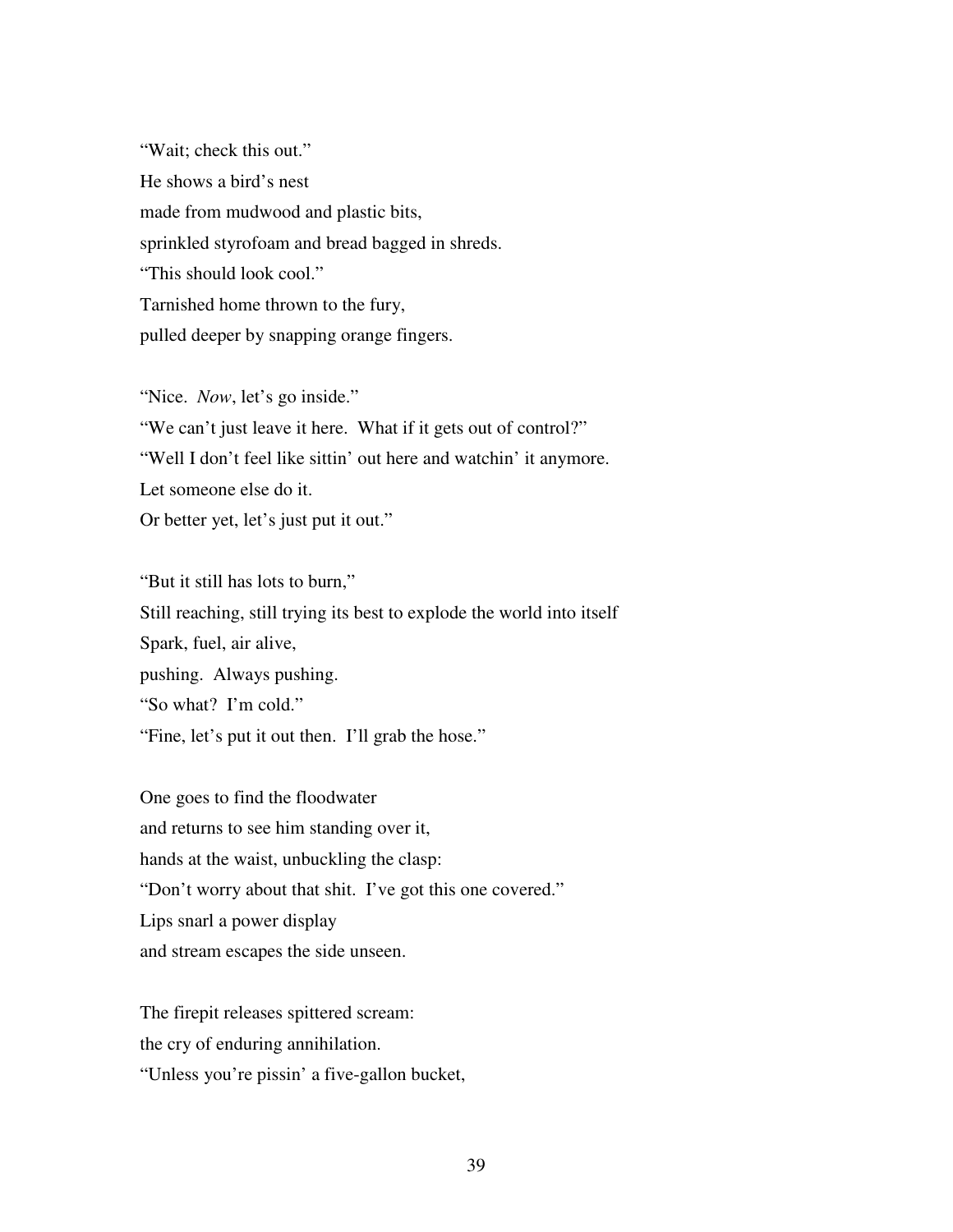you ain't gonna finish the job." "Fine—" the word comes forced with the drip drip drip, sigh and done. "Turn on the hose, then, and finish it."

They walk inside while a withered carcass smolders behind.

# IV. *Radio time*

… been spendin' mah tahme readin' the news: memphis, chicahgo, and nawlin's city blues echoes of cries from langston hughes of rivers overflowin' with wash-'em-out coups, of careful conscriptions aimed tah reduce the risin' concerns from warmongah reviews ….

(Flick, flick to something more pleasant.) And

… Try to see it my way, Only time will tell if I am right or I am wrong.

#### V. *The artist*

He wants the calm, the tranquility. Happiness in knowing what to expect.

He wants to have friends over to watch the big game on the big TV.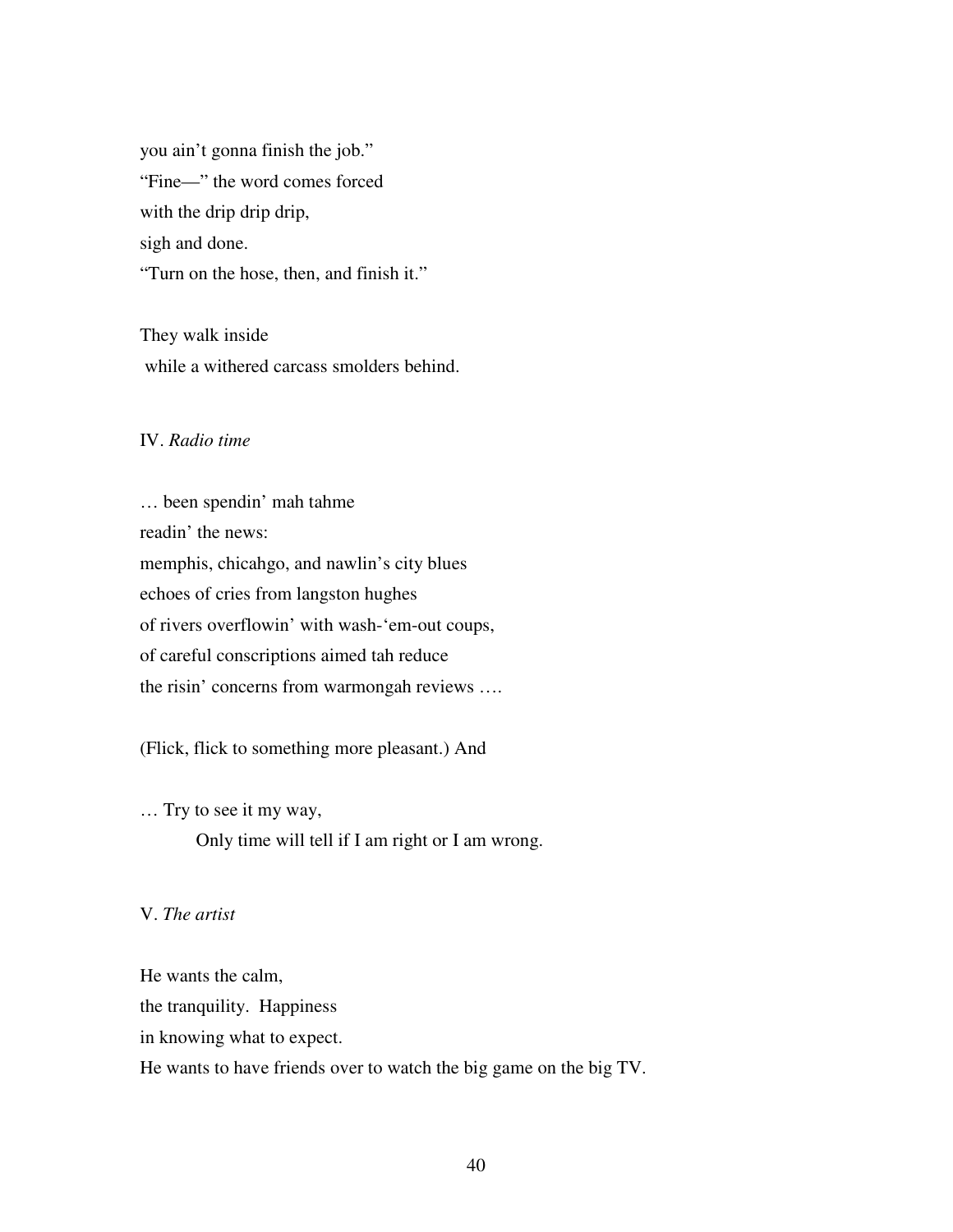He wants to joke with suited co-workers around a water cooler. He wants a loving family, with the 2.5, a dog, a house, and a car.

And yet he cannot make a life out of this life.

Instead he crafts his warped insecurities, his unrequited loves, his suppressed idiosyncrasies for the world to see— The monkey and the roly poly man, the sideshow.

His art is the spotlight they use to expose him, to highlight him, to draw others to flock and see the strange creature writhing on the cave floor.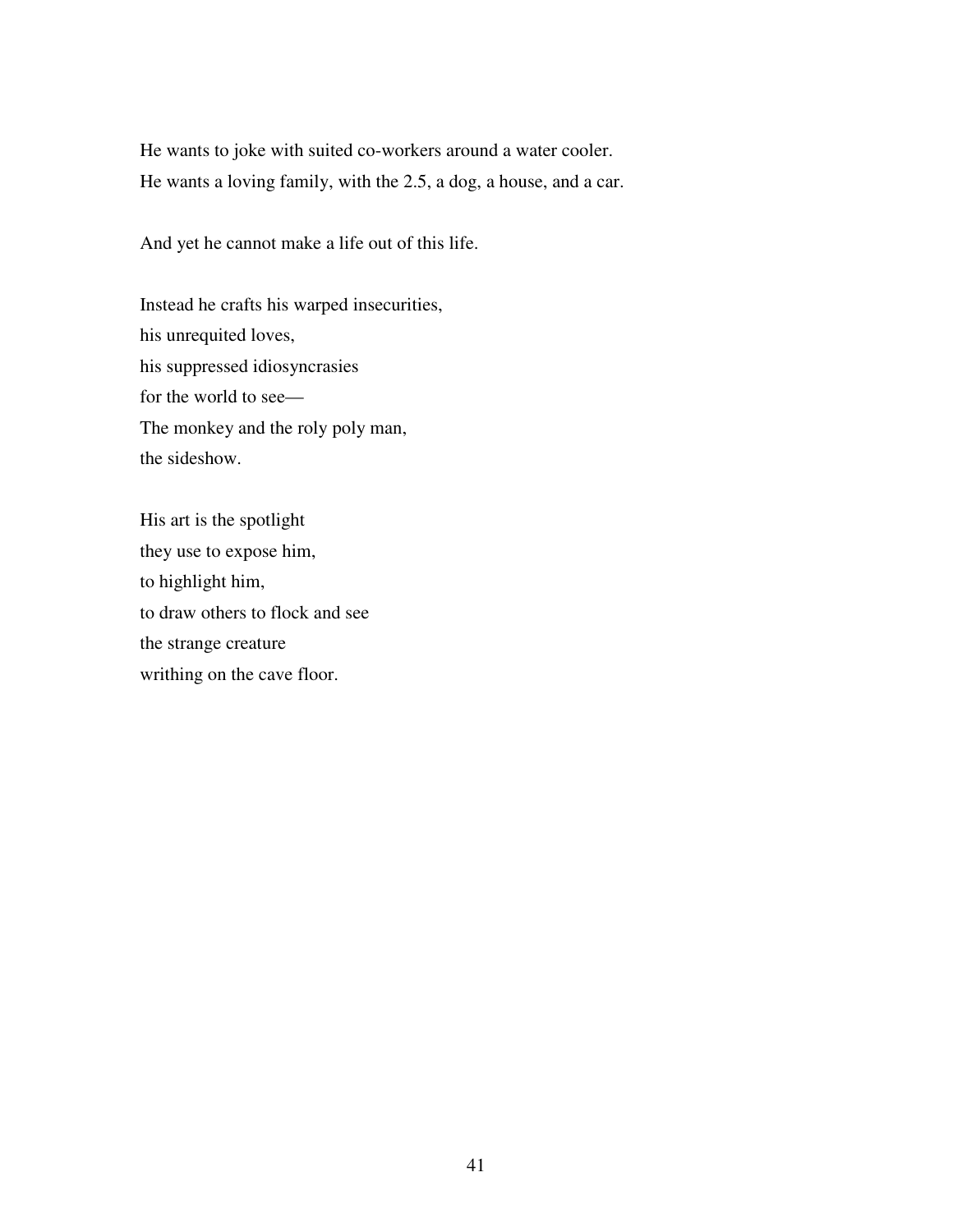#### BELOW HIP HEIGHT

### I. *Kitty*

With my brother on back patio steps, I peeled husks and finger-tweezed hair. The cat would come along, purred presence announced, despite mechanized creening from the rotisserie grill. She'd sniff at fallen kernels and bring her chest close to the ground before lapping them up. "What kind of cat eats corn?" We'd laugh to ourselves without lifting our eyes.

# II. *Tiny Guy*

My earliest realization of shrunken perspective grew from jealousy at not knowing the countertop. There with barely capable legs I tiptoed my finger reach to top-digit grasp of the coveted laminate. The same countertop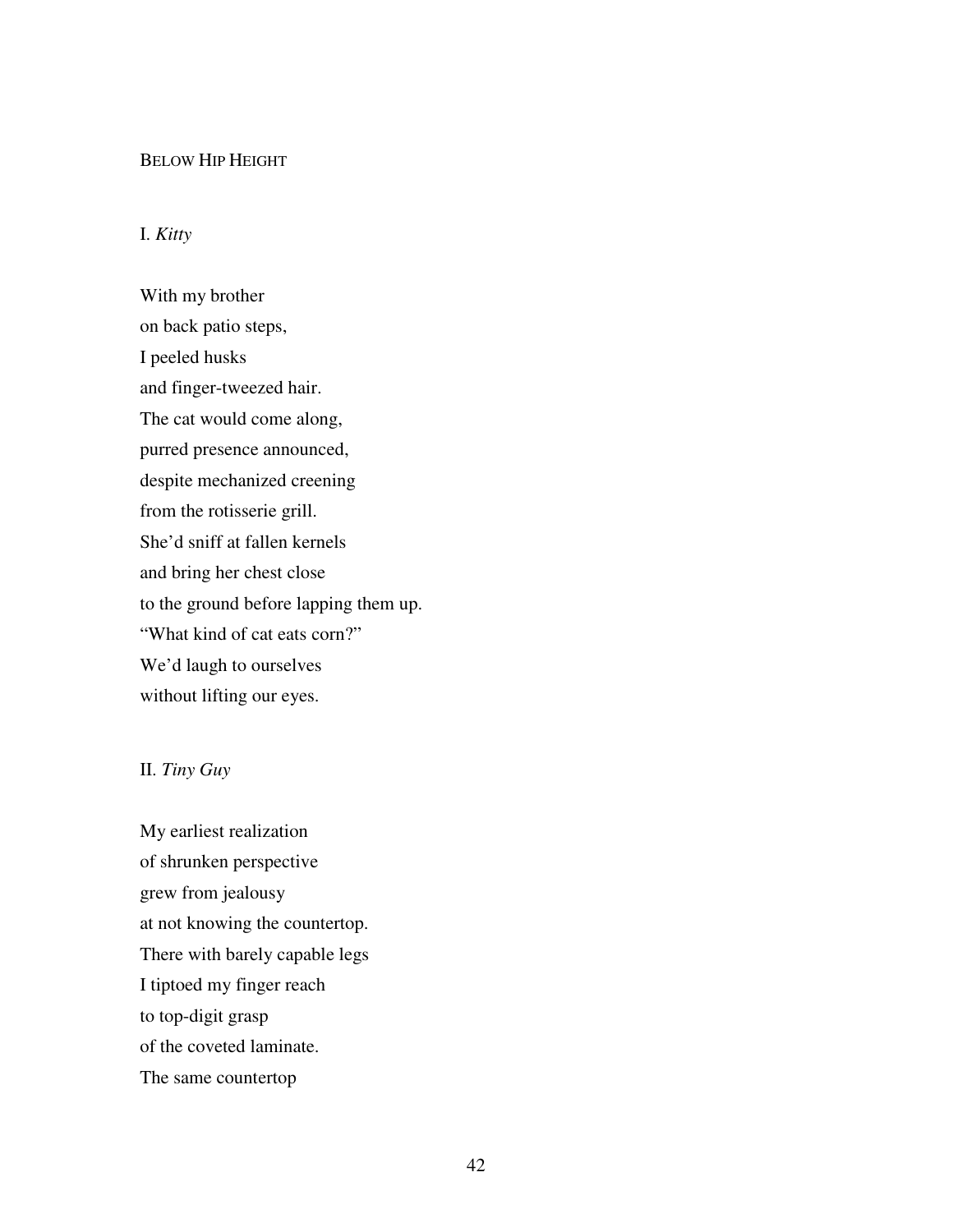now below hip height— How small I must have been.

### III. *Hurry*

All I recall is the panicked race across the backyard to the back door and Mom, knowing with certainty that I was in a spot and needing to make fast my next few actions. The ants covered my pant legs, red eclipsing blue, and dirt clumps dropped off with each hurried step.

They tore at my flesh as she stripped the soiled clothes, each venomed sting a reality pinch.

### IV. *Night Games*

The best hiding places were on the shrub edges, or at the end of the driveway if you could make it that far. You had to lie still, though,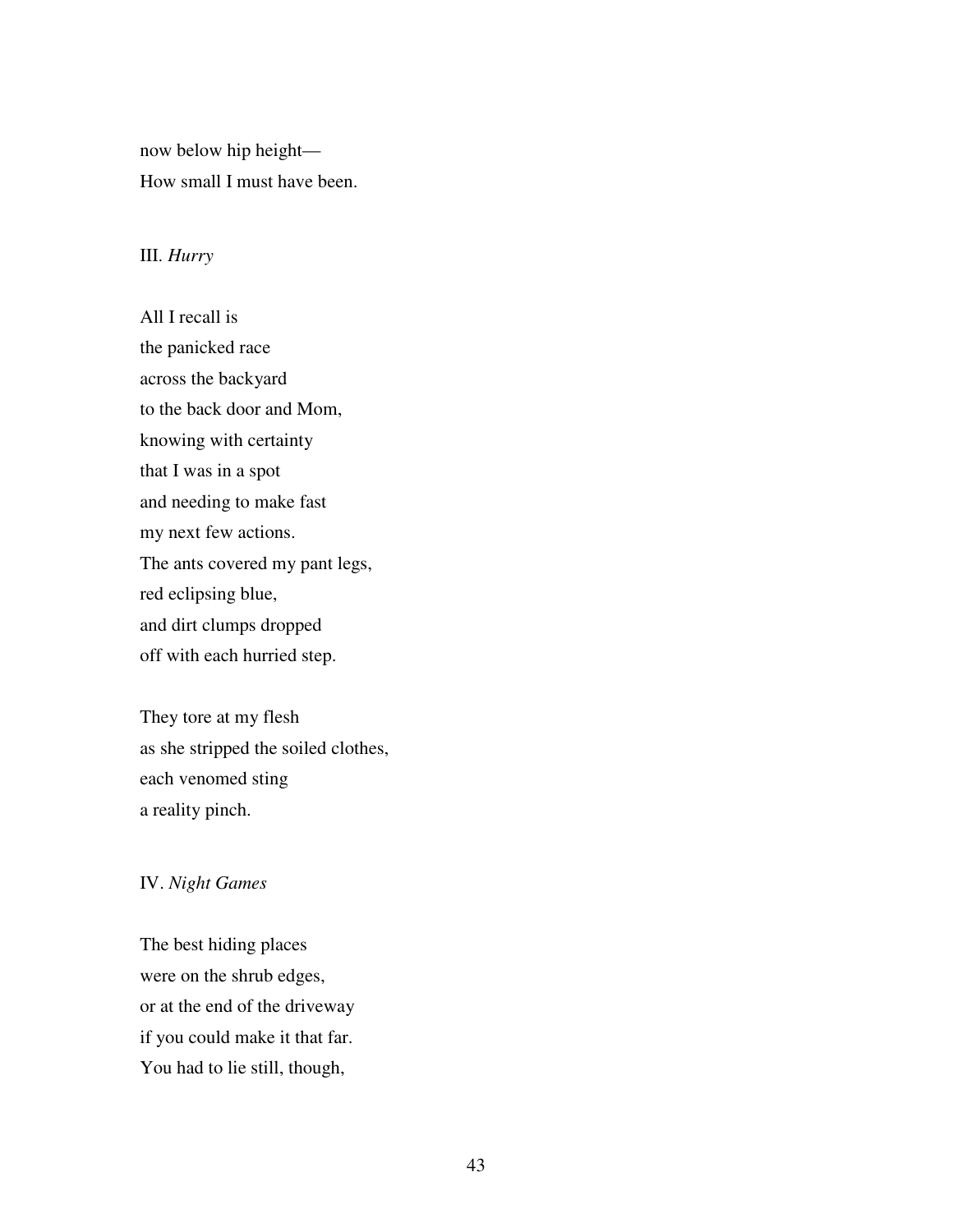or hear the breath-quickened call of being spotted in the name of the can.

You'd listen so closely for calculating teammates, using acorn shells and grass blades to whistle guard locations. And hearing your cue, a hurried footrace to reach the base before him.

Ah, that sweet-aired glory of kicking the tin way farther than necessary, at setting your buddies free and being their hero for an instant.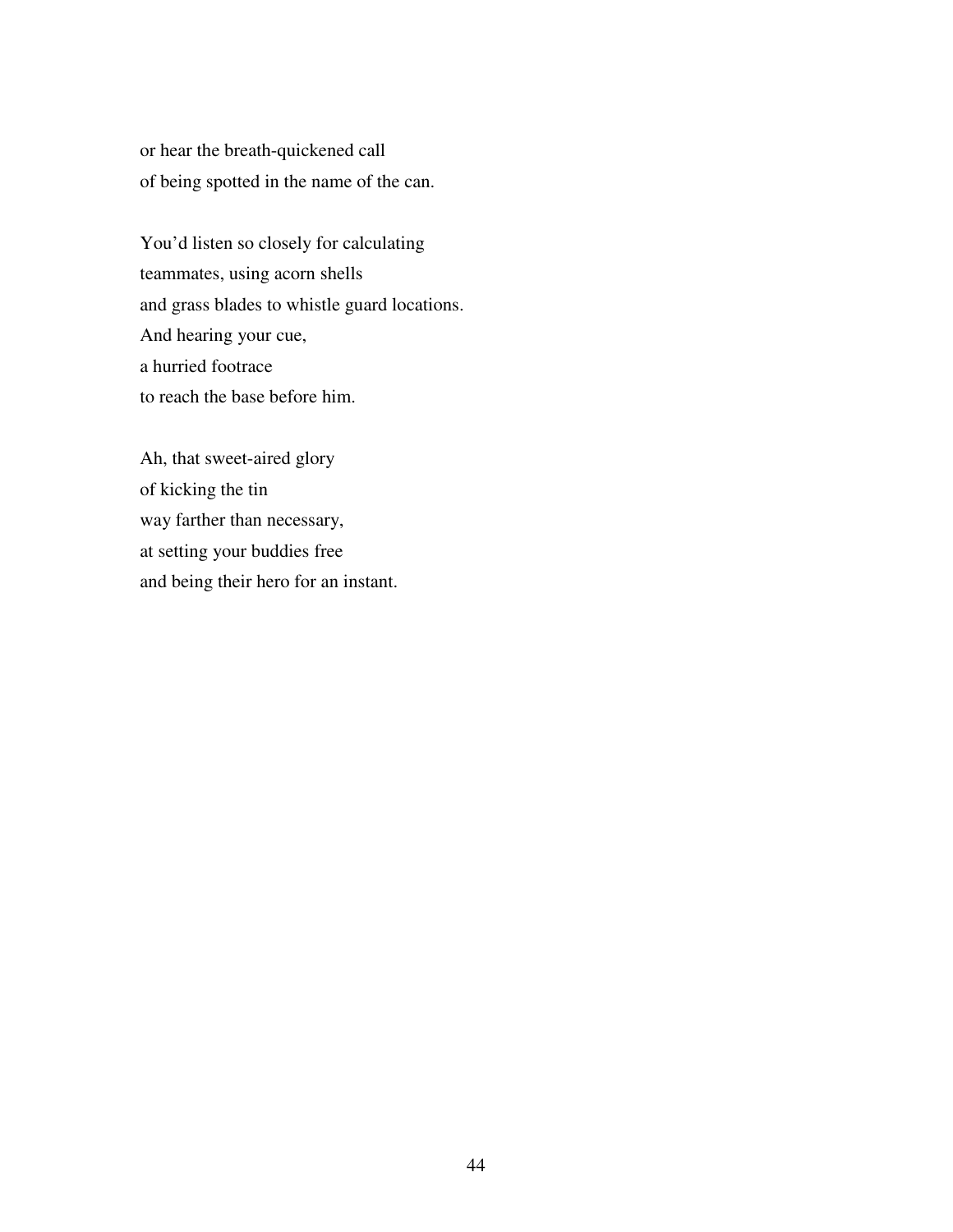#### **MANIFESTED**

Zigzagging down the highway of some cliff-lofted coastline. Top down, hair pushed back, I don't remember much

until time stopped and a jack-knifed semi caused me to swing hard on the outside,

nearing—

the truckman frantic, standing, his arms waving a slow-down plea. My hard spasm pulling against the wheels' grip, and a screaming helplessness to accompany the tailspun horror. Rushing closer, I, unstoppable!

—to the edge!

The air churned dust, sheared rubber, and forced rubble growled to sound my closing bells. But, by some miracle—some acknowledgment perhaps of a higher being the back wheels halted sharply, foot held tight against the cragged ledge.

And I, a freaked-out panting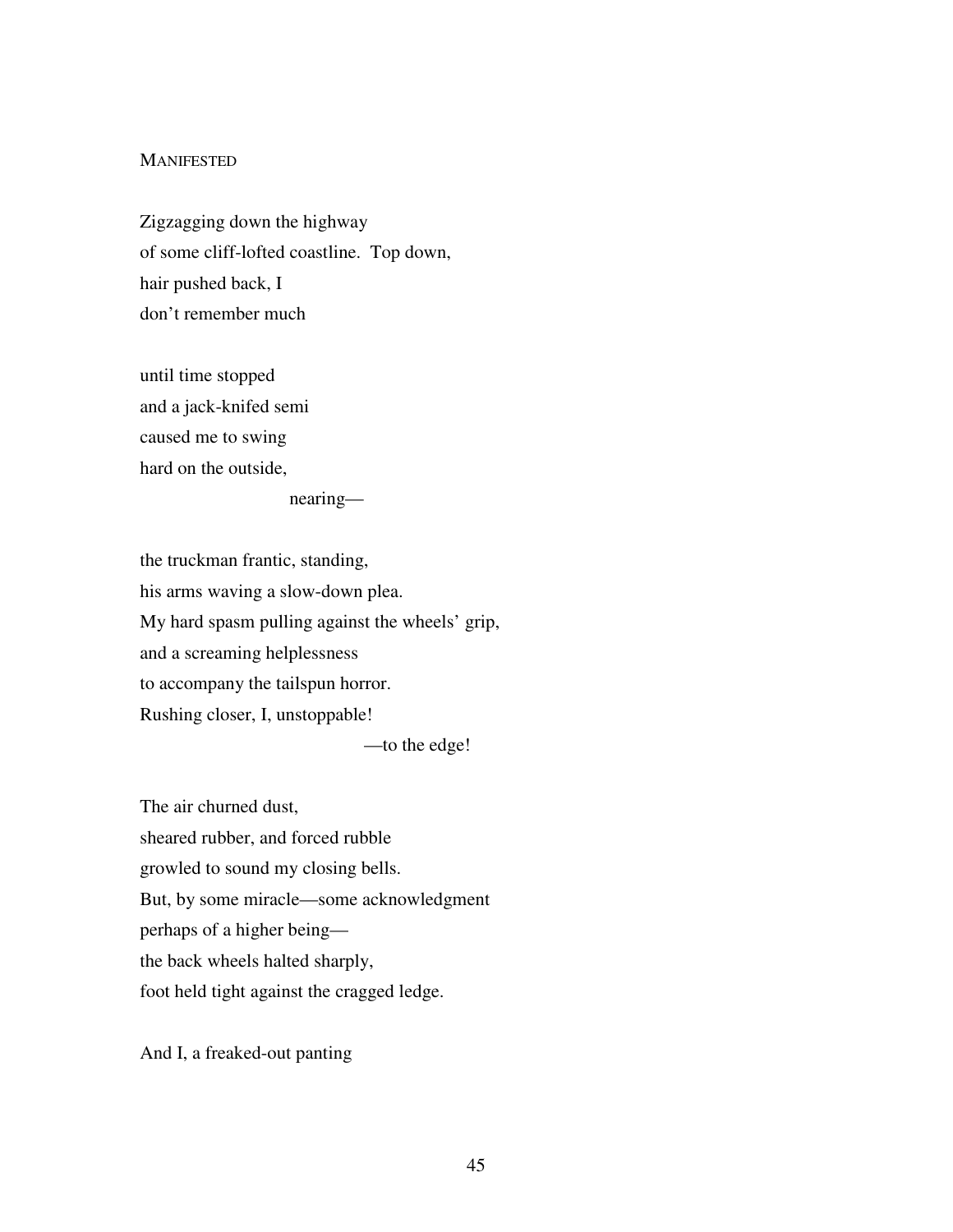with wide eyes fixed to the truckman's, looked rearward to find the floorless void

avoided—

and all was left to calm.

Then suddenly snatched out of all-is-well hesitation, I grabbed for the gearshift to run from this awkward place. And not seeing clear the pegged R that directed me, I pushed hard against the gas that sent me over—

My mistake realized, precious seconds fall with me, only a few thoughts left with too much to remember.

Tears burn through my eyes and float up to the tip of my nose. near nearer nearer:

Mom, Dad, the rest of my family and friends, and my enemies, even them, and I love all things. I love all—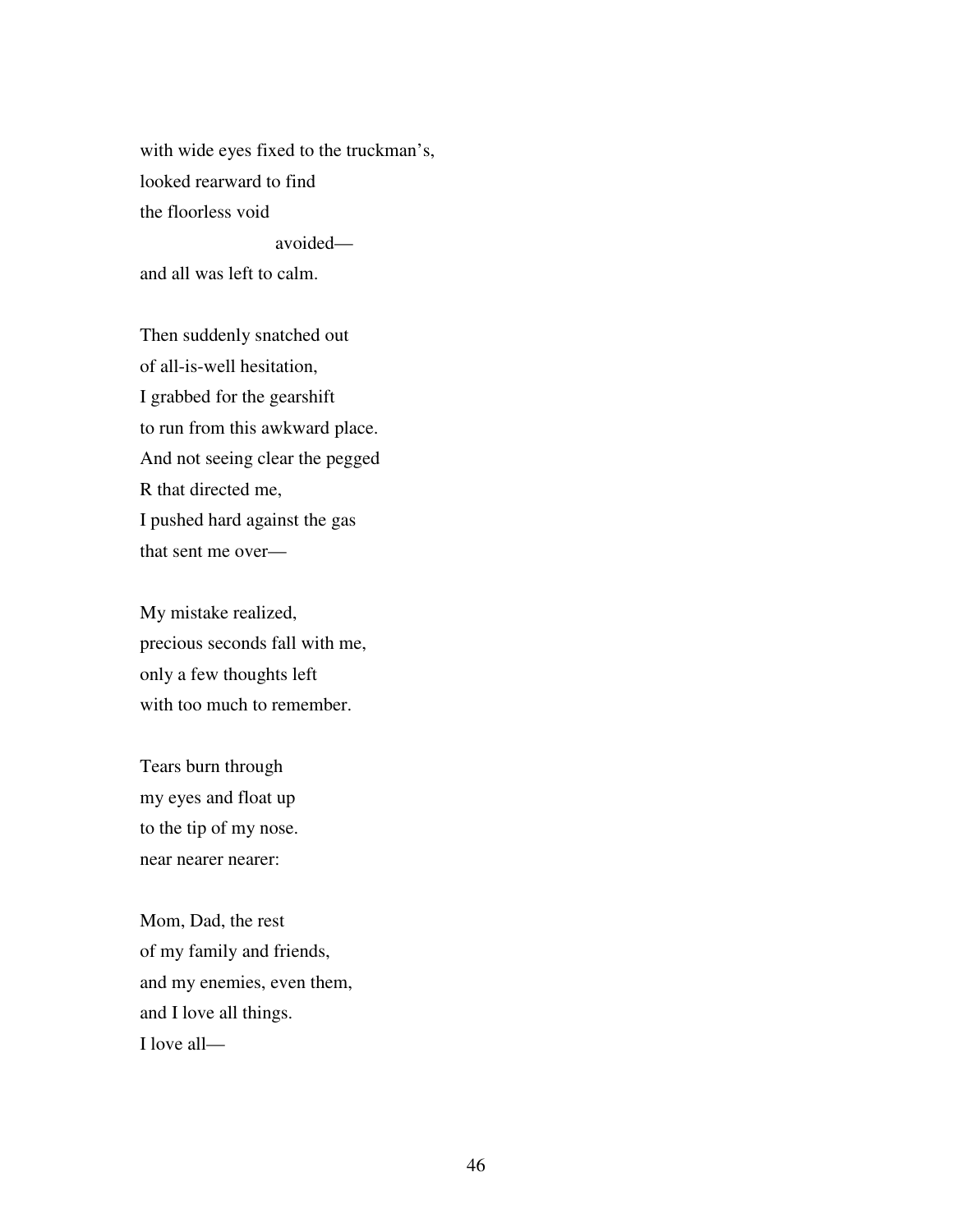# PART II: ON SEEKING BEAUTY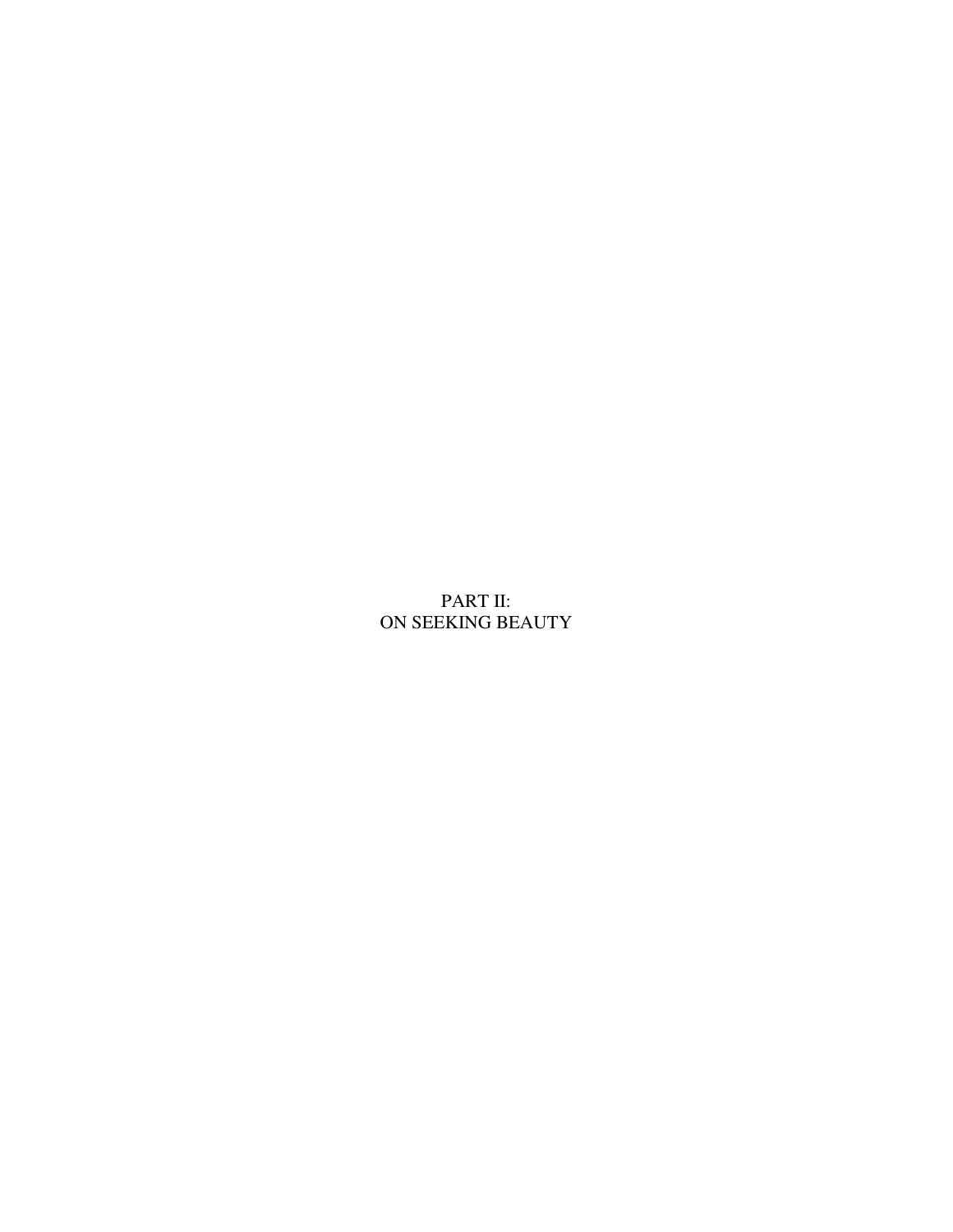### PERCEIVING A HOUSEFLY IN A CAR RIDE

Sirrah!—The buzz slipping by my blank face to crash yourself against our windowed view; to crash and crash again, to test your bounds and see the world through faceted stare. Consider your predecessors, those winged steeds once determined to find their races, now laid to rest as empty exoskeletons; their souls shed their bones where the windshield meets the dash. See their crooked legs, broken wings amid the dust, and focus your rabid flapping to solve the riddle. Crash into that framework; beat out your significance to the world—the window cracks and exposes your freedom, now you must be there to take it.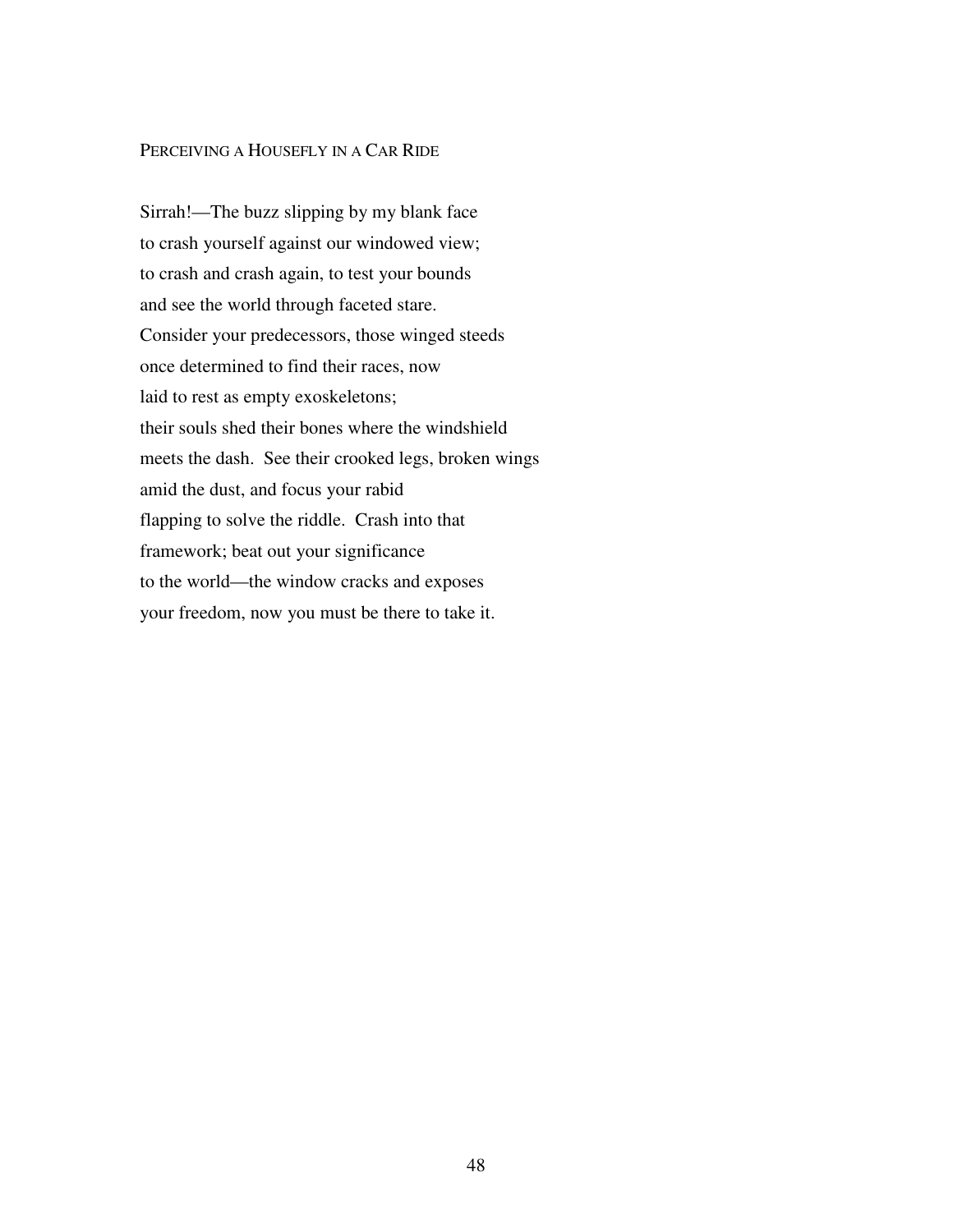### THE BUMBLEBEE

In youth I spent a summer day outside, alive, my history ready to unfurl, when suddenly my wandering eye spied a clover jump under a bumbled swirl, the skipping black-and-yellow exploration, a settled, fuzzy buzz, flecked with gold dust. I jumped with subtle adoration to seek a friendship through my inherent trust, but when I went to hold my friend—to bring him to my realm—he turned against my squeeze and planted in my palm a divine sting: awakening through newly shattered belief.

> There he left me alone with realized shock and flitted back to his eagle-governed rock.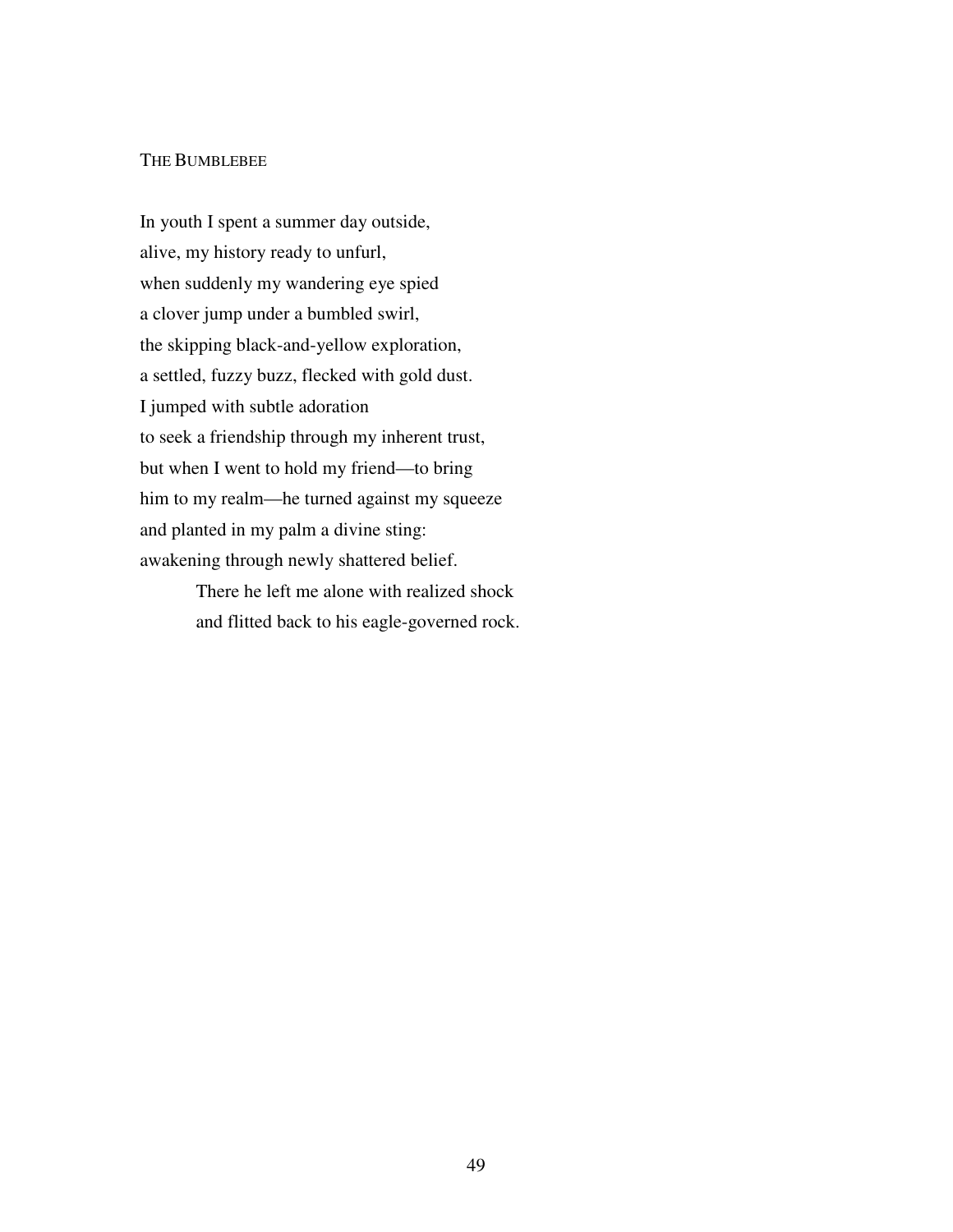#### SPRING EXPIRATION

The green is a rash engulfing golden undulations, inviting parasitic robins to scratch sun-soaked skin sobering reminders that we're no longer protected beneath Winter's fast crumbling shell.

In bud-heavy branches I see your demise as assured by medical prophesy. And when you shunned their prescriptions for a slow fall in sterile surroundings, I saw in you a cereus blooming proud despite the darkness.

You dismissed diagnoses, full of certitude. And though your principles inspired my admiration, my awe now melts with your fading weight and health, with cavernous eyes that struggle to focus on mine.

April comes swiftly and brings with its rising temperatures and longer days, the promise to change our world.

I am not ready. I hope still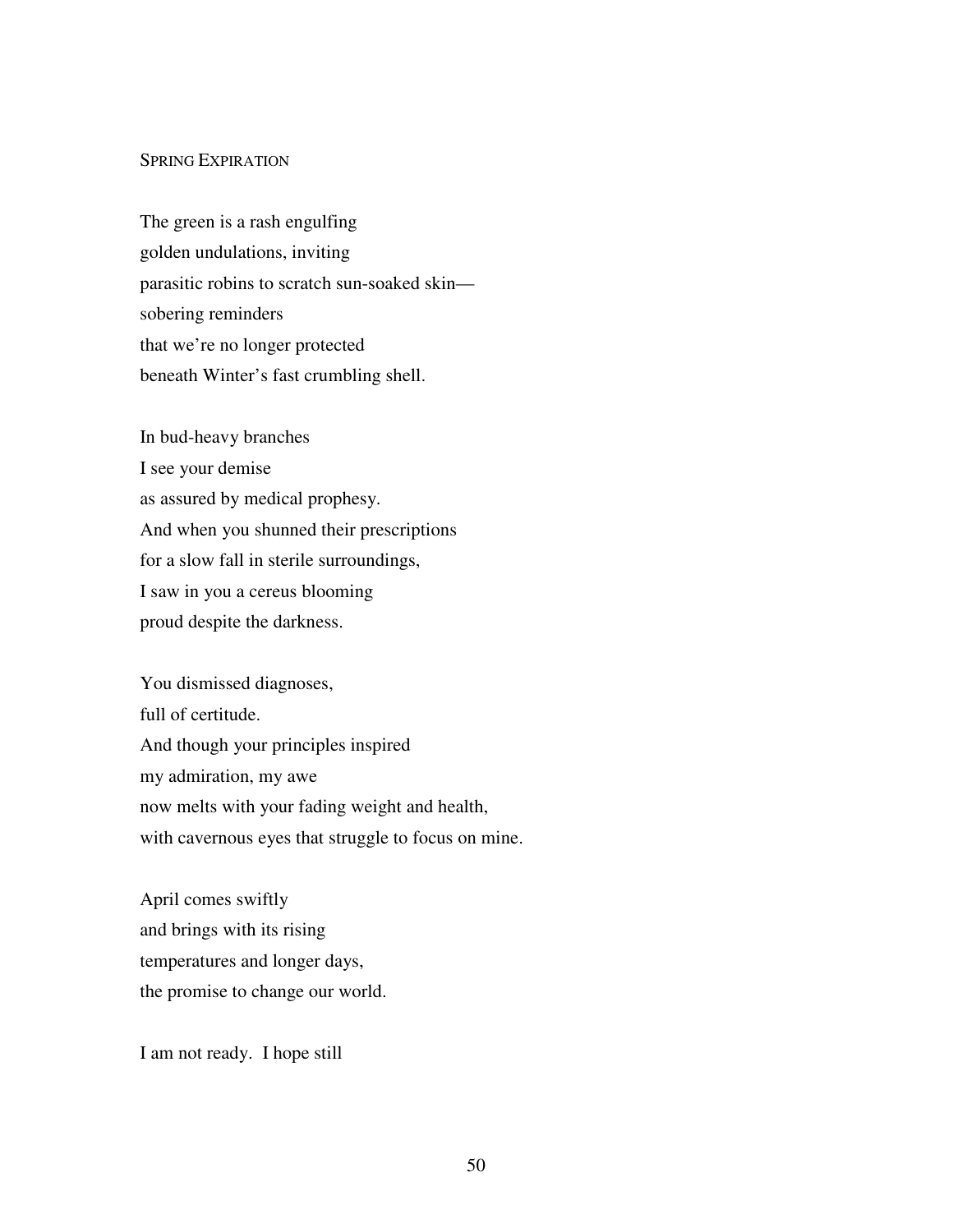for frost-bitten days and icy nights, Winter's comforting guarantees that tomorrow we can rise and play and laugh and hold these things which Spring will melt away.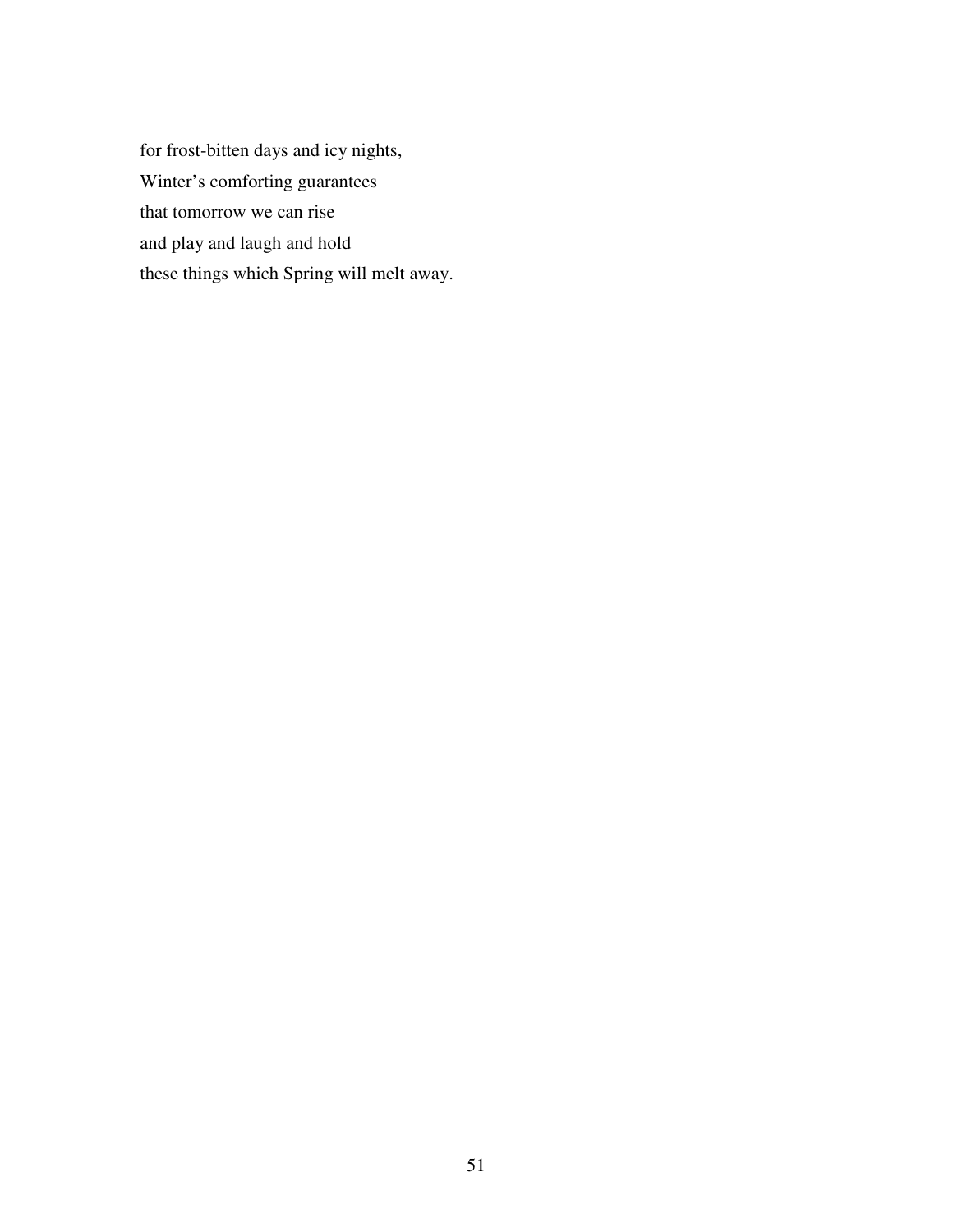#### THE MOONSTONE EXPERIMENT

*"'Are you willing to try a bold experiment?' 'I will do anything to clear myself of the suspicion that rests on me now.'" - Ezra Jennings to the accused Franklin Blake, in* The Moonstone

Before we start, I'd like to thank you all for helping to elucidate the mystery which holds me as a thief and bears ill will to my person and name. And while I sit and hope for vindication, conviction seeps into my thoughts to show the truth from that night's events.

The Moonstone's absence surely causes grief for Rachael, my dear, the one to whom I pledge my all. And with the hard-fought gift of light and love trapped within a diamond crust, I hope tonight's investigation shows my stern devoir to right the lingering wrong.

With this in mind, I accept the charge to ease my shaken nerves in laudanum and recreate the sober scene which came and comes to haunt me still. So if you please, Mr. Jennings, I am ready to begin. Let Bruff and Betteredge bear witness too, for their kind words and optimistic gazes encourage in me the thought that truth will prevail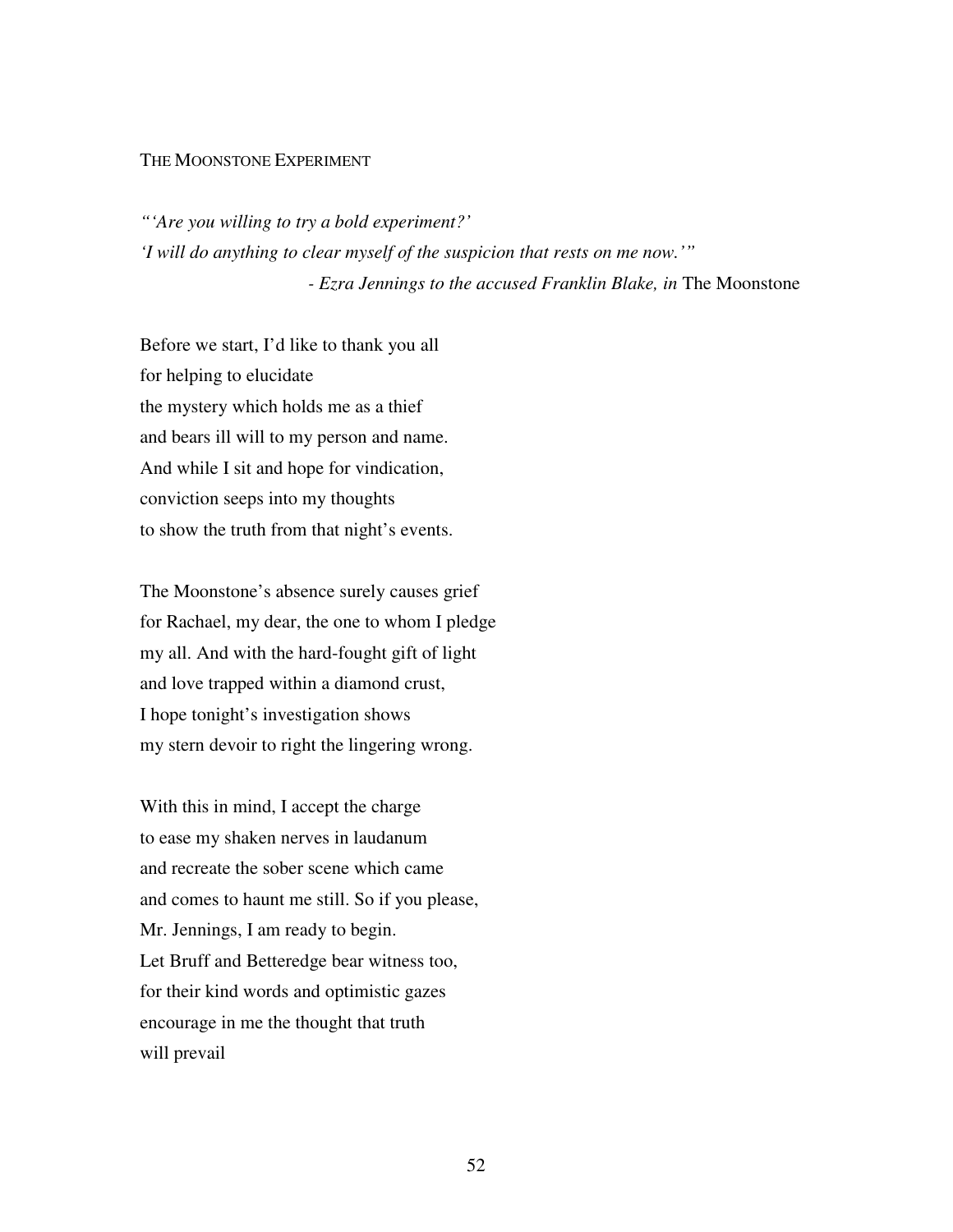—and now sir, the laudanum.

\* \* \*

And I can feel the haze, its calming grip groping every pore and I do believe its working now, my sight soft and heavy. What's that you say, sir? The stone? The Diamond—the one wrought from Brahmin charge and picked like a fruit from some forbidden tree, leaving vacant the moon's idol brow the yellow diamond, and my yellow haze, I brought it here for her on his behalf, a gift bequeathed by some outcast uncle, with promise to deliver to his niece the precious gemstone meant as birthday tiding.

But sentiment aside, there is some want of worry. Throughout my journey many jewel-lusted eyes invoked in me a guarded stance against possible plots. Although the gift did bring Rachael a glow of joyous consternation, the man in me wants to see her safety first. Yes—

 The man in me wants to see her safety first. How can I imply that she is safe now? They don't even lock the house, and the gem the Diamond—it's sitting in her cabinet, and even that will stay unlocked. Bloody hell, how am I to sleep with *this* on my mind?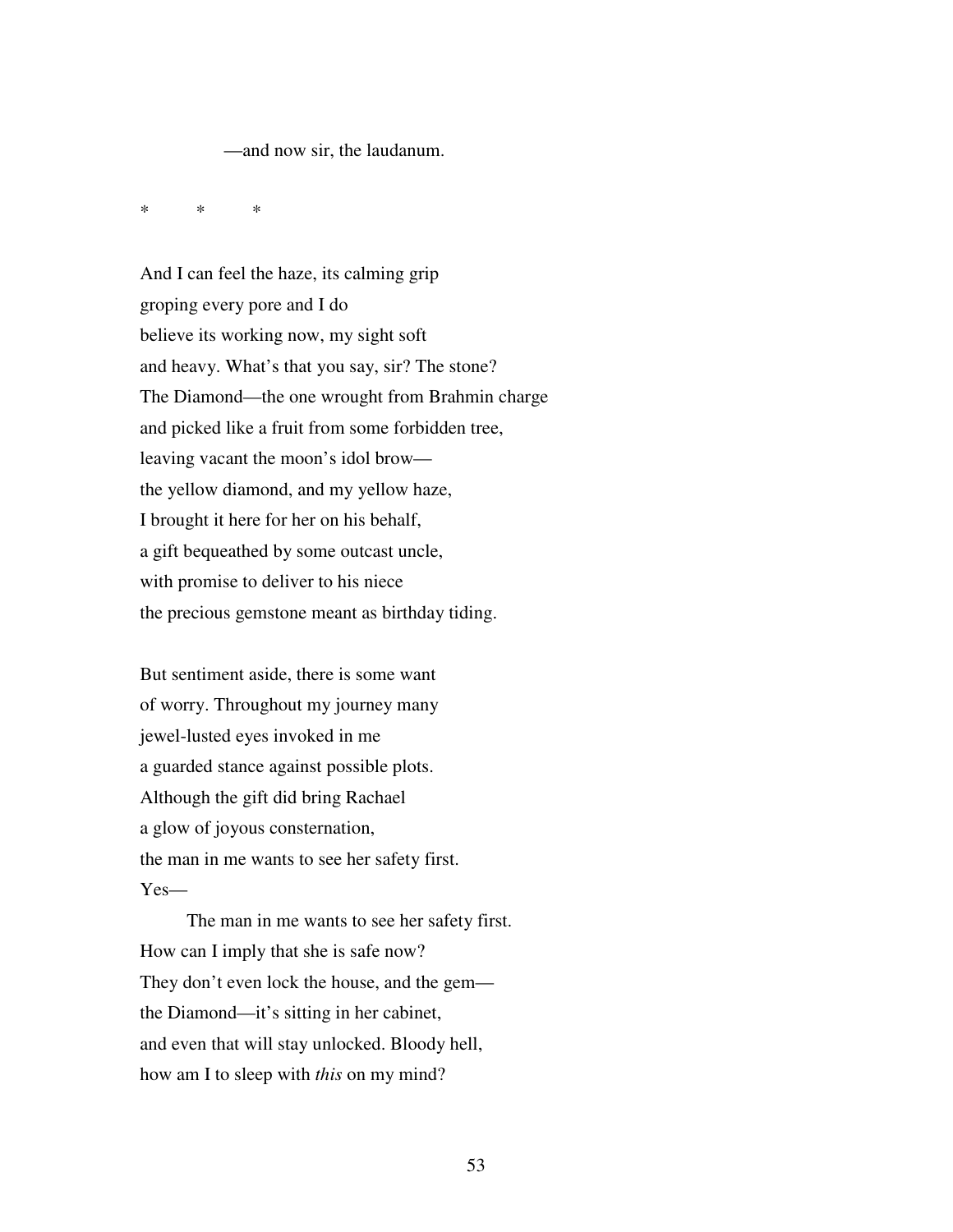We must ensure the safety of the stone and thus the same for Rachael. Come, gentlemen, my trusted friends, down the corridor. I must make way to secure my worry.

\* \* \*

Finally!—the drawer in which the prism dwells, tomorrow we will take it to the bank and let another wake in sleepless dream to worry of its safety—its safety.

Pardon me, kindest gentlemen—it seems that I am unrecognized—That is to say, not recognizing the thing—oof!—And the floor jumped up just now, I swear it, or else I came to it. I don't know which is right.

The couch there—the couch is

there.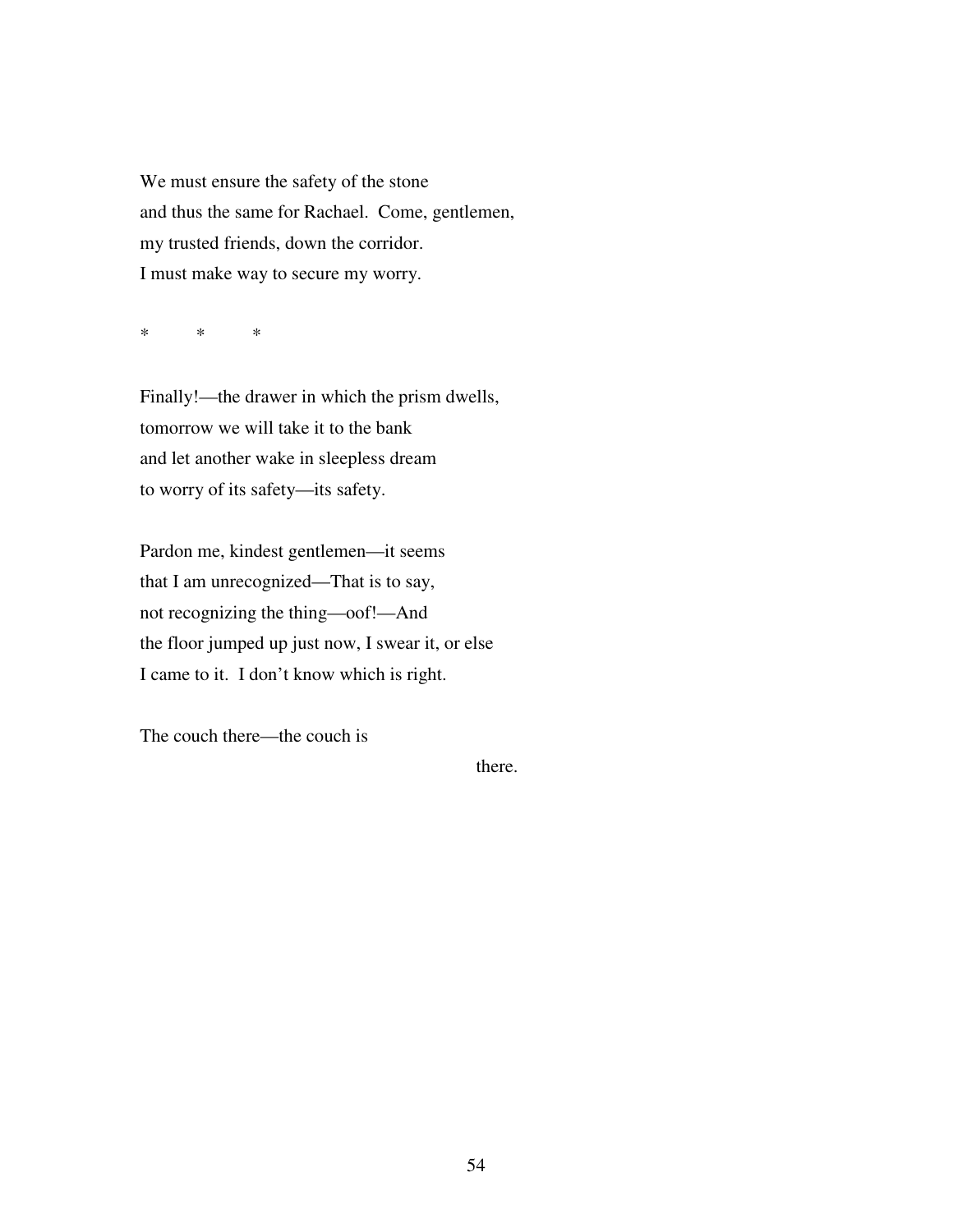#### ALL THESE BITS WILL BE FORGOTTEN

We remember putting our first foot on the precipice or falling bluntly to the valley floor, but we push away the rocks along the gray mountain side; we pass those battle-moments that segue our thoughts. Condense, condense to flashing memories the ordinary fuzz, from beta to psi. This is the preparation that makes for more interesting afterthoughts.

\* \* \*

Gizmo sleeps; dark slits cut into her gray, striped face; they open—green tiger eyes surprised to see mine. Vexed, she jumps from her cradle-chair—a tall-backed stretch and stride—curls by white couches beaten yellow and fabric bits picked out from claw-sharpening techniques. I can't wait to buy new furniture. New couch, new chair, new coffee table.

Used coffee cup. Virginia High School, Class of '01: Geoff's coffee cup. Geoff doesn't drink coffee. My coffee cup. My cell phone. My camera. My Clemson mug holding myriad pens and pencils among a galaxy of remote controls. Basketball plays on TV, almost March Madness—Penn State and Illinois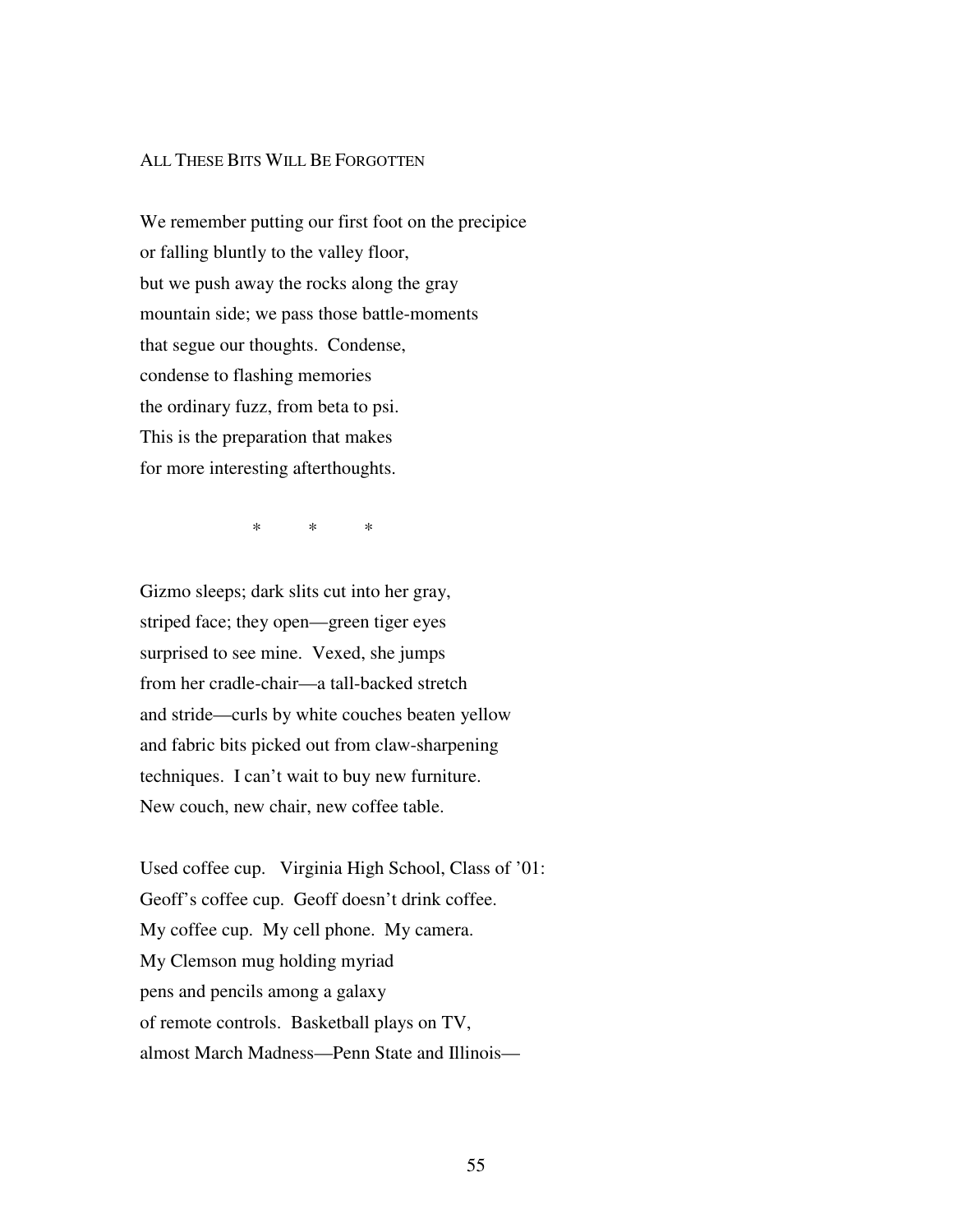neither likely to make the tournament.

From outside: blue jays' chirp-chirp, jay-jay! Open-air day, open window pushing goldenrod warmth to fill the room. Fan slow-moving, pushing cool breeze debris.

Tomorrow we head to Kentucky.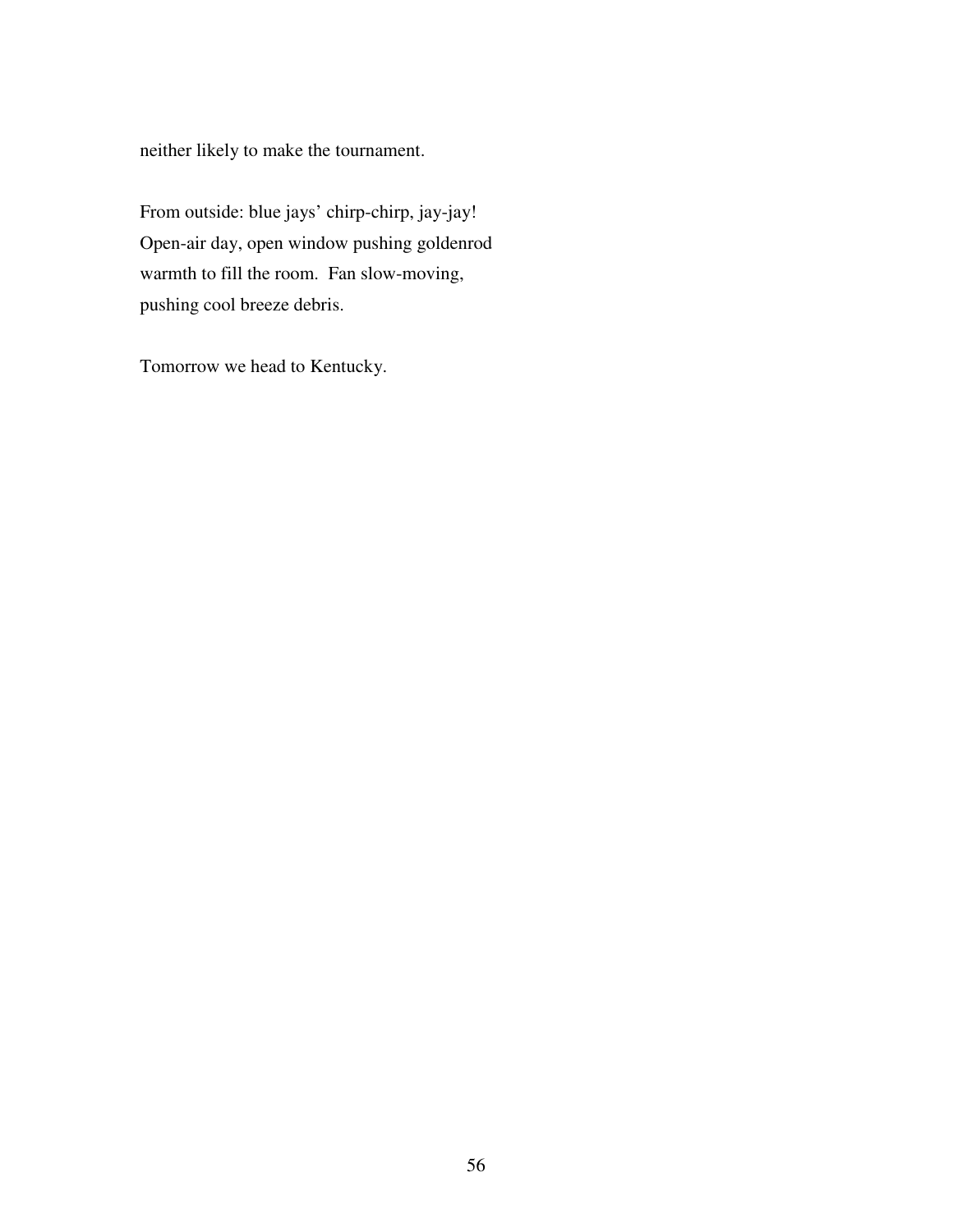### THE BETTER DEAD

Rave patrons with sweat-soaked skins slip away from the scene and gingerly reunite for the afterparty;

the lone man meets and greets and accepts the spliff and talks and laughs.

They shout at him:

"Kyle, didn't you used to work for Dave's Pizza?" —He hears the joke coming, echoed from a former life when kaleidoscopic peace offerings accompanied every appearance. Buying acceptance. A recalling of darker days. "Why don't you go skip your ass up there and pick us up a pie?" They laugh.

Maybe this isn't the place for him. Maybe there's some other thing to run to. No, this is the place.

And the lone man lifts his head and rises above the crowd and shuffles for the front door.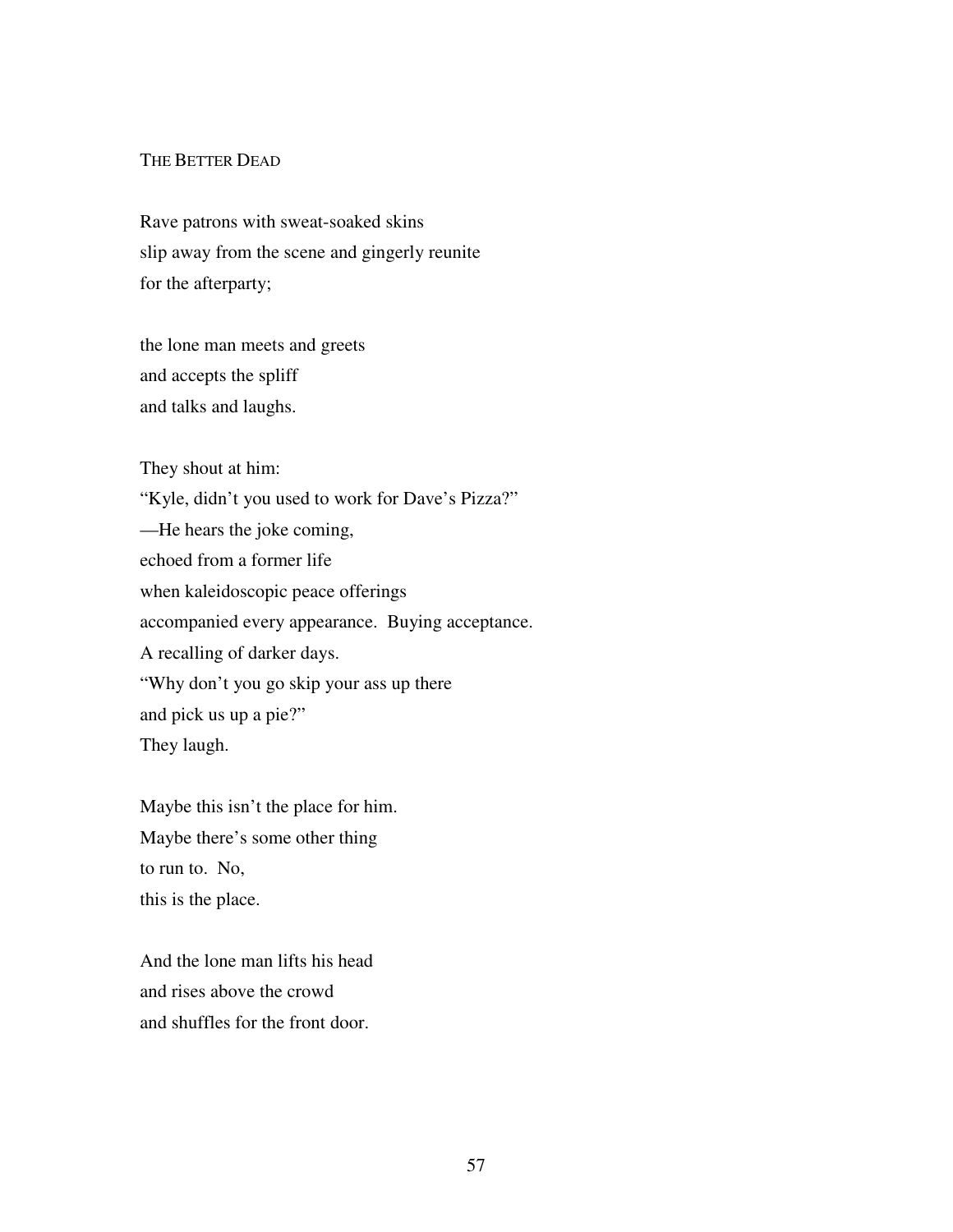Excuse me's and frustrations delay his exit, but, his combat boots determined, he drives apart the party floor with purpose, down the stoop and to the truck: The difference-maker lives there.

And I, in the party still, ignorant and unknowing, feel some mental catalyst, a sense of personal misplacement or a disengagement of comfort, like walking through a cold spot, to make me ready for a new place: "I'm out, y'all take it easy. Be safe" and out the door.

Down the walk I pass the lone man sitting there. Now. Now. Now. Pistol-gripped and bandoliered he's just another costume in the crowd.

And in five minutes, I will hear the faint firecrackers but I won't notice the gravity until a careening squad car forces the recollection and the realization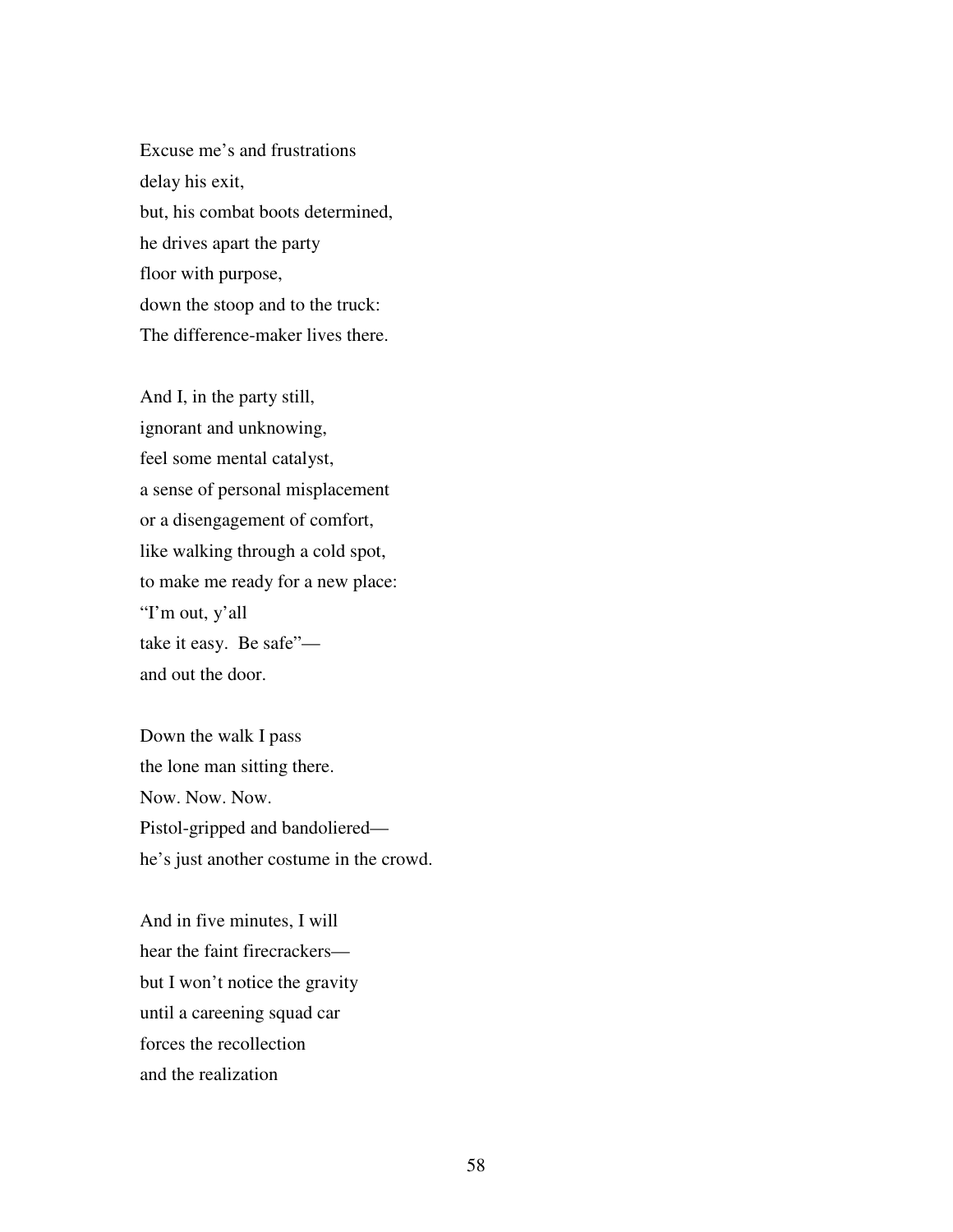and a frantic sprinting back for affirmation.

With six lives lost!— Seven, counting the lone man— I will sit shaking with glazed eyes and wonder about my sense of misplacement.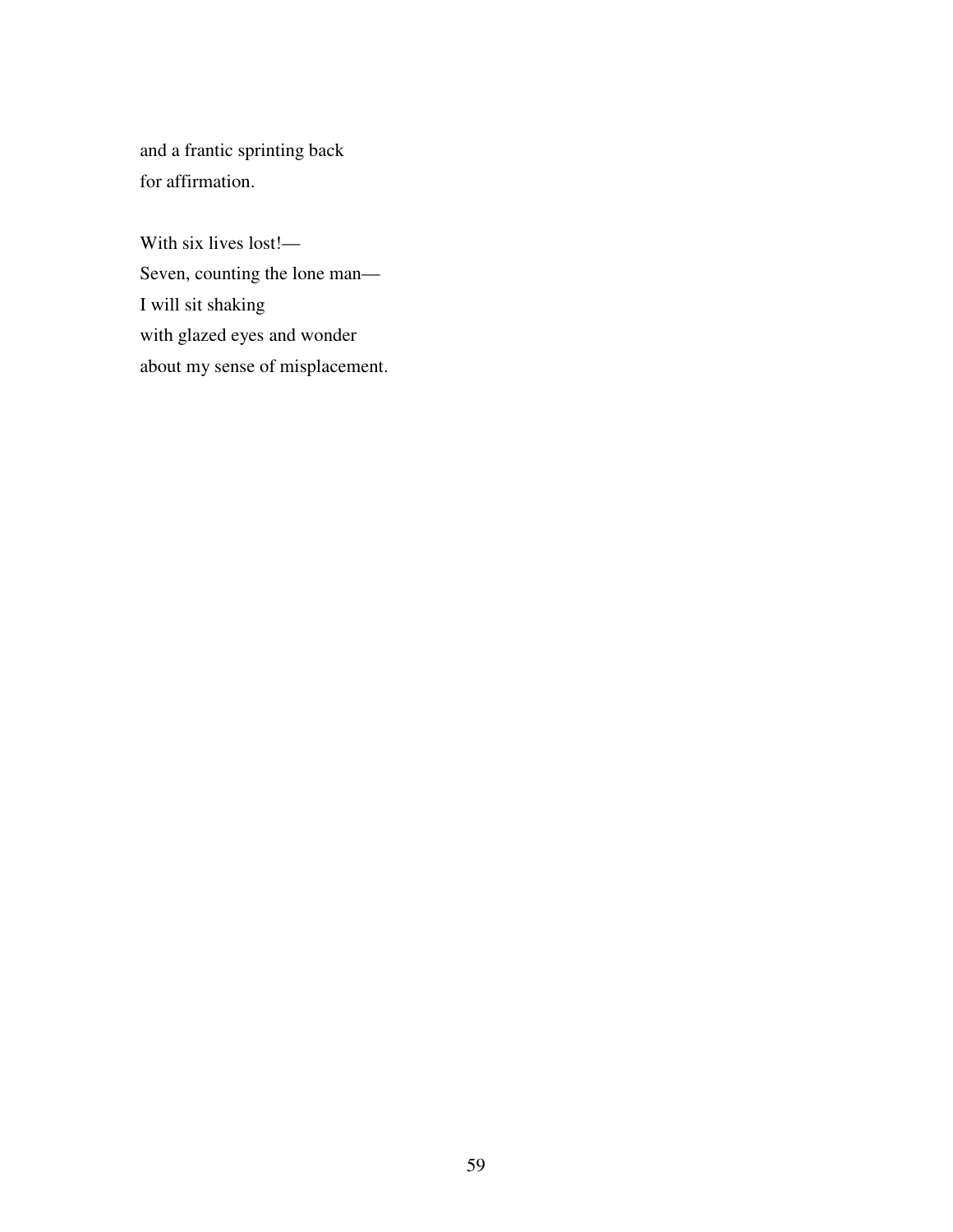#### —LOVE LOVES TO LOVE LOVE

*"Amor vero aliquid alicui bonum vult unde et ea quae concupiscimus…"*  (*Love genuinely wishes another's good on account of which we desire these things*) - *Stephen Dedalus in* Ulysses, *considering Thomas Aquinas* 

I helped her move her dresser once. I arched my fingers around its oaken frame and felt my spine curl to accommodate its heft. I inched past her most intimate possessions: the one-eyed Snoopy doll she'd had since she was five, the Calvin and Hobbes leather-bound set, her starlight lamp dancing woodshadows on the wall, her pictures.

My jaw did little more than clench. I didn't want to voice my shaky burden. She held the narrow door open for me, but when the cat tangled my feet, she let go to shoo it, and the door hanging free, smashed its knob into my anchored fingers.

The camlock construction trembled and fell fast into the ground with a thunderclap convulsion. It shook the room in a thud with my toe my toe! An aftershock lift brought it free from beneath the dresser feet hammers; the bulbous supports crashed back to the ground.

I hesitated to assess the gravity.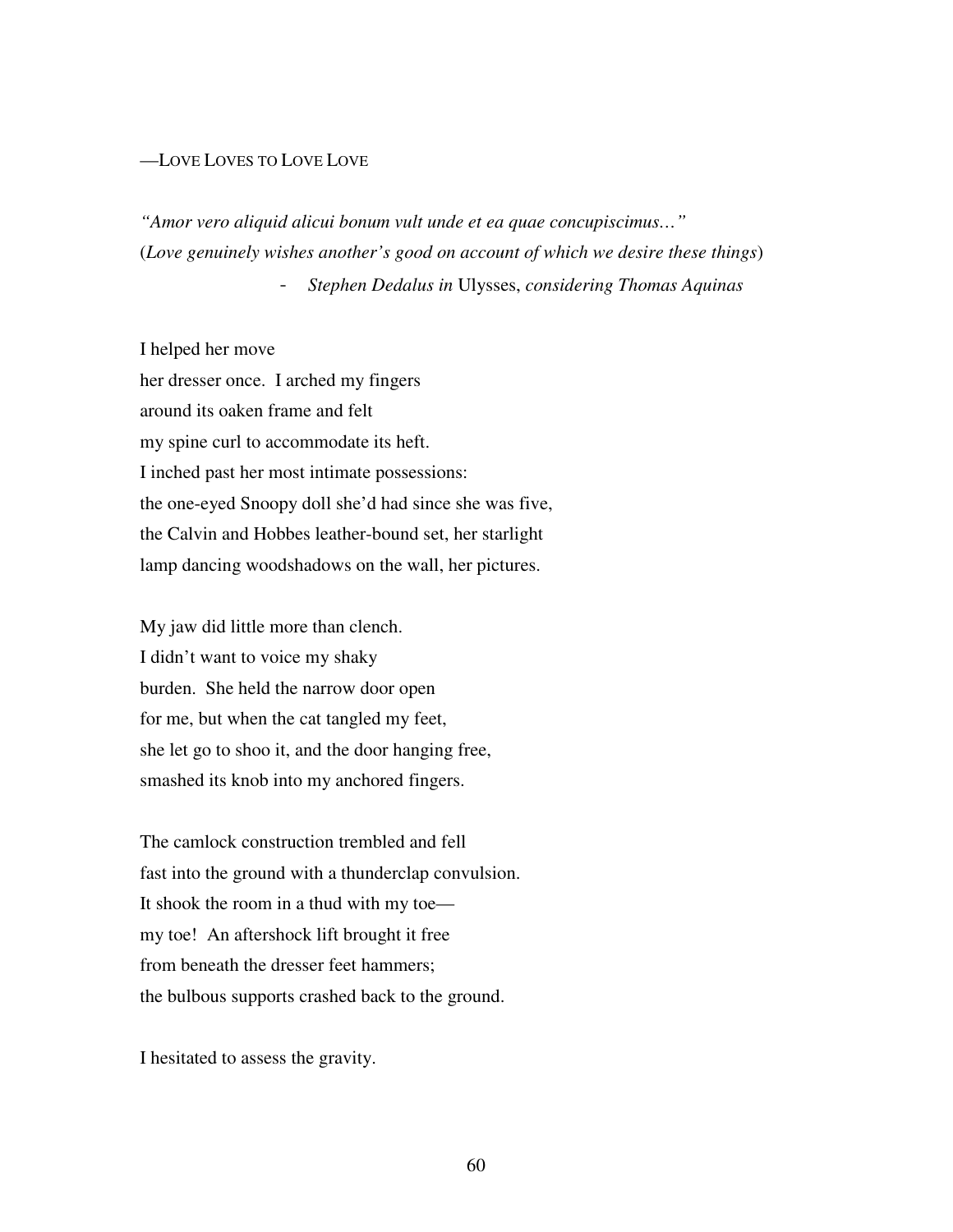The nail, I was sure, had severed from its bed. My sock, no doubt, now thick-coated with dark blood.

Though my quick-breathed "BLARMPH!" had made my pain known, I did my best to soothe with a smile her russet brow and tender eyelids to brood on the fear and mystery no more.

I engaged the pulsing toe to walk without a limp in her presence. I never told her of the damage, of the bruise that stayed for more than eight months.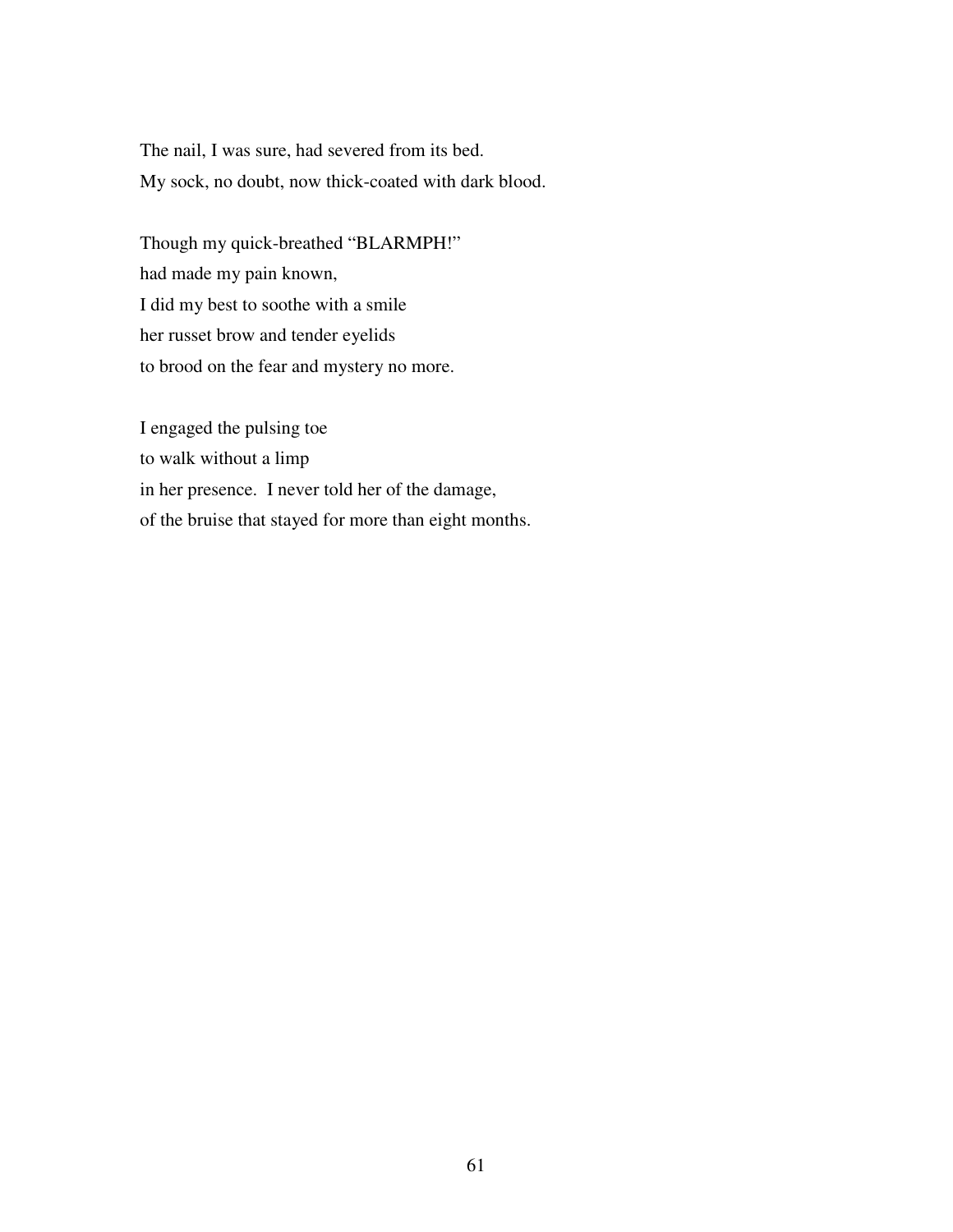#### SNOW POEM

I didn't want to wake you this morning; I didn't want to wake myself.

Outside, the gray dim sky dropped gobs of bunched ice, massive clumps that floated quietly toward their forefathers. They collected in gossamers on the ground. No sound

to soothe us. No movement there to disturb the white-swept turf, to break the cardinal from its frozen perch and flash its scarlet through the bleached twilight.

When you rushed to the window and announced the morning fall, I pretended to sleep.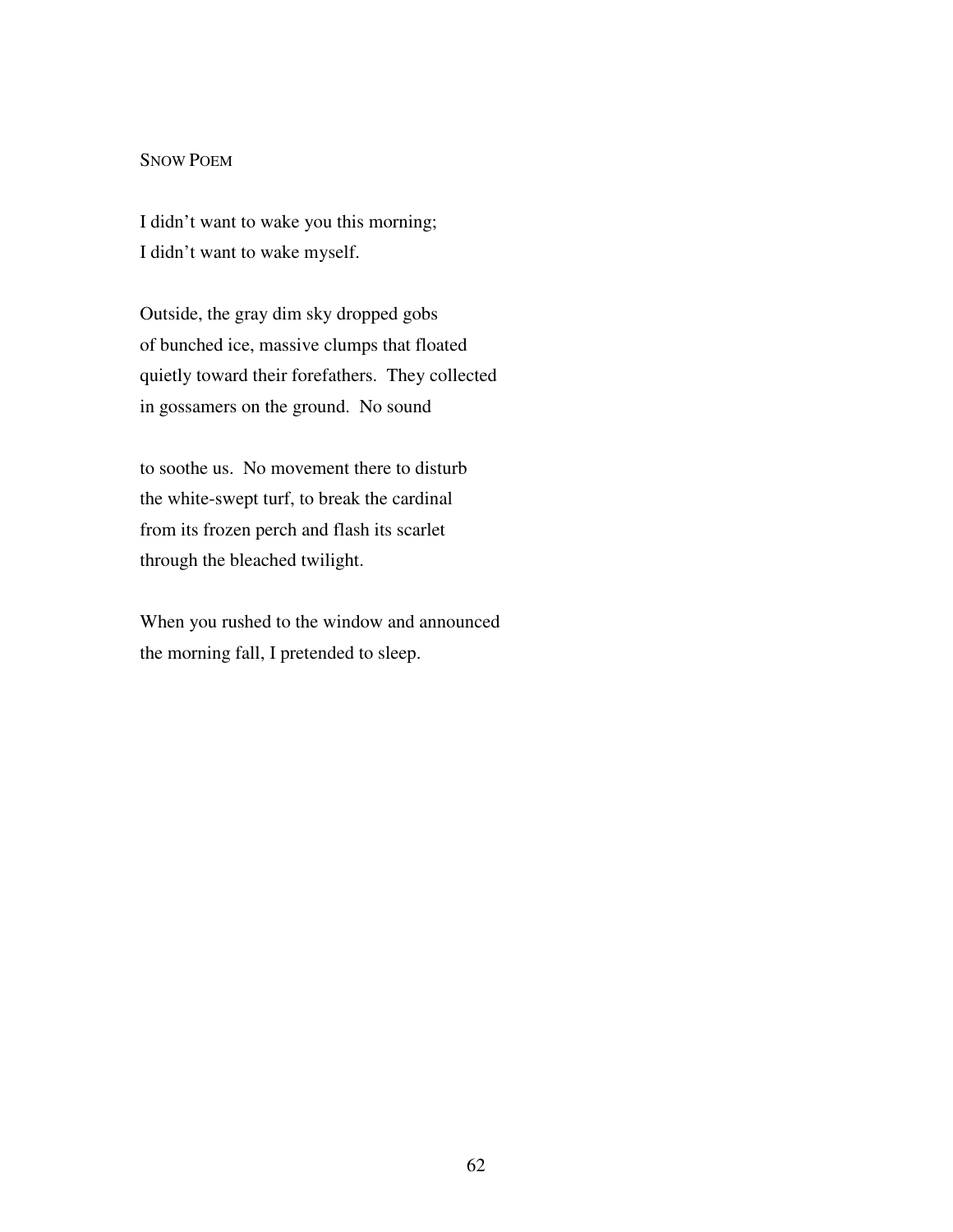### TREE TRIMMERS

In a world of gas pipes and electric lines, there is little need for a man to chop wood. Just last week, the power company sent its workmen to cleave the threats of heavy-limbed trees, poised to blacken our street with the next late-winter freeze.

These men aren't meant to knock on doors. Their stained skin and shirts, trickled with pine pitch, excuse them from such affinity. But man oh man can they wield a chainsaw. Atop the crane basket they didn't even look when I snuck from my house to gauge the impasse of their truck in my driveway.

Carefully they maneuvered the beast around each orange-tagged trunk. They forced the jointed steel neck between the dryad limbs, and from inside, we felt ourselves tremble with each limp thud of an old limb giving way.

After piles of neat, wooden cylinders adorned the ends of our street face, the house sat like a naked virgin, embarassed by the honesty of her own body, shocked to see the sun highlight parts that had grown used to the shade.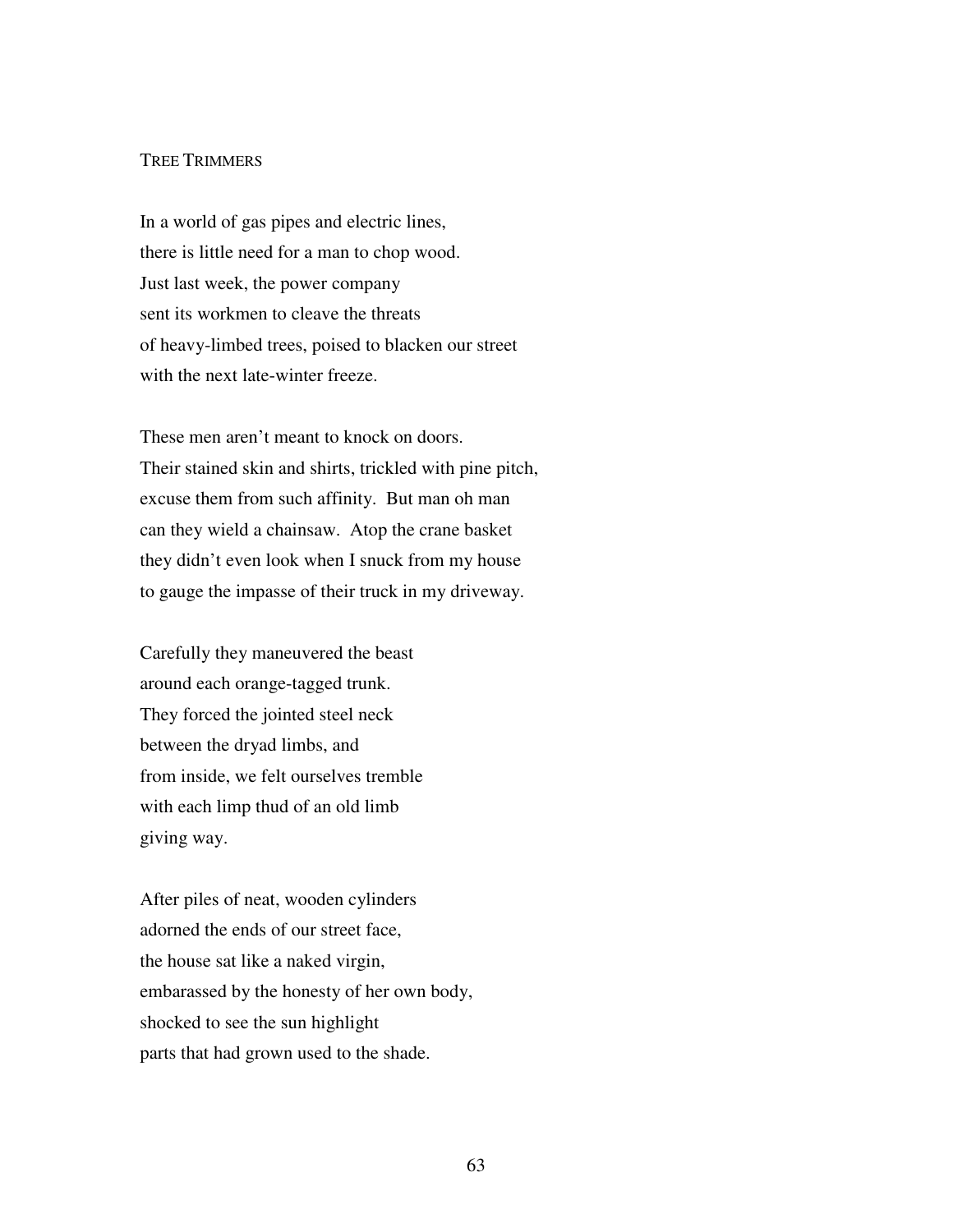### CLEANING UP

I still chop wood. I do my best to maintain a solid front, and chopping wood allows for that.

Each strike aims to split atoms and force an explosion from my mind.

I hope my neighbors don't spy my furious undertaking, the grunting air-heaving thrusts that drive small creatures from their caverns and spill them like winks on the thick orange clay.

When the splinters shatter and spit themselves as blood spatter against my trunk and limbs, I don't worry about my eyes, or about a vengeful piece lodging in my windpipe. I don't think about muscle mass and endurance, about the techniques that let my grandfather crack through to the marrow with just one blow.

My mind sets to pound that fucking wood into the ground, through blisters and sore hands, through dried layers and termite worlds, until all that remains is the pulp and pant.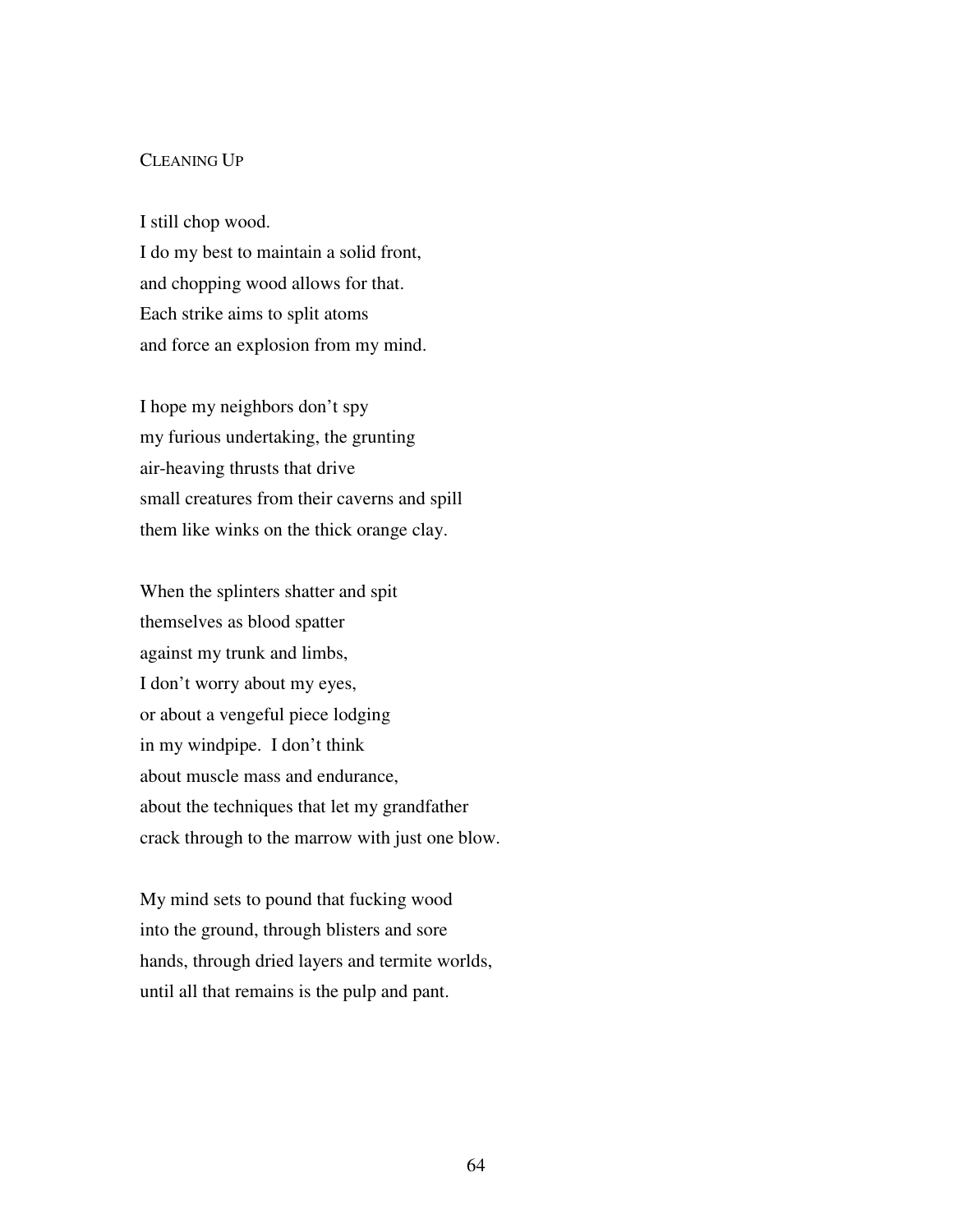# **HANDS**

Like rock-rubbing serpents, these hands shed, peeling anemic white rind from tender pitted fruit.

They sweat clear blood; they crack, and flesh separates crags split by magma when movement reopens.

New layers breathe prematurely; they sting in the air like freshly salted eyes.

Soon they'll acclimate, pink pulsing grooves, young fingerprints ready to impress,

ready to wear.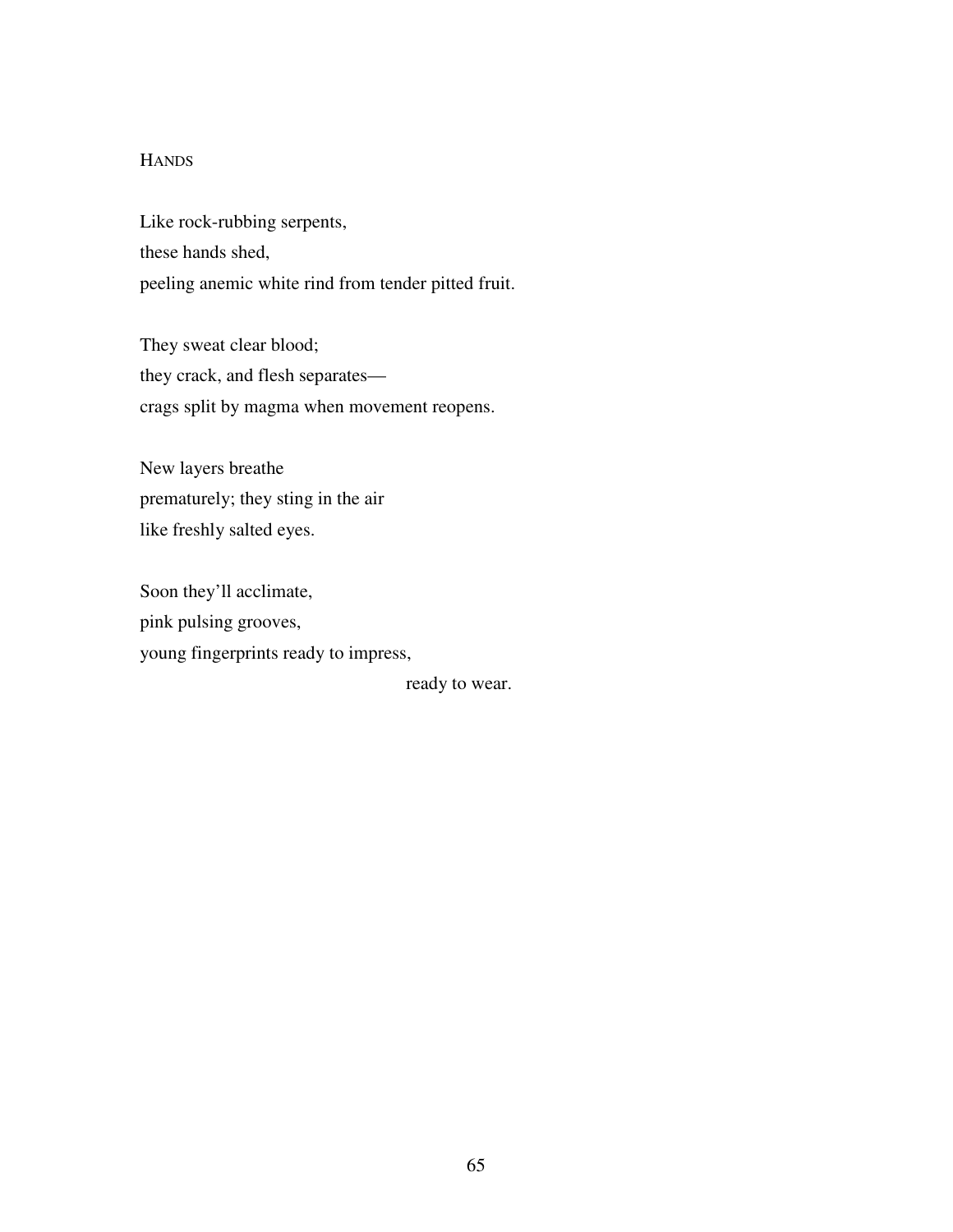## DEATH OF A DEVOUT GRANDMOTHER

*"… whether I have sought in a right way or not, and whether I have succeeded or not, I shall truly know in a little while, if God will, when I myself arrive in the other world."* 

 *- Plato's* Phaedo, *quoting the words days of Socrates* 

She kept her Phaedons until the end despite the anguished creases falling down her cheeks and lips, a drop split from the corner of her eye.

Bone tired and laden, she smiled at four generations when time stilled her face, and we saw nothing—

and yet that hope: a diamond winnowed from dust, a green cocoon cracking to show the last monarch of the season.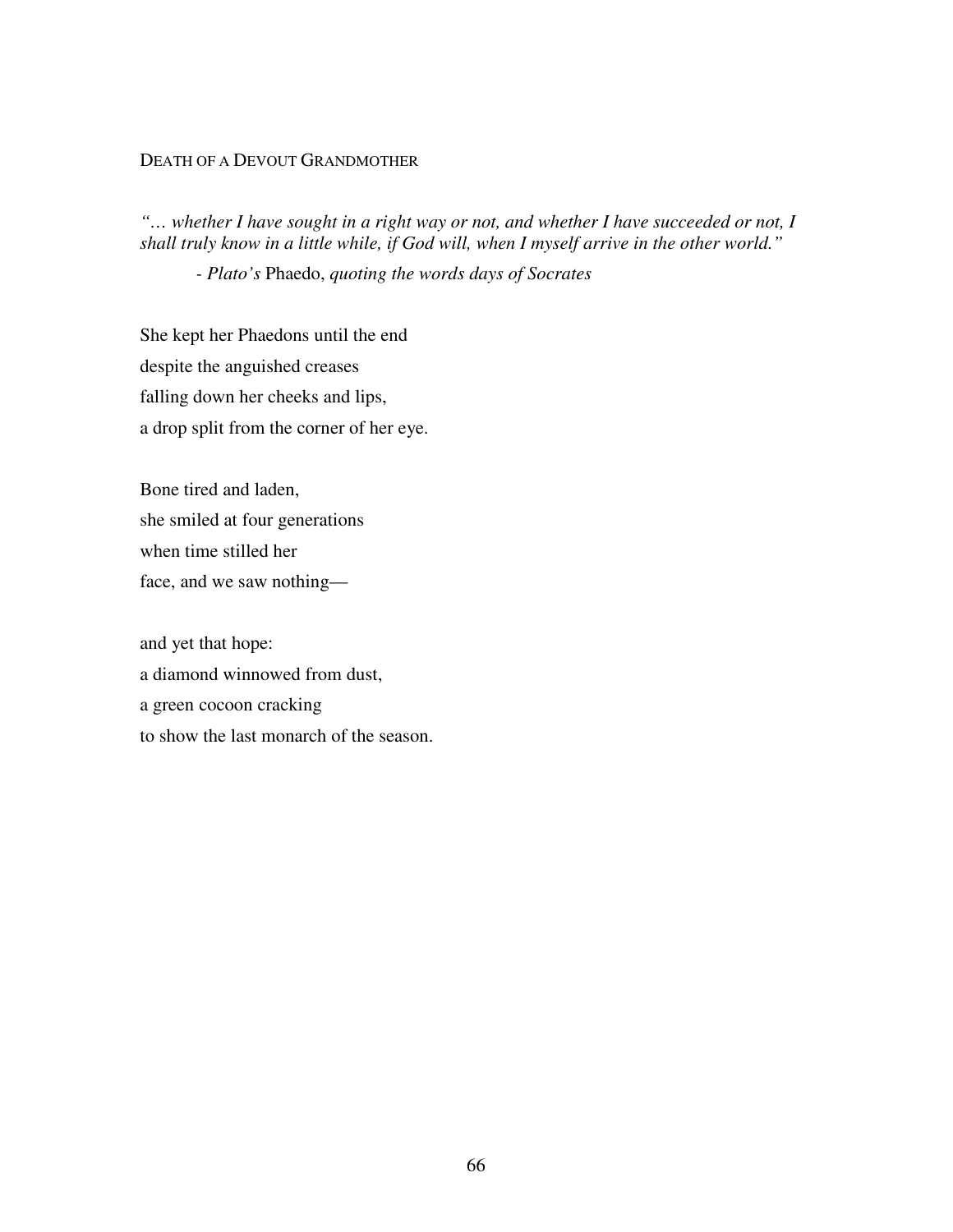## WORKS CITED

Auden, W. H. "Writing." *The Dyer's Hand*. New York: Random, 1962. 13-27.

Blake, William. *Songs of Innocence and of Experience*. London: Tate, 2007.

- Ellmann, Richard. Preface. *Ulysses.* By James Joyce. New York: Vintage, 1986. ix-xiv.
- Frost, Robert. "The Figure a Poem Makes." *Twentieth-Century American Poetics: Poets on the Art of Poetry*. Eds. Dana Gioia, David Mason, and Meg Schoerke. New York: McGraw, 2004. 11-12.
- Heaney, Seamus. "Digging." *Opened Ground: Selected Poems 1966 1996.* New York: Farrar, 1998. 3-4.

Joyce, James. *A Portrait of the Artist as a Young Man*. New York: Penguin, 1964.

- ---. *Ulysses: Critical and Synoptic Edition*. Ed. Hans Gabler. New York: Garland, 1984.
- Mill, John Stuart. On Liberty *and* The Subjection of Women. Ed. Alan Ryan. New York: Penguin, 2006. 1-129.
- Shelley, Percy Bysshe. *Defence of Poetry*. *The Norton Anthology of English Literature*. 7th ed. 2 vols. Eds. M. H. Abrams, et al. New York: Norton, 2000. 789-802.